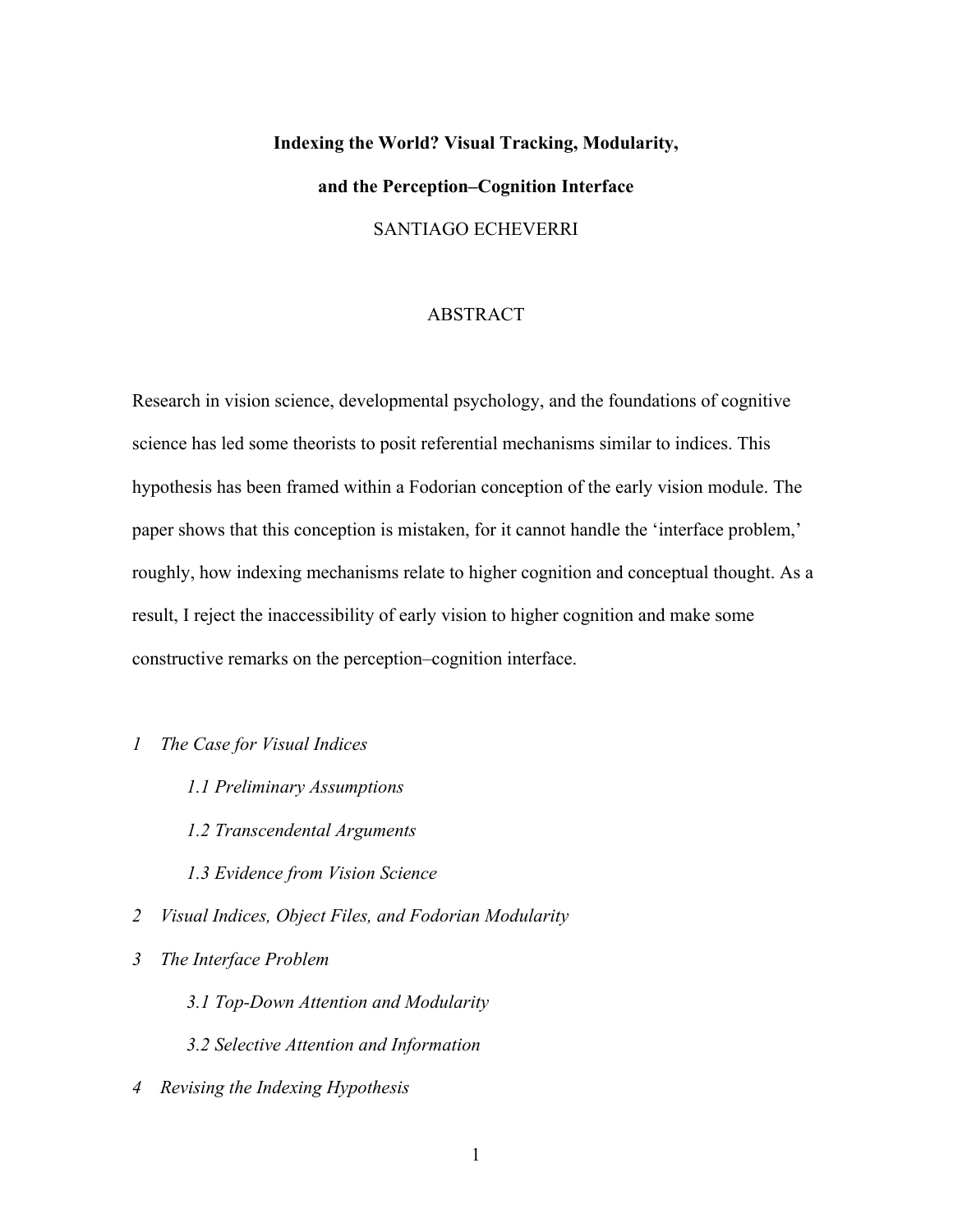*4.1 Revising the Perception*–*Cognition Interface*

*4.2 Revising the Modularity of Early Vision*

#### *5 Concluding Remarks*

Research in vision science, developmental psychology, and the foundations of cognitive science has led a number of theorists to posit primitive perceptual relations to objects similar to indices (Campbell [2002]; Pylyshyn [2003], [2007]; Raftopoulos [2009]; Dickie [2010], [2011]). In his influential work on this topic, Zenon Pylyshyn framed this hypothesis within a model of mental architecture that combines a Fodorian view of the early vision module with a symbolic model of cognition. This paper shows that, although empirical findings in favor of tracking mechanisms are robust, they are not modular in Fodor's sense. In defense of this claim, it is shown that this picture of modularity cannot handle the 'interface problem,' roughly, how indices relate to higher cognition and conceptual thought.

The paper falls into four sections. Section 1 summarizes some arguments for the existence of indices. Section 2 explains how one could integrate those indices within a model of mental architecture that includes perceptual modules of a Fodorian sort. Section 3 offers a characterization of the interface problem, and argues that the Fodorian conception of modules cannot handle two aspects thereof: top-down forms of attention and the gap between visual and ordinary objects. In section 4, I make some suggestions on how the Fodorian conception of modularity could be revised to provide an adequate account of the perception–cognition interface.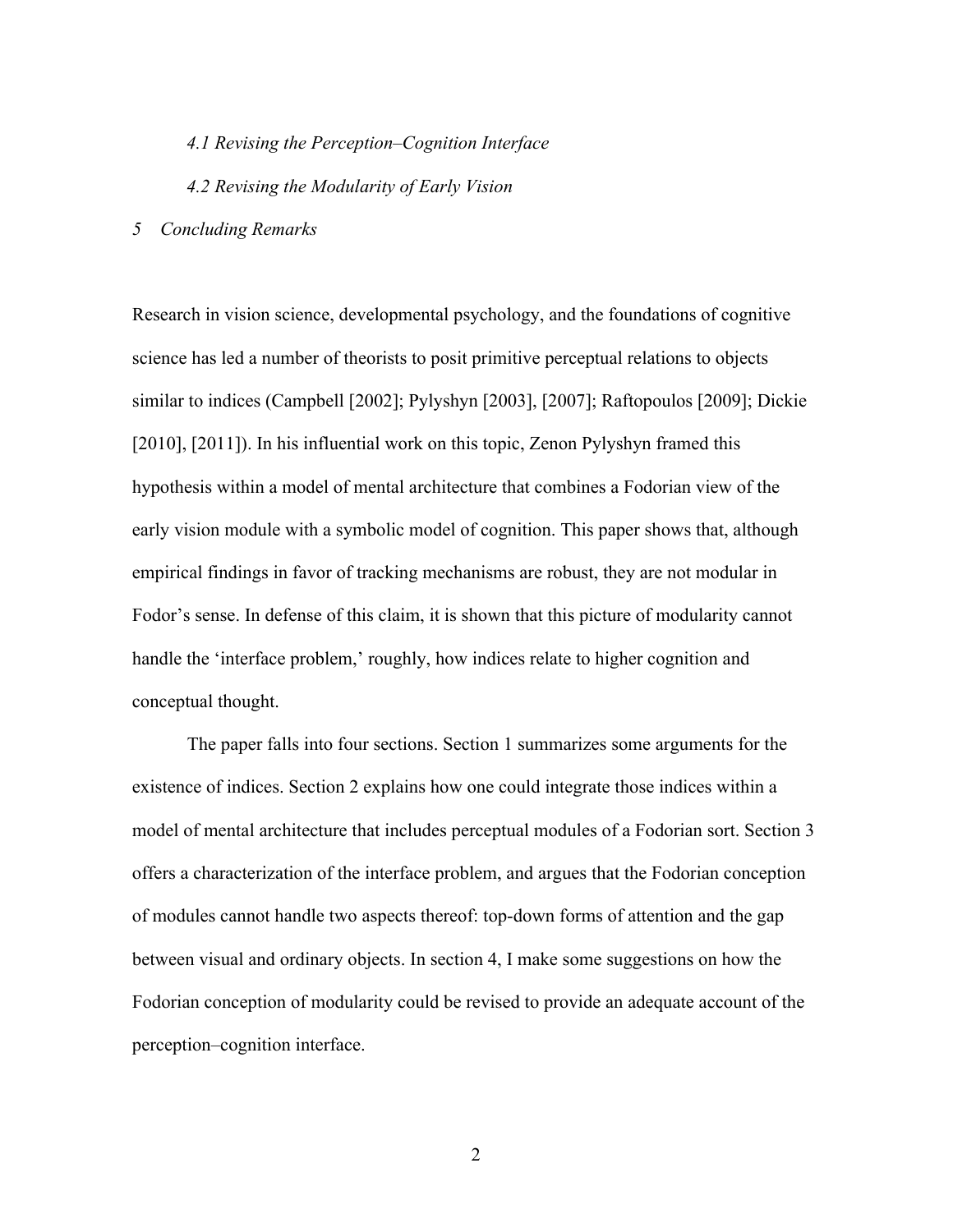#### **1. The Case for Visual Indices**

This section summarizes some influential arguments for the claim that visual systems have mechanisms analogous to indices. To this end, I first introduce some general assumptions, and then present the theoretical and empirical arguments that motivate this view.

#### **1.1. Preliminary Assumptions**

When one argues that perception involves relations to objects, one has to be clear on what is meant by the notion of an object. For the purposes of this paper, I will define objects as entities *governed* by a number of principles (Bermúdez [2003]). I call these principles 'object constraints.' Object constraints are minimal conditions that portions of reality must satisfy in order to be parsed as objects. Although the notion of an object constraint deserves a detailed analysis, we can get an intuitive grasp thereof by contrasting it with the notion of a property. Properties like BLUENESS or SQUARENESS are usually thought to be had by objects. This suggests that they might be detached from the object, and the object would remain numerically the same. By contrast, object constraints seem to be constitutive of objects. If a constraint is violated, one may move from counting a scene as having one object to having two objects or no object at all. Here are two influential constraints:

Continuity: Humans attend to and keep track of entities that seem to follow a continuous path through space and time.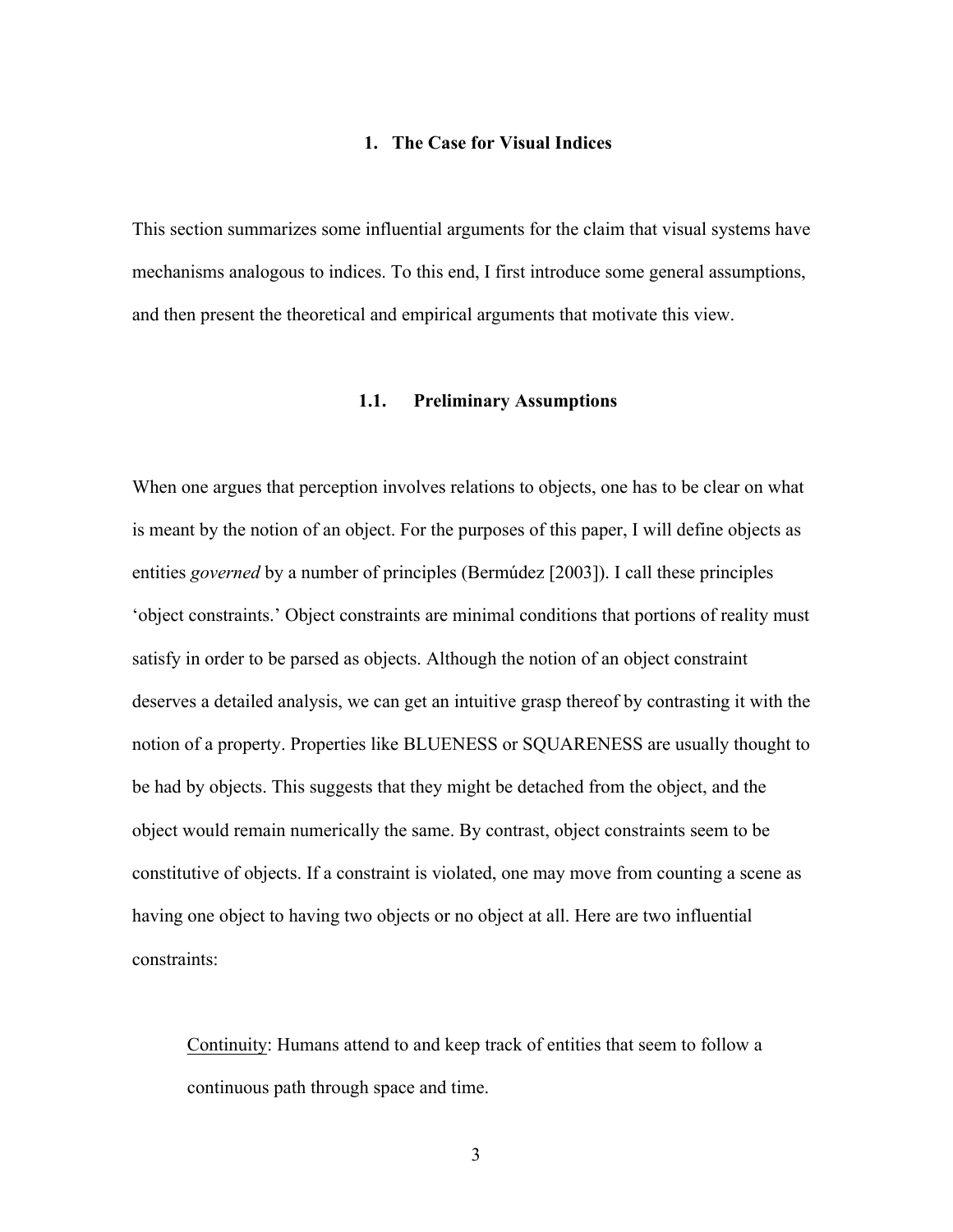Persistence: Humans understand objects as the same when changes in properties (such as color or shape) occur, and after brief periods of occlusion. (Spelke [1990]; Carey [2009])

Although objects such as chairs, trees or rocks respect these constraints, satisfying them may be insufficient for an entity to count as an object in the *ordinary* sense of the term. After all, entities we do not usually count as ordinary objects also satisfy these conditions. Examples include dots on screens, vertices of geometrical shapes, ripples on water, patches of reflected light, and so on. (Dickie [2010], p. 221) That is why they have been called 'visual objects.' (Carey [2009]; Pylyshyn [2003], [2007]; Scholl [2007]) Arguably, the ability to single out visual objects is a precondition of the ability to refer to ordinary objects. Hereafter, when I speak of objects, I mean entities that satisfy these (and probably other) constraints.

Since object constraints are respected by human visual systems, there is a sense in which they demonstrate the existence of *distinctive* tracking mechanisms. But some theorists have gone farther, and held that human visual systems exploit indices to keep track of objects. In what follows, I summarize some considerations for this view: (1.2) a series of transcendental arguments and (1.3) some findings on visual attention and the tracking of moving targets.

## **1.2. Transcendental Arguments**

A host of considerations for the existence of indices originates from Pylyshyn's ([2003],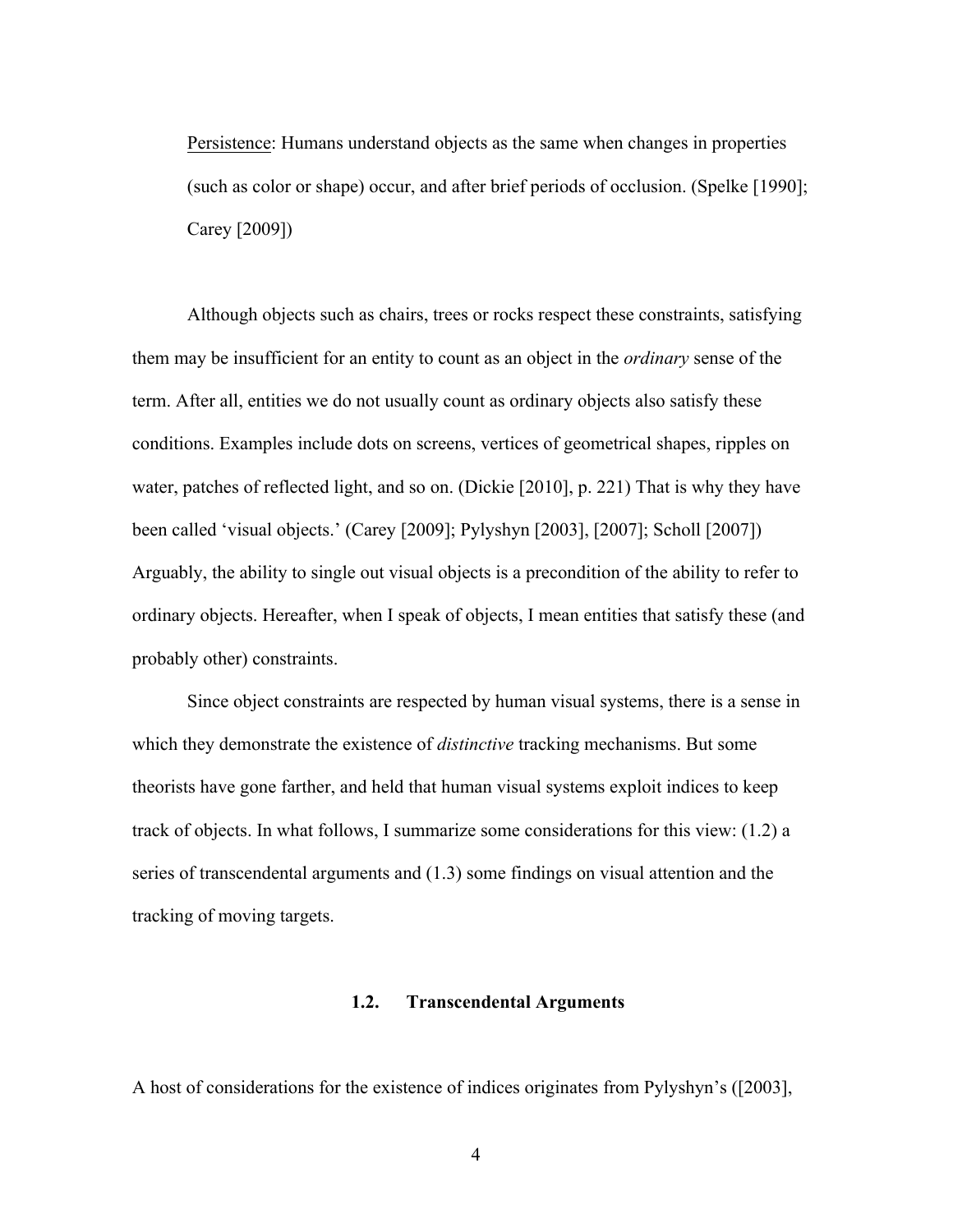[2007]) influential work on the foundations of cognitive science. One of his most interesting arguments derives from his commitment to a symbolic picture of cognition. On this view, cognitive processes are transformations of symbols in a language of thought (LOT). This raises a question: How are those symbols connected with the external world? Clearly, some of the symbols are predicates of the form  $F(x)$ ,  $G(x)$ ,  $H(x)$ , and so on. Suppose now one introduces these predicates to explain the detection of visual properties. Then, there must be a mechanism that binds these predicates to objects.

Such remarks provide the materials for a series of transcendental arguments. To a first approximation, a transcendental argument takes some initial conditions as given, and proceeds to establish the existence of a fact that must obtain if those conditions are to be intelligible (Stern [2011]). In the present case, if some perceptual and cognitive processes are defined over descriptive representations, there must be a mechanism that binds them to objects. If successful, the arguments establish a conditional conclusion: *If* some mental processes operate on descriptions, there *must* be direct relations to objects.

Here is the most general of those arguments. Suppose one tries to explain how the predicate  $F(x)$  is anchored to an individual  $a$ . In order to yield a representation of the form *Fa*, the process could not rely on a further predicate *I(x)*. After all, if the selection of an object required a prior application of the predicate  $I(x)$ , we would get  $F(I(x))$ . If the only way of referring to a particular consisted in encoding a property, we would be launched in a regress. Since there is no such regress—because we do refer to individuals—, there must be non-predicative ways of referring to objects.

Pylyshyn's argument is structurally similar to those a number of philosophers made a few years ago, when they invoked colorful metaphors to convey the basic idea of *de re*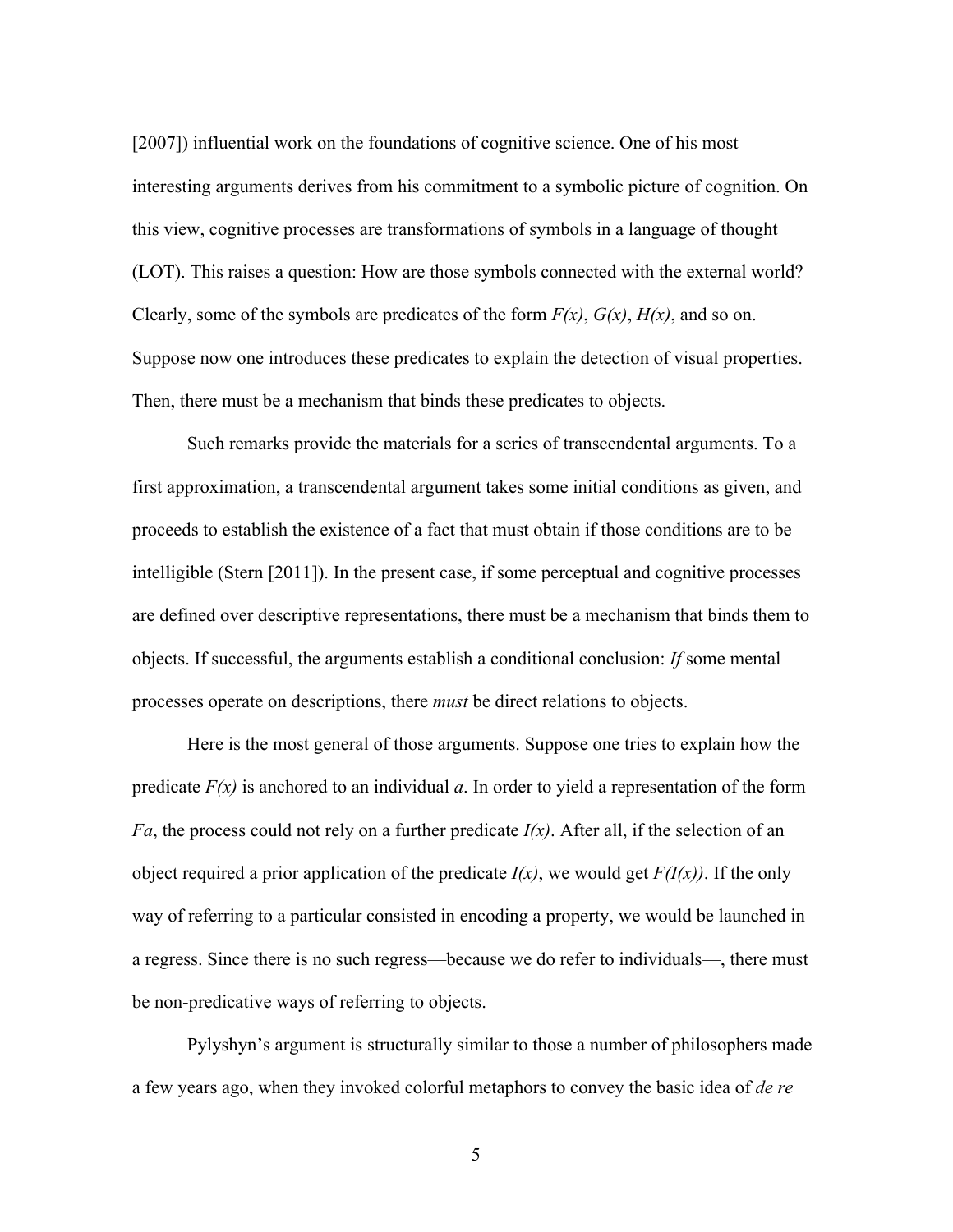thought. Here is Kent Bach:

If *all* thoughts about things could only be descriptive, your total conception of the world would be merely qualitative. You would never be related to anything in particular. Thinking of something would never be the case of having it 'in mind,' as we say colloquially, or as some philosophers have said, of being '*en rapport,'* in 'cognitive contact,' or 'epistemically intimate' with it. But picturesque phrases aside, just what is this special relation? Whatever it is, it is different from that involved in thinking of something under a description. […] Since the object of a descriptive thought is determined SATISFACTIONALLY, the fact that the thought is of that object does not require any connection between thought and object. However, the object of a *de re* thought is determined RELATIONALLY. For something to be the object of a *de re* thought, it must stand in a certain kind of relation to that very thought. (Bach [1987], p. 12; see also Campbell [2002]; Pylyshyn [2007], p. 8, p. 12; and Recanati [2012], p. 19)

If cognitive processes are symbolic, and some symbols are predicates, there must be non-descriptive modes of reference that bind those predicates to objects in the world. In other words, not all reference can be determined by the satisfaction of properties encoded in LOT.

More specific arguments for the existence of non-satisfactional mechanisms of reference arise from studies on visual attention and visual reasoning. An example of these arguments comes from Ullman's ([1984]) research on visual routines (Figure 1).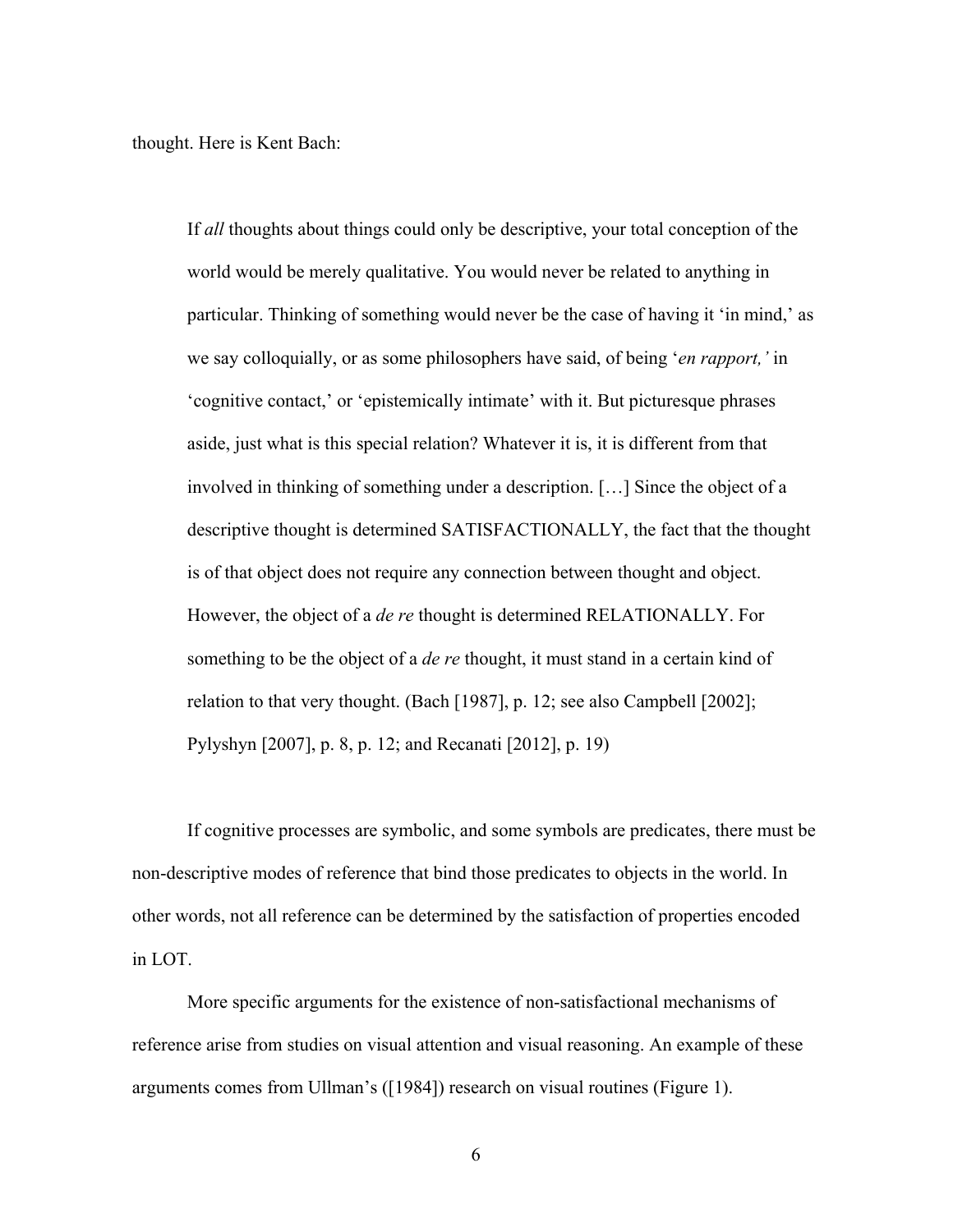According to Ullman, the detection of some visual properties—like BEING INSIDE A CLOSED CONTOUR or BEING COLLINEAR—requires the execution of serially applied operations by which the visual system scans the scene. In order to implement these serial processes in a symbolic model, there must be a mechanism that explains how the system keeps track of the elements it has already 'visited,' and those it 'visits' afterwards. According to Pylyshyn, this requires a mechanism to refer to the visual elements *as* individuals without encoding their visual properties. This mechanism should operate in parallel, allowing the mind to maintain 'referential contact' with a number of different items at the same time (Scholl [2009], p. 53). After all, the purpose of visual routines is to evaluate whether two items, say *z* and *x* in Figure 1a, satisfy a property (Pylyshyn [2003], p. 207). Other researchers inferred from similar studies that visual routines require mechanisms of mental tagging (Ballard *et al.* [1997]; Olivers, *et al.* [1999]); here 'tagging' should be understood as a non-descriptive mode of reference.

# [Insert Figure 1]

Visual routines provide an example of a fundamental issue of vision science: the correspondence problem. If visual representations are constructed over a series of glances, how does the system establish correspondences between objects at different times, if those objects present different properties at different stages of the construction process? According to Pylyshyn, this problem could not be solved if the system *merely* had descriptive representations (Pylyshyn [2003], pp. 146–50, p. 205, pp. 245–6). This leads him to introduce visual indices: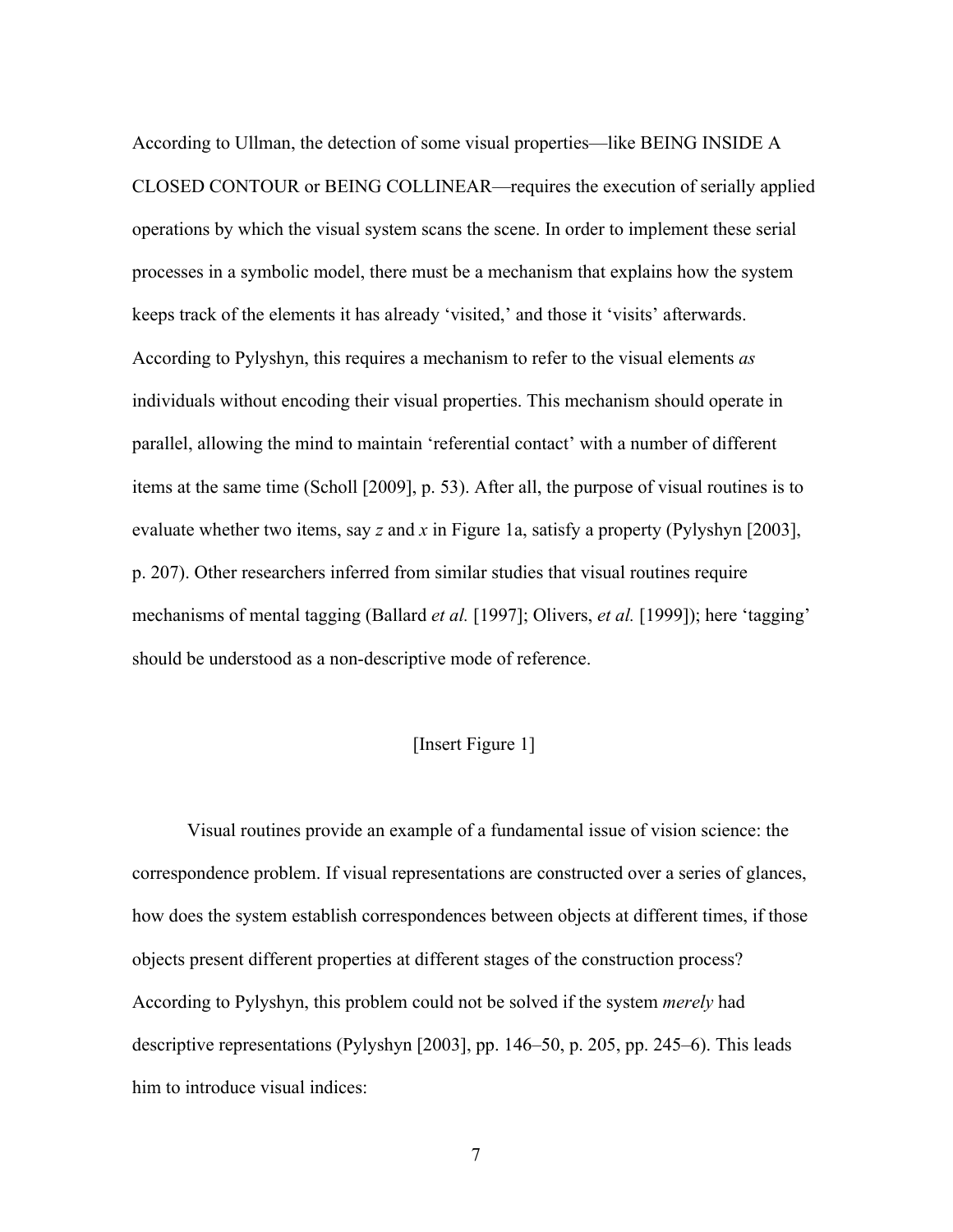Unless at some point one can think the equivalent of "*This* has property *P*," one cannot refer to a particular object token in a way that will allow it to be bound to the arguments of a visual predicate or to serve as the basis for action (e.g., to point toward or grasp the token object in question). (Pylyshyn [2003], p. 254; see also his [2007], p. 95)

These transcendental arguments yield a feature of binding mechanisms: they are non-descriptive modes of reference. Yet, they leave two crucial questions open: What is the nature of these non-descriptive modes of reference? How do these non-descriptive modes of reference block the regress? Let us examine each question in turn.

*Prima facie,* non-descriptive modes of reference might be implemented by proper names, demonstratives or even complex descriptions of the form 'the  $F(...x...)$ ,' where *'…x…'* is not purely qualitative but contains at least one singular expression. Nevertheless, Pylyshyn—as many other theorists—proposes that the non-descriptive mechanisms of reference are similar to demonstratives. There are two reasons for this choice: First, whereas qualitative descriptions and proper names can refer to items *in absentia*, the most central uses of demonstratives require that the observer stand in a spatiotemporal relation to the referent (Pylyshyn [2007], pp. 16–7, p. 82, p. 122).<sup>1</sup> Second, there is a fundamental contrast between demonstratives and proper names: whereas the latter keep their referent constant, the former can acquire different referents in different contexts. The latter property is often called 'shiftability.' As we shall see later, this feature gets some support from experimental evidence. Thus, compared with names and qualitative descriptions, demonstratives offer a more plausible model of visual reference.<sup>2</sup>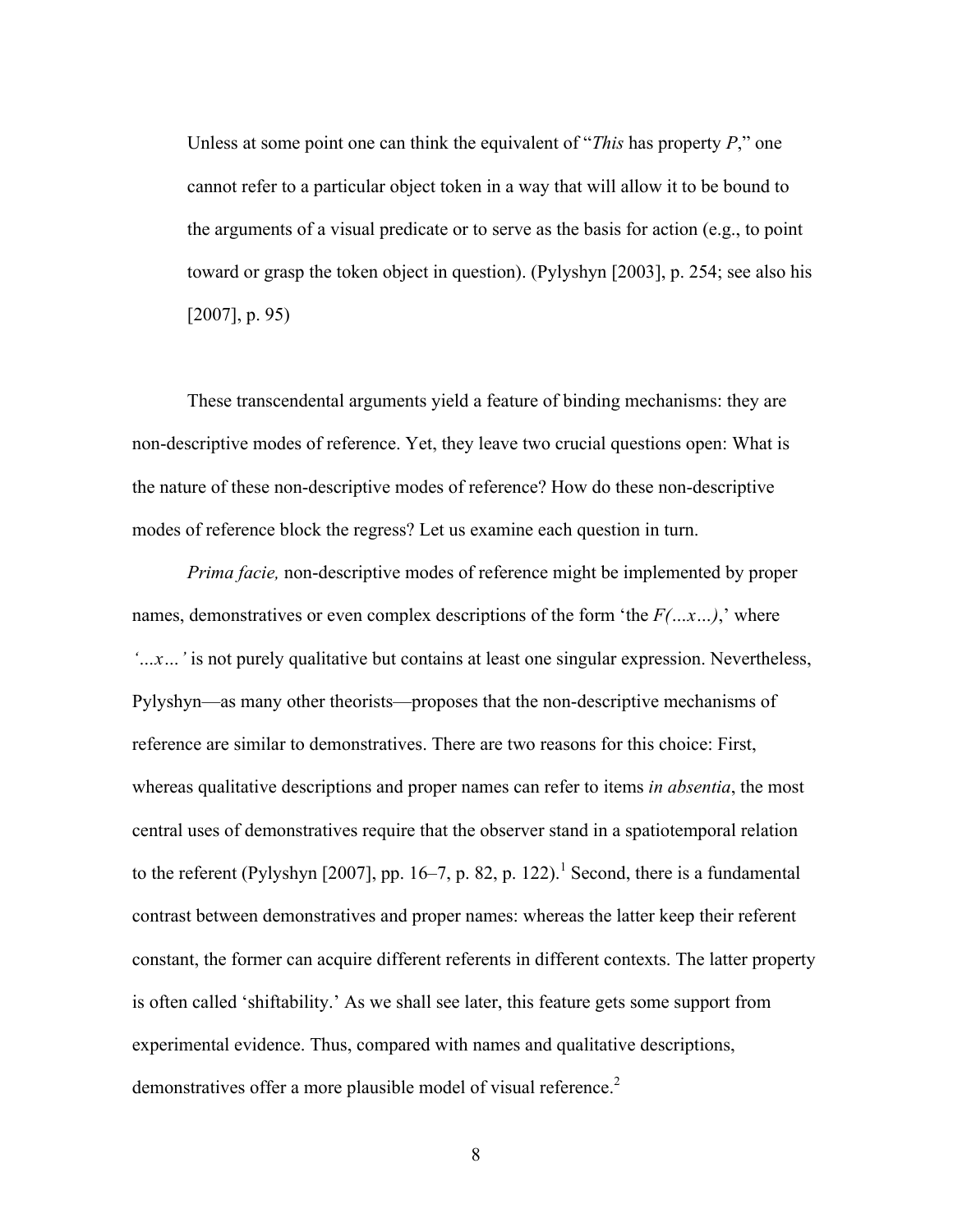The second issue is more delicate, though. How do visual indices block the regress? Pylyshyn's reasoning, as that of many people working on *de re* thought, has the form of a 'what-else' argument: If the reference of indices is not satisfactional, what else but a direct relation can determine the referent? And what else but a non-cognitive and purely causal process could explain it? Pylyshyn's proposal is to avoid the regress by *stipulating* that the referent of indices is determined in a *direct*, *non-cognitive*, and *causal* manner. As he points out: 'Sooner or later concepts must be grounded in a primitive causal connection between thoughts and things. The project of grounding concepts […] in perception remains an essential requirement if we are to avoid an infinite regress.' (Pylyshyn [2001], p. 154; see also his [2007], p. 17, p. 33, p. 57)

In section 4, I will take issue with this last step of Pylyshyn's argument. For the time being, it is worth stressing that arguments of this sort play a heuristic role in empirical science. Although they do not provide a neat-and-tidy logical entailment to the desired conclusion, they can be seen as making a plausible case for the existence of some facts, for example indices that refer in a non-satisfactional manner. This is precisely what occurred to Pylyshyn and his co-workers. The transcendental arguments led them to design new experimental setups that generated new evidence and to reinterpret other findings in a way that is consistent with the hypothesis of indices.

## **1.3. Evidence from Vision Science**

There is also empirical evidence for direct links to objects. The first data come from a number of studies that demonstrate that the visual system can determine the cardinality of a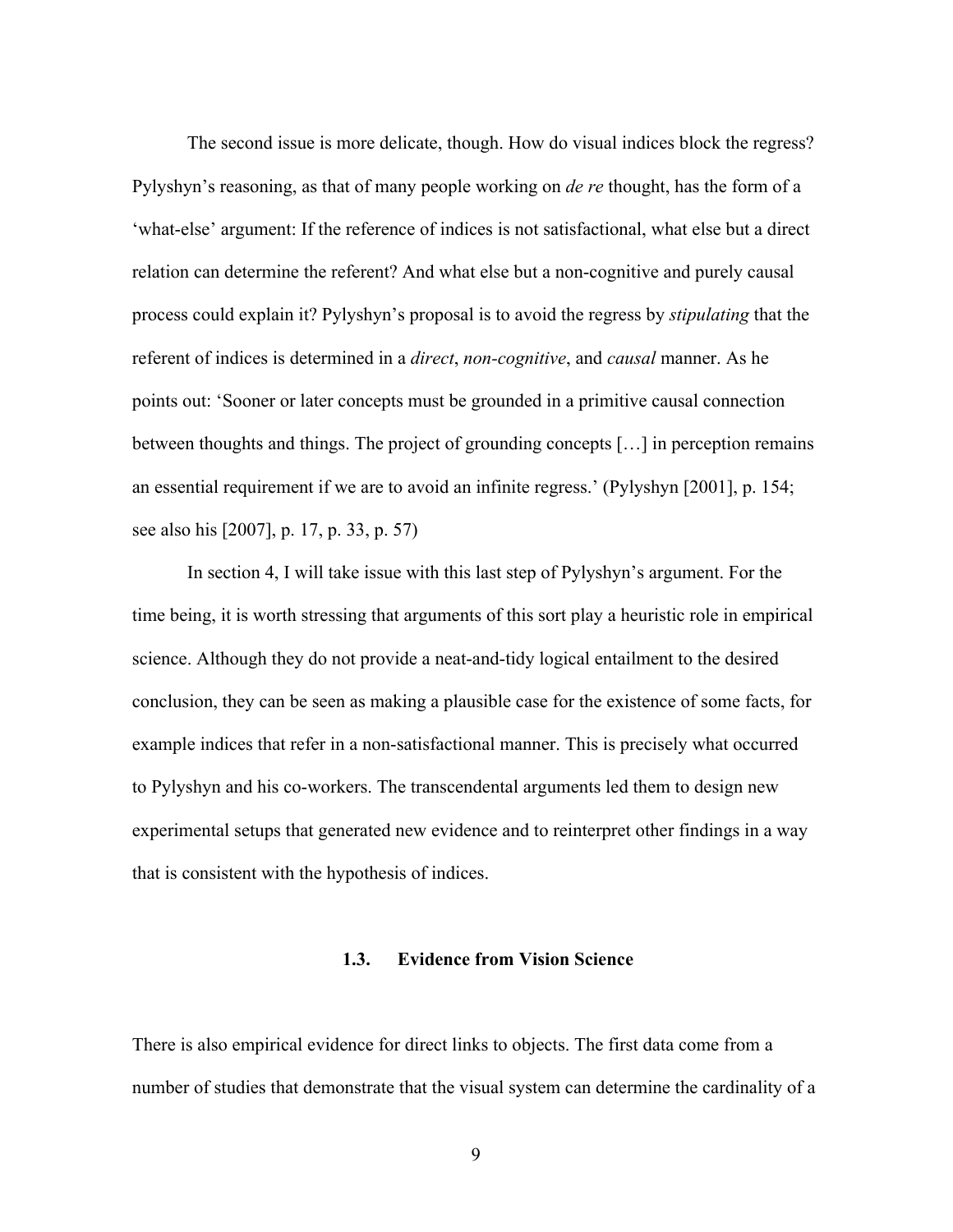few elements in parallel. This robust phenomenon is known as *subitizing* (Intriligator and Cavanagh [2001])*.* If one is presented with a small number of items (up to four or five), one can provide a fast and accurate response to the question: How many items are there? Speed, accuracy, and confidence decrease conditional on the number of items and their spatial distribution (Figure 1d). On Pylyshyn's view, this lends support to the claim that humans have perceptual means of singling out between four and five items in a direct way (Pylyshyn [2003], pp. 174–6).

## [Insert Figure 2]

Pylyshyn and his co-workers also created an experimental paradigm to test the seminal transcendental arguments: multiple-object-tracking (MOT). In a typical MOT experiment, subjects are presented with various qualitatively identical items on a computer screen (Figure 2). Some of them are flashed to indicate their status as targets. After that, the objects start moving randomly for some time (usually ten seconds). At the end, observers are asked to indicate the original targets. These studies show that humans can keep track of four or five moving targets in parallel, confirming the results on subitizing. Some variations of this paradigm lend support to the further idea that the system has a direct mode of reference. Observers can track individuals even though they change some of their visual properties, like shape and color. In some cases, subjects do not seem to detect those changes. If one assumes that verbal reports reliably indicate whether some properties are encoded, these findings would show that some visual properties are not recruited for visual tracking.<sup>3</sup> Since the targets are following spatiotemporal paths on the screen,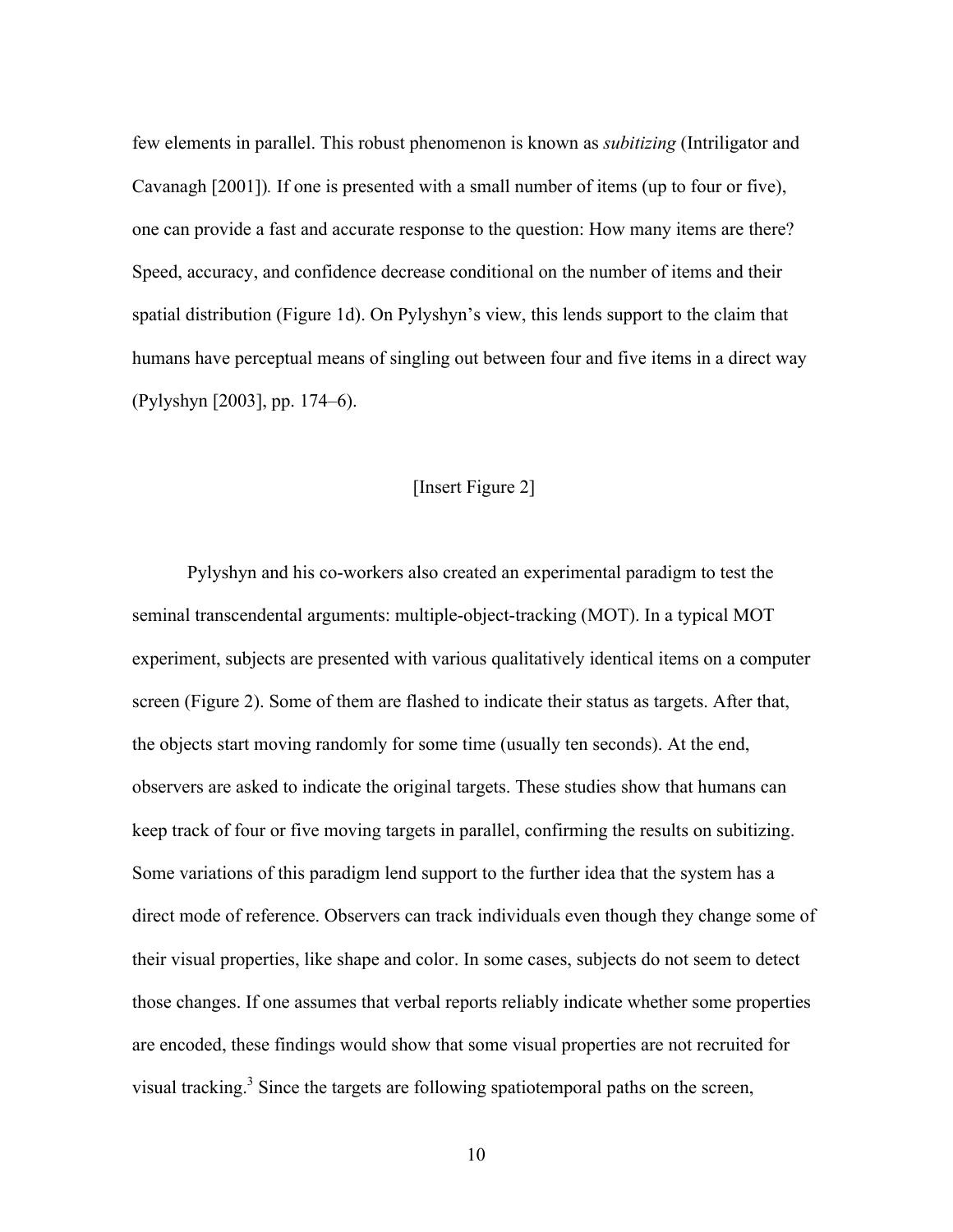however, MOT experiments suggest that visual tracking is governed by a principle of continuity (section 1.1).

Further studies have shown that tracking is governed by other constraints, like persistence (Scholl and Pylyshyn [1999]; for a review, see Scholl [2007]). In some experiments, observers are asked to keep track of objects in spaces filled with virtual occluders. These experiments are based on the plausible idea that objects do not pop into or out of existence, though they do frequently pop into and out of sight. Two conditions have been tested. In some cases, the targets disappear by gradually 'imploding' and later 'exploding.' In others, they disappear in a way that indicates the presence of occluding surfaces, by accreting and deleting along a fixed contour (Figure 3). It has been found that subjects' tracking abilities are not impaired in the latter case. Although subjects know that the occluders are not real (but virtual), this background knowledge plays no role in their ability to track objects, suggesting that the mechanism is cognitively impenetrable (more on this notion in section 2).

# [Insert Figure 3]

These findings refine the conclusions of the transcendental arguments. Recall that, if cognitive processes are symbolic, there must be non-descriptive mechanisms of direct reference. Pylyshyn hypothesizes that those mechanisms are purely causal, which means that they are taken as primitive. Empirical studies on subitizing and MOT introduce further tweaks on the initial hypothesis. Humans have mechanisms that enable them to keep track of up to four or five targets, the mechanisms operate in parallel, and are governed by object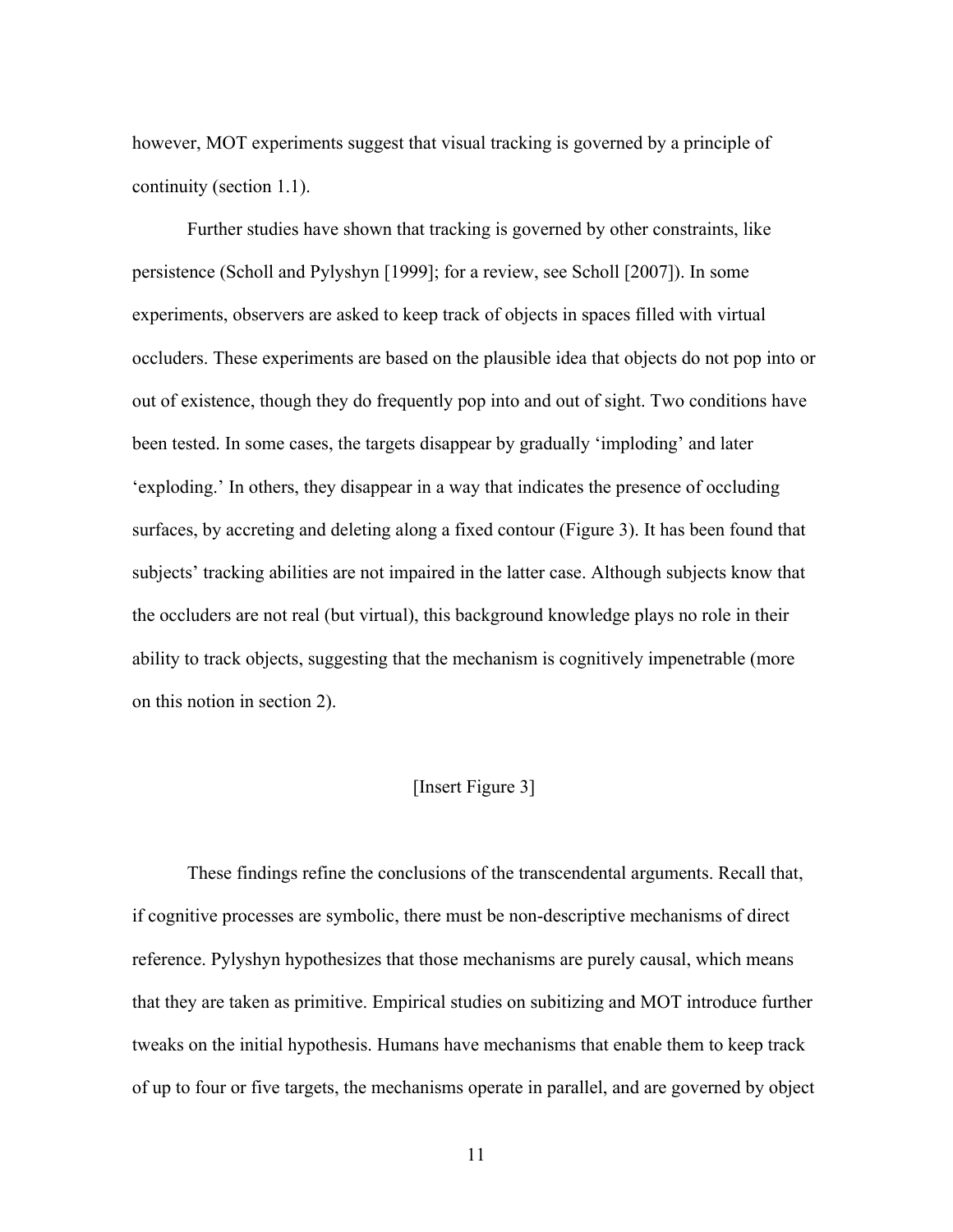constraints, like continuity and persistence. Recall also that the transcendental arguments left open the question whether the mechanisms were realized by analogues of proper names, descriptions or demonstratives. The experimental evidence suggests that humans have between four and five tracking mechanisms that can be assigned to different items, depending on the causal relation that obtains between the system and those items. Thus, it seems appropriate to describe them as *shiftable* indices that exploit some spatiotemporal relations to acquire a referent.

With these results in place, it seems natural to try to ground *conceptual* thought about ordinary objects in these primitive tracking mechanisms.<sup>4</sup> Despite the plausibility of this project, however, there is no direct path from the experimental findings on visual tracking to substantial conclusions on the underlying cognitive structures. Although empirical evidence enables us to state some *predictive* principles that govern visual tracking, it remains silent on how these principles are realized. Given that a model of mental architecture is not the sort of thing one can establish through demonstrative argument, it is reasonable to examine the available proposals for their coherence and capacity to encompass the relevant findings. I propose to focus on the most detailed proposal: Pylyshyn's contention that indices are implemented in the early vision system, which he conceives as encapsulated and inaccessible to higher cognition. Yet, the present discussion will be of interest to any theorist who is attracted either by the existence of perceptual demonstratives or by the modularity of some perceptual systems.<sup>5</sup>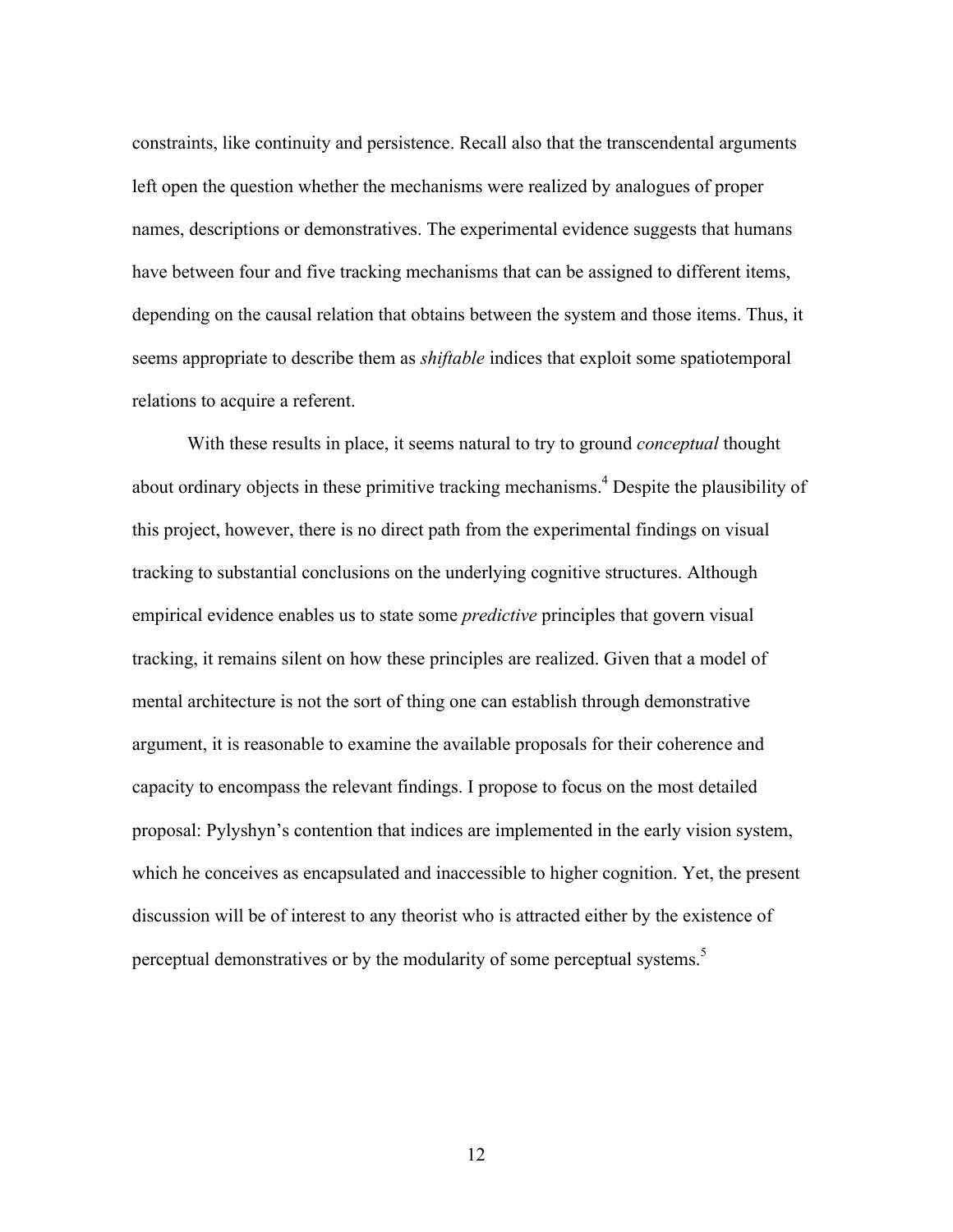#### **2. Visual Indices, Object Files, and Fodorian Modularity**

Most available views of perceptual reference exploit the notion of an *object file*. The phrase 'object file' was coined to interpret a series of studies on the binding of properties (Treisman & Gelade [1980]; Kahneman *et al.* [1992]; Treisman [1998]). The goal of this research is to explain how the visual system binds perceptual features together. This is a version of what Jackson ([1977]) terms the 'multiple property problem': when presented with a number of features at the same time, the system must determine which must be bound together. If one is presented with two letters, e.g. a blue 'F' and a red 'G,' it must bind the property BLUENESS with the property of BEING AN 'F' and the property REDNESS with that of BEING A 'G.' Treisman and her co-workers found that, under some experimental conditions, subjects can make mistakes in the binding task. This led her to hypothesize that spatial location might play a crucial role in binding, and to introduce the notion of an object file to explain how spatial location contributes to solving the binding problem.

For reasons of space, I shall not discuss the details of Treisman's account (but see Clark [2000] and Campbell [2002] for philosophically oriented discussions thereof). The important point is that object files are depositories of information in working memory. When one perceives an object, one forms a temporary mental structure dedicated to retrieving information about it. This idea has been used to interpret the results of MOT experiments. These findings lend support to the claim that human adults can form up to four or five object files. A feature is bound to an object if it is fed into the object file that was originally opened for that object. The differences between various theories lie in the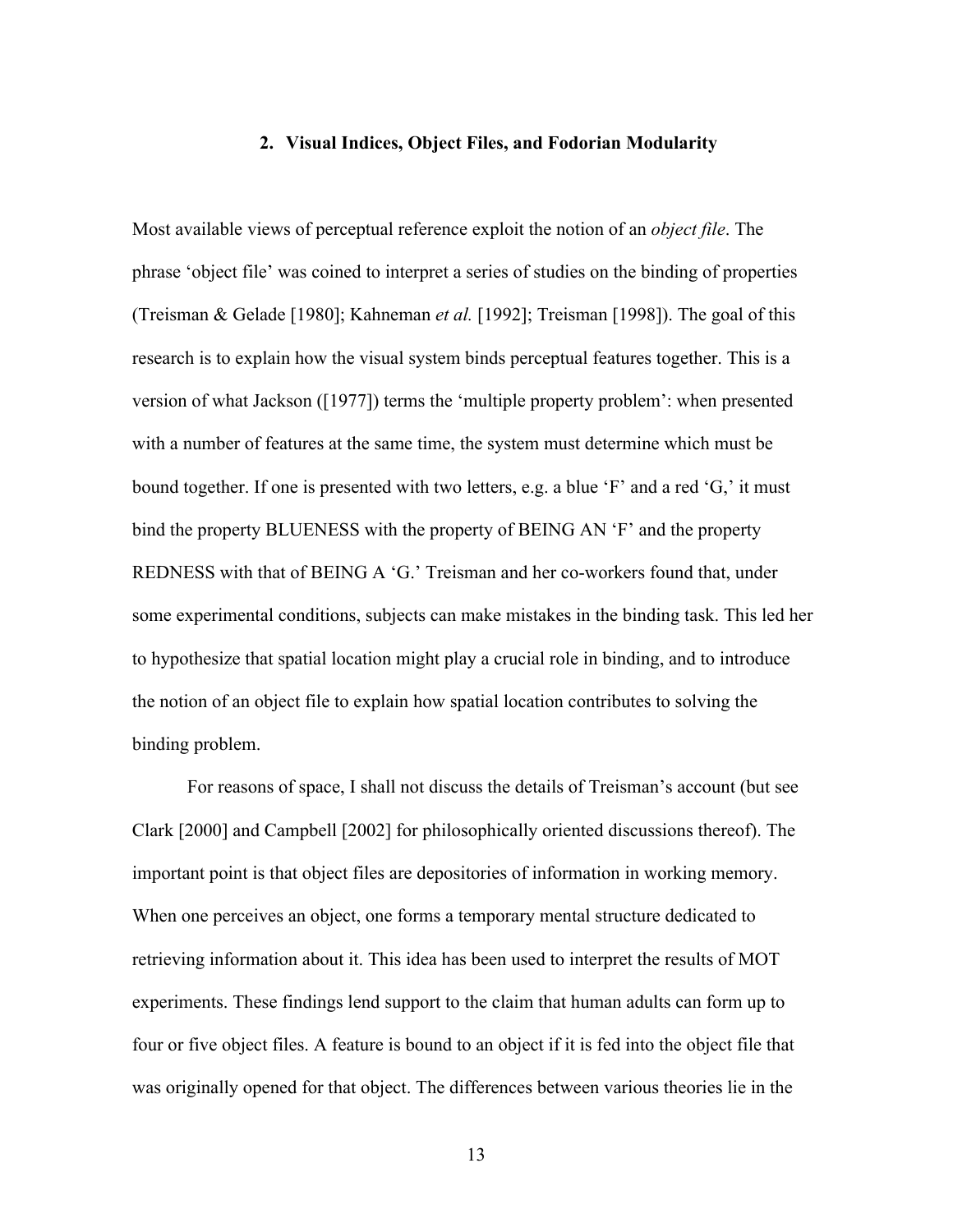way they explain the relation of a file to the object. Given the transcendental arguments presented above (section 1.2), the relation is explained by the activation of indices.

How do indices fit in a broader model of mental architecture? Pylyshyn's proposal is based on two hypotheses:

- **(H1)** The function of indexing mechanisms is to individuate objects before they are conceptually recognized.
- **(H2)** Visual indices are realized by modular systems in Fodor's sense, i.e. they are encapsulated and inaccessible to higher cognition.<sup>6</sup>

In what follows, I spell out these hypotheses. In the next section, I explain why they face what I call the 'interface problem.'

Theorists like Treisman and Pylyshyn use the notion of an object file to convey the idea that any recognition of an object must be preceded by the operation of a mechanism responsible for *individuating* it. Individuation consists in segregating a portion of the world in conformity with the object constraints (Pylyshyn [2003], pp. 134–5, [2007], p. 206). This process gives rise to object files, i.e. buffers that are connected with concepts stored in long-term memory. Recognition is a process in which the system matches object files with stored models or concepts. (Treisman [1998], p. 1297) The latter not only represent visual properties but also high-level properties like BEING A PREDATOR, BEING A GLASS or BEING A COMPUTER (Dickie [2010], [2011]; Fodor [2008], pp. 92–ff.; Recanati  $[2012]$ ).<sup>7</sup>

The second hypothesis requires more stage setting. According to Pylyshyn's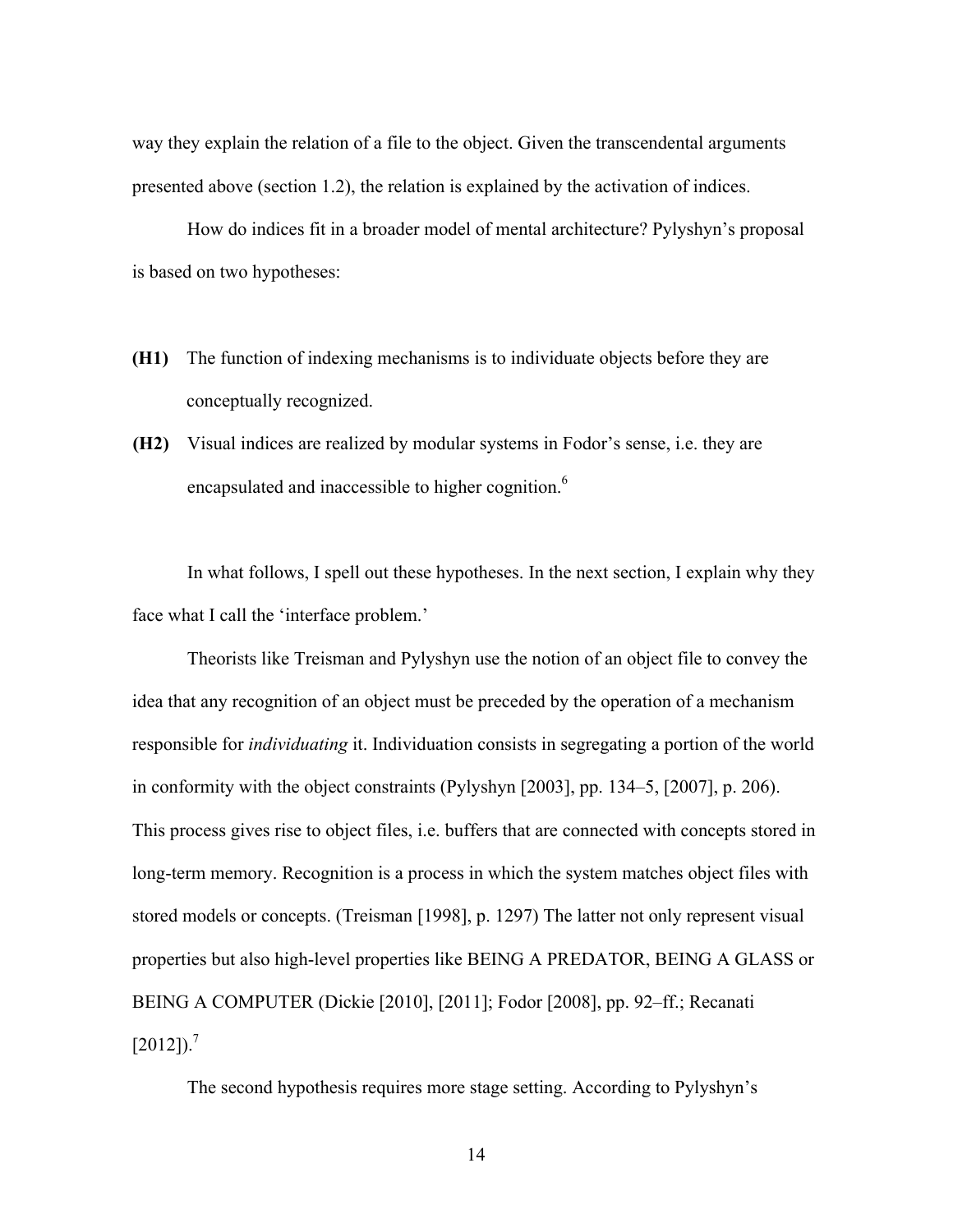influential characterization, a principle or mechanism is *cognitively impenetrable* if it cannot be *rationally* modified by the cognitive states of the system (Pylyshyn [2007], p. 164). Object constraints are cognitively impenetrable in this sense. Subjects know that there is no room for occlusion in a computer screen. Nevertheless, they cannot avoid perceiving some two-dimensional targets as being momentarily occluded by others.

The modularist explanation of this phenomenon says that, if a mechanism is *cognitively impenetrable,* it is implemented in an *informationally encapsulated* module (Fodor [1983], [1984], [2000]; Pylyshyn [1984], [1999], [2003]). A module can be defined as a dissociable functional component (Carruthers [2006], p. 2). To a first approximation, the notion of encapsulation explains impenetrability by imposing some restrictions on the information flow between the impenetrable module and cognitive systems. I cannot evaluate here the general idea of a module (for criticism, see Prinz [2006] and Samuels [2006]). I will simply assume that encapsulation provides a plausible (and widespread) explanation of impenetrability. My arguments will turn on the property of inaccessibility.<sup>8</sup>

As Carruthers ([2006], pp. 5–ff.) points out, we must be very careful not to conflate informational encapsulation with inaccessibility. Although both functional properties impose restrictions on the information flow between systems, they are not equivalent, as the following definitions make clear:

Encapsulation: If a module  $M_l$  is encapsulated in relation to another module  $M_2$ , its internal operations cannot draw on any information held in *M2*. Inaccessibility: If a module  $M_1$  is inaccessible to another module  $M_2$ , the latter has no access to the internal processing in *M1*, but only to its outputs.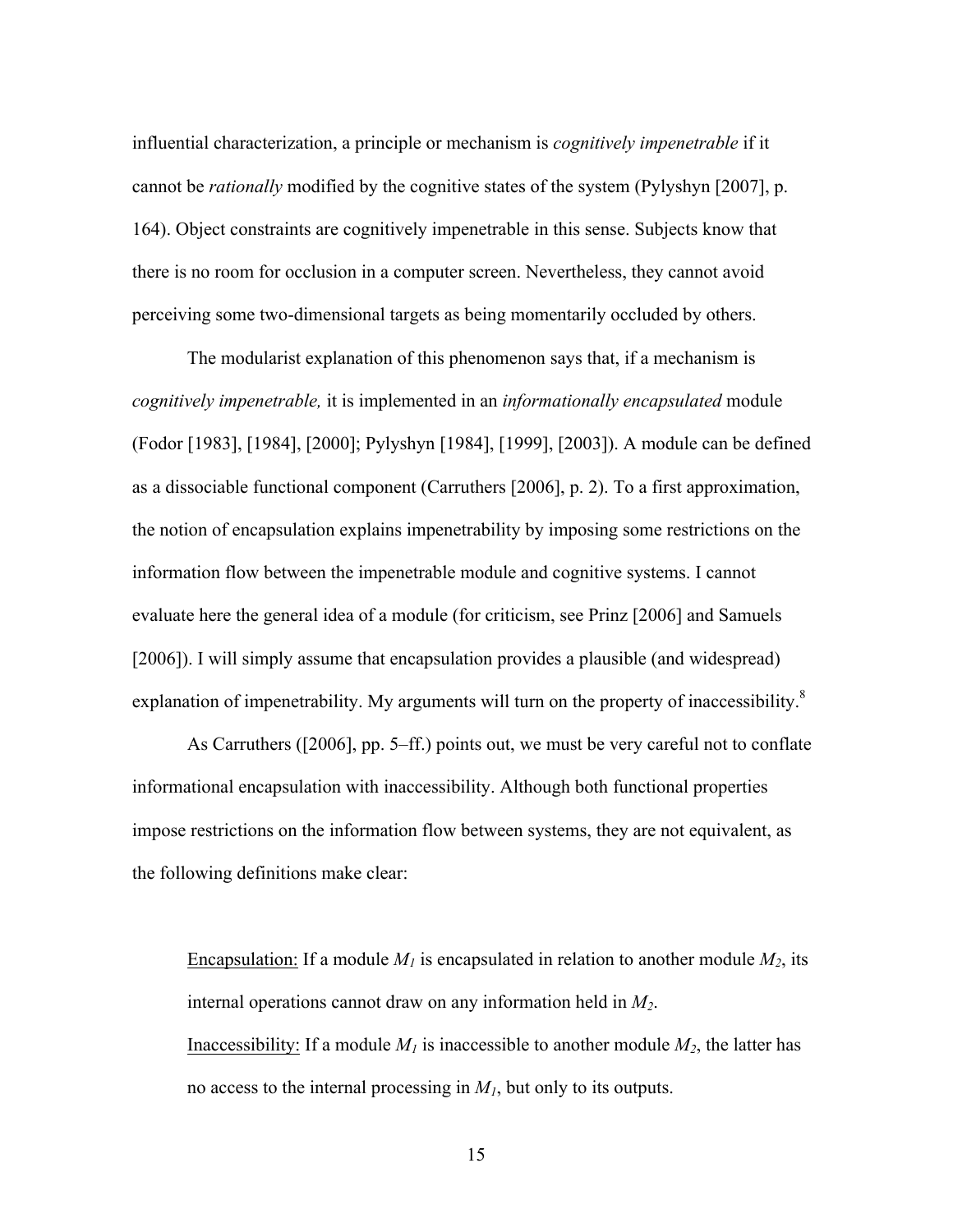A component is not encapsulated if it can query other systems 'for information relevant to solving the task at hand.' (Carruthers [2006], p. 11) Yet, this system might be inaccessible to other systems, as would occur if they only had access to its outputs.

Cognitive impenetrability only lends support to encapsulation claims. When presented with the Müller-Lyer lines, visual modules can calculate the relative length of the lines without drawing on information from cognitive systems. This explains why the belief that the two lines are of the same length cannot change the misleading appearance of the two lines. Yet, this is compatible with the existence of some accessibility relations from cognitive into perceptual systems.

Interestingly, Pylyshyn not only holds that early vision is encapsulated from cognitive systems. He also thinks that it is inaccessible to them. As far as I can see, he endorses this stronger claim for two reasons: because he follows the common tendency of depicting encapsulation and inaccessibility as two sides of the same coin and, more importantly, because he responds to the previous transcendental arguments by stipulating that the referent of indices is fixed in a direct, non-cognitive, and causal manner. And this is sufficient to make indexing mechanisms inaccessible to cognition. Let me elaborate.

Most characterizations of encapsulation and inaccessibility present them as distinct properties (Fodor [1983], [2000]; Prinz [2006]; Robbins [2010]). Nevertheless, the way encapsulation is usually explained predicts that, if a module  $M_l$  is encapsulated in relation to another module  $M_2$ ,  $M_1$  is inaccessible to  $M_2$ . No encapsulation without inaccessibility. This follows from the flowcharts that many cognitive scientists use to depict the lack of information relations between encapsulated systems and the rest of cognition. Thus, my first point is that a widespread flowchart analysis of the perception–cognition interface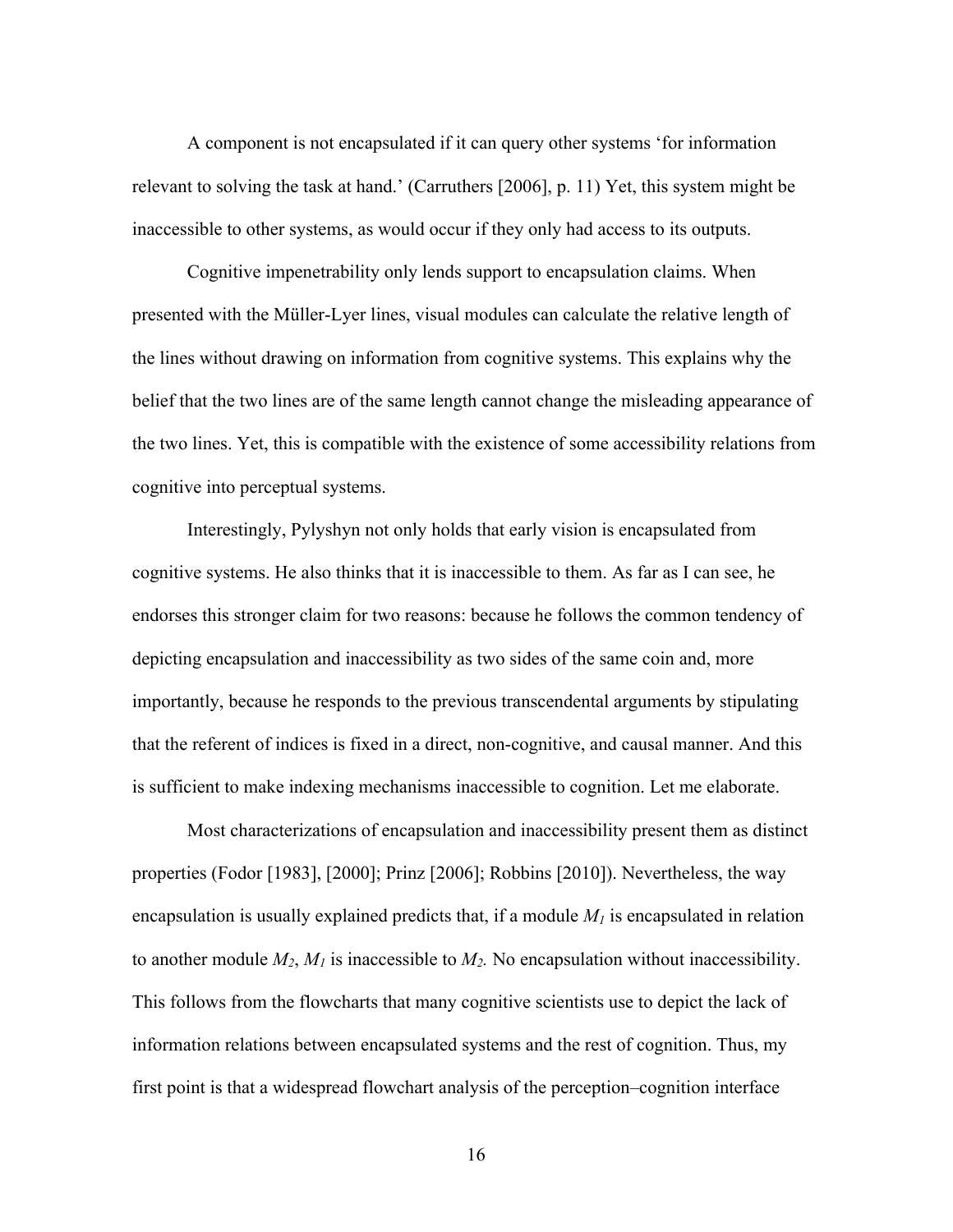makes it the case that, if a perceptual system is encapsulated in relation to the cognitive system, that perceptual system is inaccessible to it*.* For the sake of clarity, I shall call this type of flowchart analysis 'the relay race model of modularity.'

In a 4x100 meter relay race, members of a team take turns running until they reach the finishing line. Since each runner must hand off the baton to the next runner within a certain zone, each participant makes a non-overlapping contribution to the shared goal of winning the race. Similarly, many defenders of encapsulation think of modules as related to each other as a *relayer* and a *relayee*. The relayee module must 'wait' for the relayer before it makes its contribution to the task at hand. This happens when a module cannot compute the value of a function until other modules deliver the required argument. In these cases, the module that is 'waiting' for the argument does not have any access to the intermediary steps needed to calculate it, in the same way as the next runner waits for the baton within a certain zone. In this model, encapsulation and inaccessibility overlap: the relayer cannot benefit from the relayee's contribution when it is covering its own distance (i.e., it is encapsulated) because the former bears a non-overlapping relation to the latter  $(i.e., it is inaccessible).<sup>9</sup>$ 

This model is implicit in most debates on the (im)penetrability of early vision by cognition, which originate from Fodor's ([1983], [2000]) and Pylyshyn's ([1984], [1999]) seminal discussion. Defenders of the claim that early vision is encapsulated have tried to explain away putative examples of cognitive penetration by making one of the following three moves:

(1) *locating* the cognitive effects at a *pre*perceptual level;

(2) *locating* the cognitive effects at the *post*perceptual level; or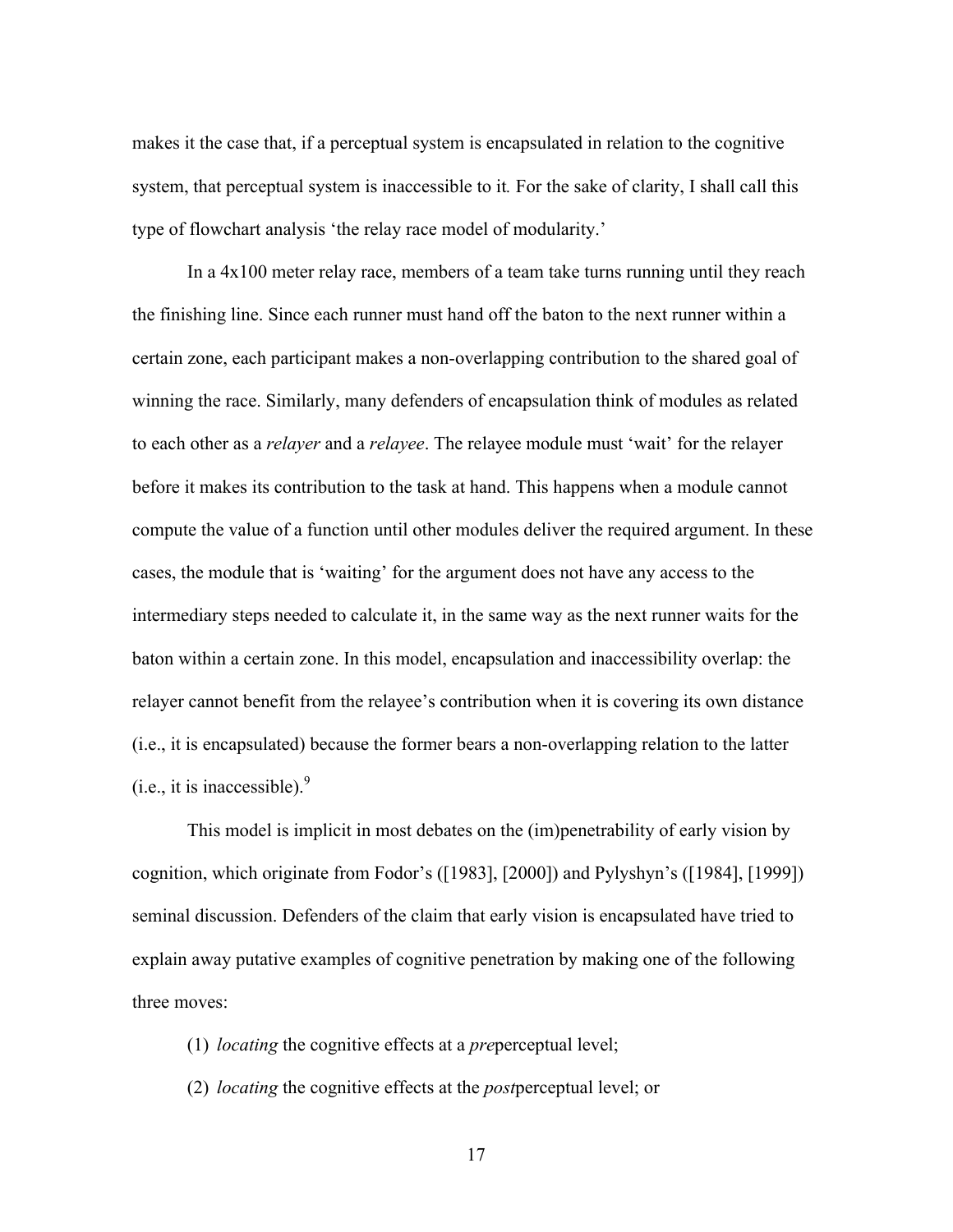(3) *redefining* the cognitive effects as *internal* to the perceptual system.<sup>10</sup>

Crucially, these options can only exhaust the space of options if one is tacitly relying on a model according to which *any* information relation that goes from a module  $M_2$  into a module  $M_1$  entails that  $M_1$  is unencapsulated in relation to  $M_2$ . This model is also hinted at in the dominant ways of characterizing encapsulation and inaccessibility. 'Encapsulation' is often used to mean that a system's proprietary information is *independent* from other systems (Lyons [2001], p. 281, p. 297). In many cases, it is also assumed that encapsulation *entails* inaccessibility. Thus, Prinz ([2006], § 8) thinks that encapsulation 'implies that one system cannot be accessed by another.' In a similar vein, Robbins ([2010], § 1) defines inaccessibility as '[t]he flip side of informational encapsulation.'<sup>11</sup>

Interestingly, the relay race model is not only widespread in discussions on cognitive (im)penetrability; it is also *entailed* by the use of visual indices to block the regress that would be generated if reference were always satisfactional (section 1.2). Recall Pylyshyn's contention that one can block the regress if one posits the existence of indices whose referent is fixed in a direct, non-cognitive, and causal manner. This hypothesis blocks the existence of any accessibility relations from the cognitive system to the indexing mechanism. Since the mechanism that fixes the referent of indices lies beyond the cognitive level, there is no room for informational relations from cognitive into indexing systems.

Let me clarify this point in light of Pylyshyn's ([2007], pp. 68–9) use of interrupts to illustrate how the referent of visual indices is causally fixed. In computer science, an interrupt is a high priority signal sent to a processor that tells it to stop what it is doing, and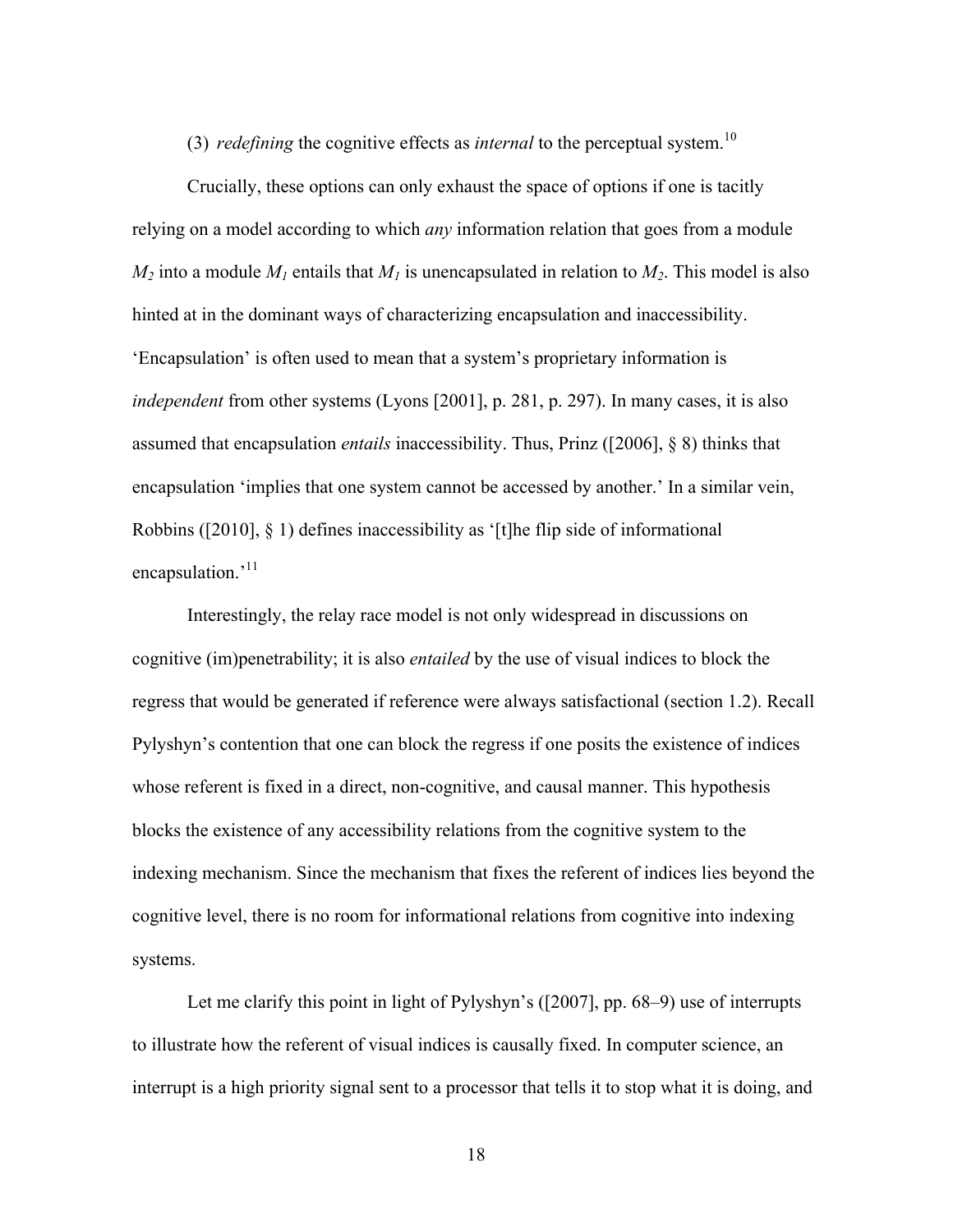attend to the interrupt. Interrupts can be generated in a number of ways. A good example is pressing a key. When one presses a key, a signal tells the computer that a keyboard event has occurred but does not tell it which key was pressed. Pylyshyn uses this analogy to explain how the referent of indices could be fixed in a causal and preconceptual manner. The cognitive system is related to indices in the same way as a processor is related to a keyboard. The former is wired to the latter *only* to *respond* to its high priority signals. If an interrupt is sent from the keyboard, an interrupt controller assigns it an order of priority, and then the cognitive system reads the interrupt. This analogy is a version of the relay race model of modularity. After all, it depicts the processor as a 'relayee' of the interrupt controller, so it can neither modify the workings of the keyboard, nor access the event that triggered the interrupt. All in all, if indexing mechanisms work like interrupts, they must be inaccessible to the cognitive system.

To sum up, Pylyshyn's hypotheses yield a two-tiered account. First of all, there is a direct, non-cognitive, causal mechanism responsible for *individuating* objects. Once they are individuated, they can be *identified* or *recognized*. In identification, the indexed item is paired with a symbol stored in long-term memory. In other words, perceptually based thoughts about *ordinary* objects result from the binding of indexed visual objects to conceptual predicates.

There are some reasons to be unsatisfied with this proposal. It is implausible to connect concepts *directly* with a single modality (vision), and ignore the role of crossmodality in our understanding of ordinary objects (Bullot [2009]). Nevertheless, we do not need to worry about this issue here. In what follows, I show that, even if defenders of the present conception of indices had something to tell us about cross-modal interactions, they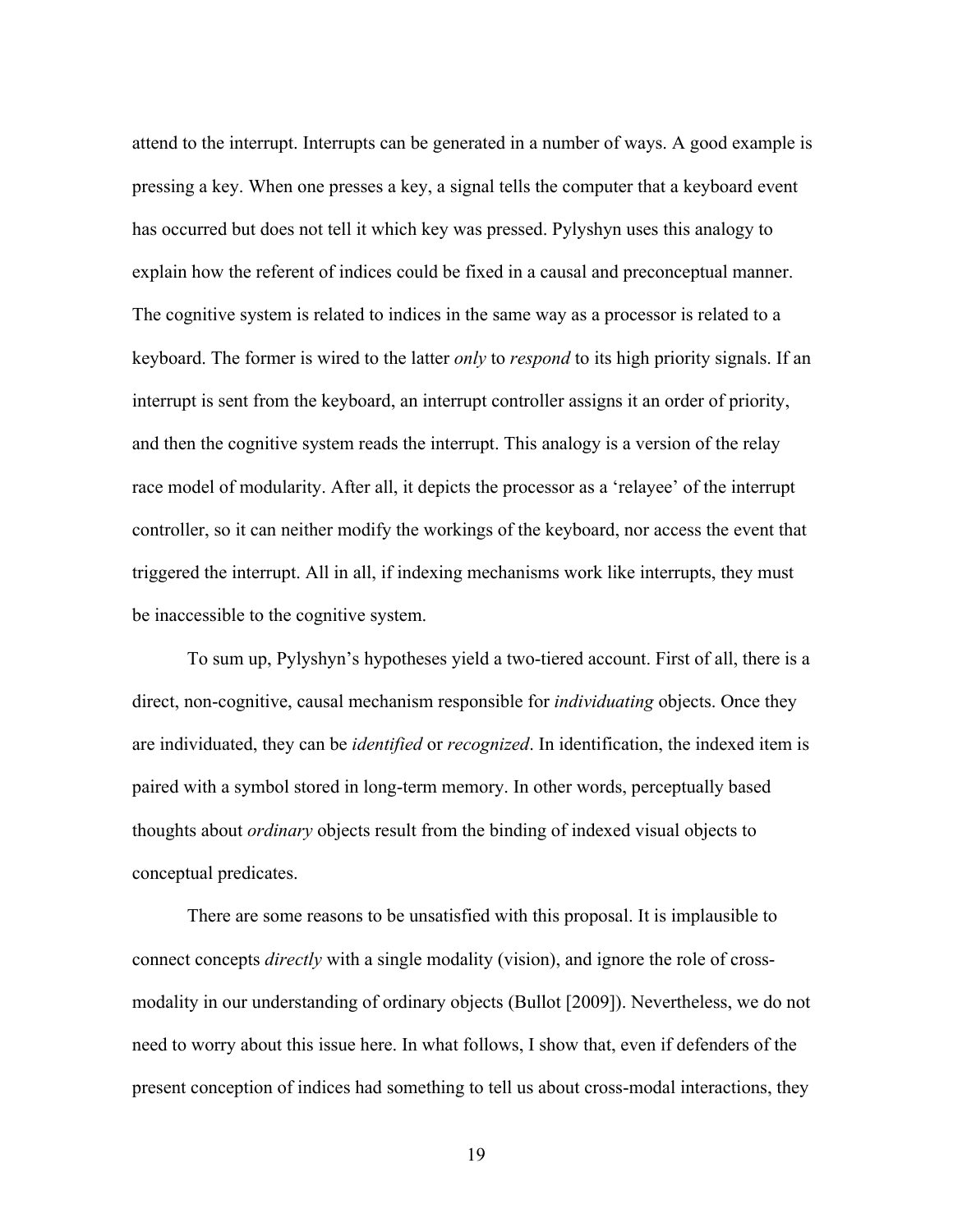would still get the perception–cognition interface wrong.

#### **3. The Interface Problem**

Since object files are prior to object recognition, they do not provide the *whole story* about the ability to refer to *ordinary* objects (section 1.1.). Thus, any model of mental architecture has to explain how acquaintance with entities satisfying these object constraints offers scaffolding for thoughts about ordinary objects. This is what I call the 'interface problem.' In what follows, I start with an intuitive characterization of this problem, and then present it in a more general way.

Suppose you posit a representation of changes in light intensity as a step in the representation of bounded objects. In order to provide a complete account of object perception, you will have to explain the sorts of transformations required to move from an input in terms of changes in light intensity to an output in terms of bounded objects. A solution to this problem can be provided from different perspectives. From a processing point of view, you have to sketch a flowchart analysis specifying how the transformations occur. From a conceptual point of view, you have to specify the conditions under which a representation *as of* changes in light intensity can ground a representation *as of* a bounded object. Whereas the former task is usually taken to be a topic of cognitive science, the latter is studied under the heading of the 'metaphysics of content.'

A similar problem arises in the present case. If you posit indices to connect mind and world, you have to explain how indices connect up with symbols in a language of thought (LOT). Imogen Dickie formulates this problem: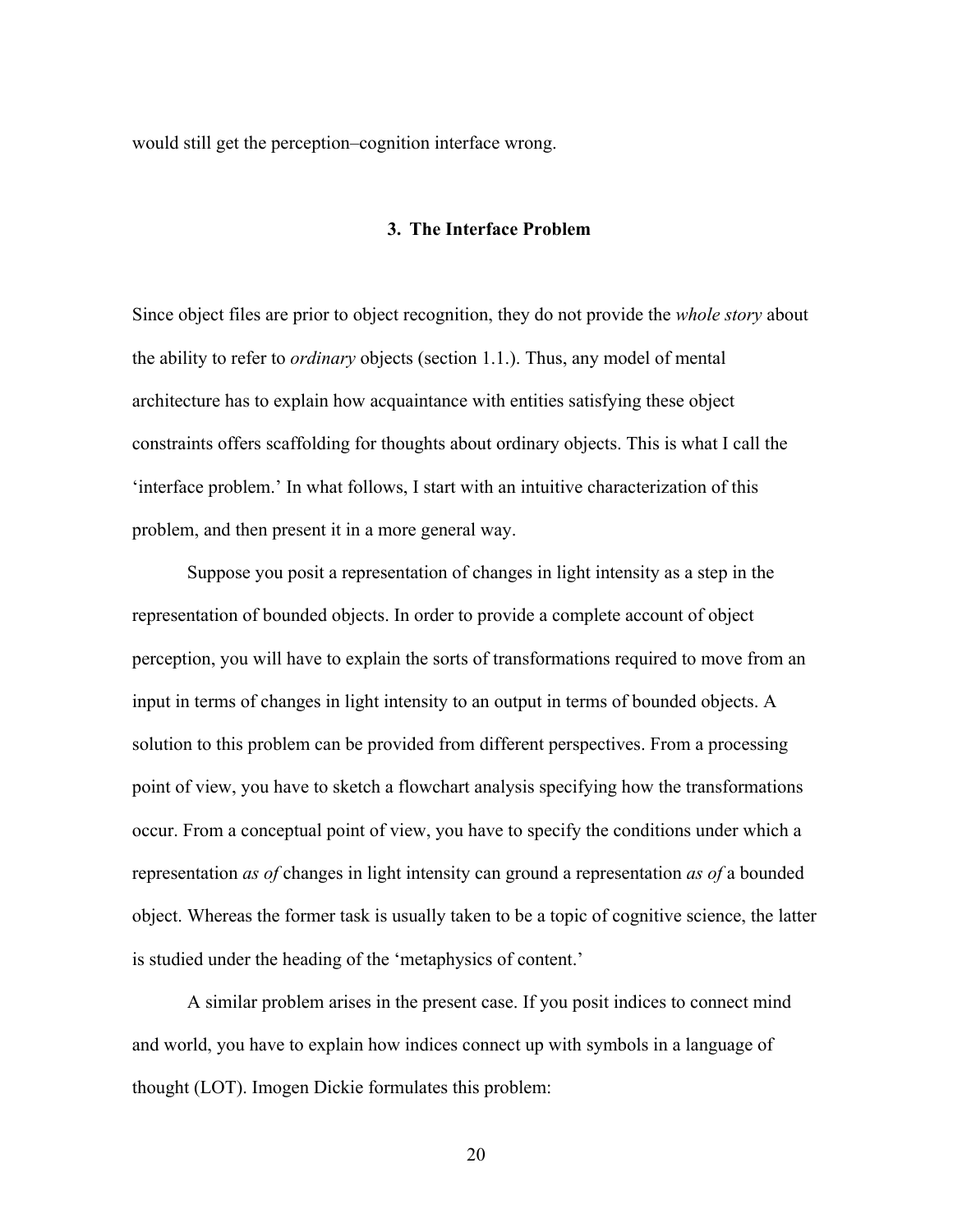[A]nyone who wants to build an account of acquaintance-based thought around empirical results about attention must deal with a gap between the class of potential objects of attention […] and the class of objects that most of our thoughts about the external world concern (ordinary material things). (Dickie [2010], pp. 221–2)

Dickie's problem is a version of a more general problem for any model of mental architecture that posits multiple processing levels. The issue is to make clear how the various levels connect up with the others. If a specific flowchart analysis of the perception– cognition interface prohibits some relations we have good reasons to posit, this is a good reason to reject it. Similarly, if the conditions to move from one level to the next are deemed insufficient, we have good reasons to reformulate the account accordingly.

I will argue that Pylyshyn's modularist interpretation of visual indices is not in a position to solve the interface problem. To this end, I shall focus on two aspects thereof: First, I will contend that the conception of indices as having their referent fixed in a bottom-up manner is incompatible with some forms of top-down attention. In other words, his flowchart analysis of the perception–cognition interface is incompatible with the existence of instructional effects on selective attention. Second, I will argue that indices do not provide sufficient conditions to ground thoughts about ordinary objects.

#### **3.1. Top-Down Attention and Modularity**

I explained in section 2 why the hypothesis of indices leads to a conception of modules as encapsulated and inaccessible to cognitive systems. Their encapsulation follows from the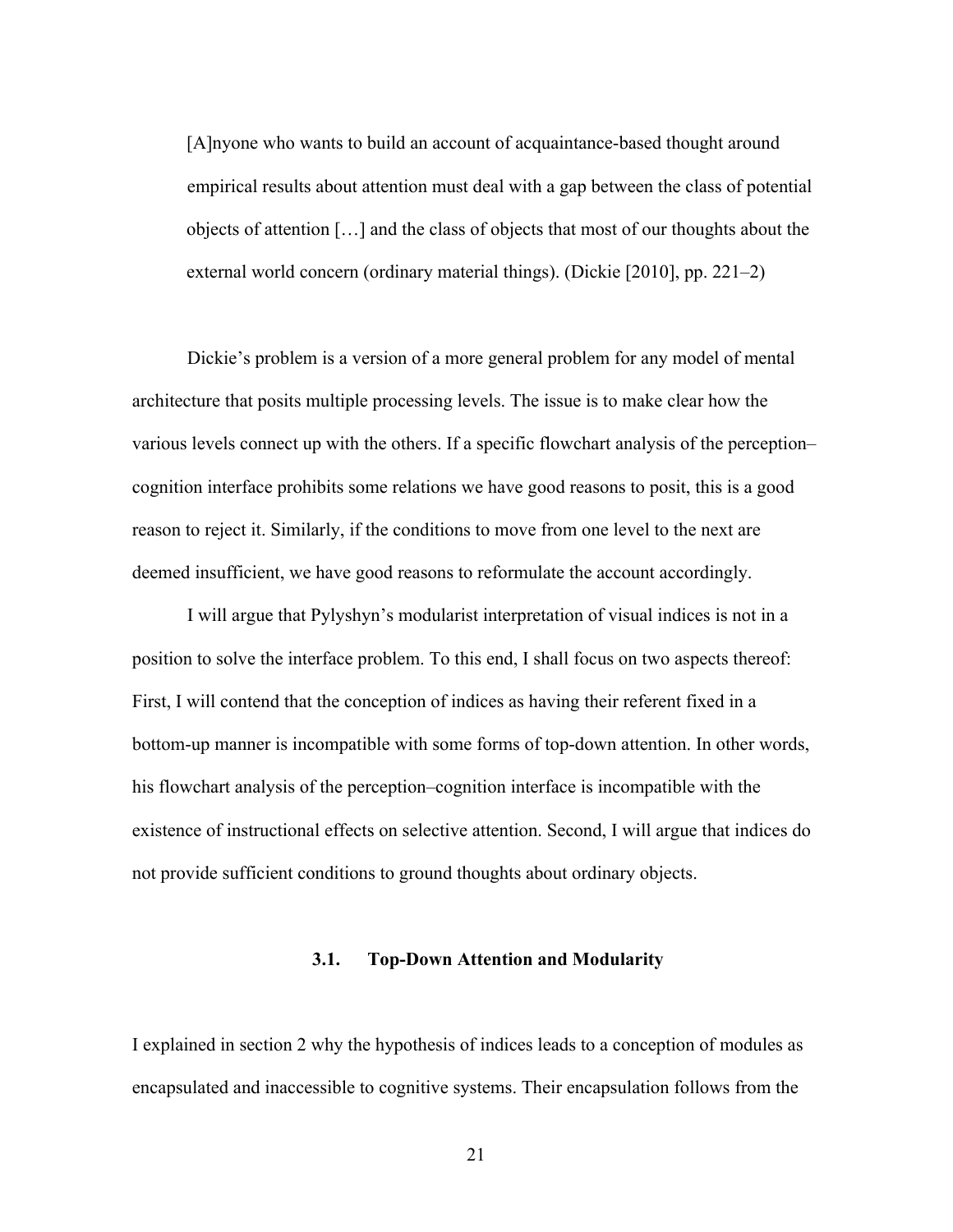common idea that, if a mechanism *M* cannot be overturned by the cognitive states of a system, it is encapsulated in relation to the cognitive system. Their inaccessibility follows from the dominant way of explaining encapsulation in flowchart analyses of the perception–cognition interface and, more importantly, from the way visual indices block the regress arguments. According to Pylyshyn, and other authors, there is no regress in the way visual systems refer to the world because the visual system exploits preconceptual indices whose referent is fixed in a causal manner. Crucially, this blocks any accessibility relation from cognitive systems into indexing mechanisms.

This picture is inadequate, though. Consider top-down forms of attention. Topdown attention is exercised when the current *goals* or *cognitive states* of the system *modulate* the selection of information (Desimone and Duncan [1995]; Vecera [2000]; Pylyshyn [2003], p. 186; [2007], p. 56; Campbell [2002], p. 17; Clark [2006], p. 174). This kind of attention is a precondition of most experiments on visual tracking. In a typical MOT experiment, subjects are instructed to focus their attention on the flashed targets. Since subjects *understand* the instructions, some of their concepts get activated. Their conceptual understanding must then interact with the operation of indices if subjects are to follow the instructions. Nevertheless, this interaction couldn't take place if the cognitive system had no access to indexing mechanisms, or so I shall argue.

An initial difficulty arises if one depicts top-down attention as a voluntary action. We think of voluntary actions as involving a choice between alternatives, and make our choices from our knowledge of *what* alternatives are presented to us. Still, this conception does not fit the indexing view. As Pylyshyn ([2007], p. 95) observes, if voluntary attention involved knowledge of what the alternatives are, one would be led to conceive of the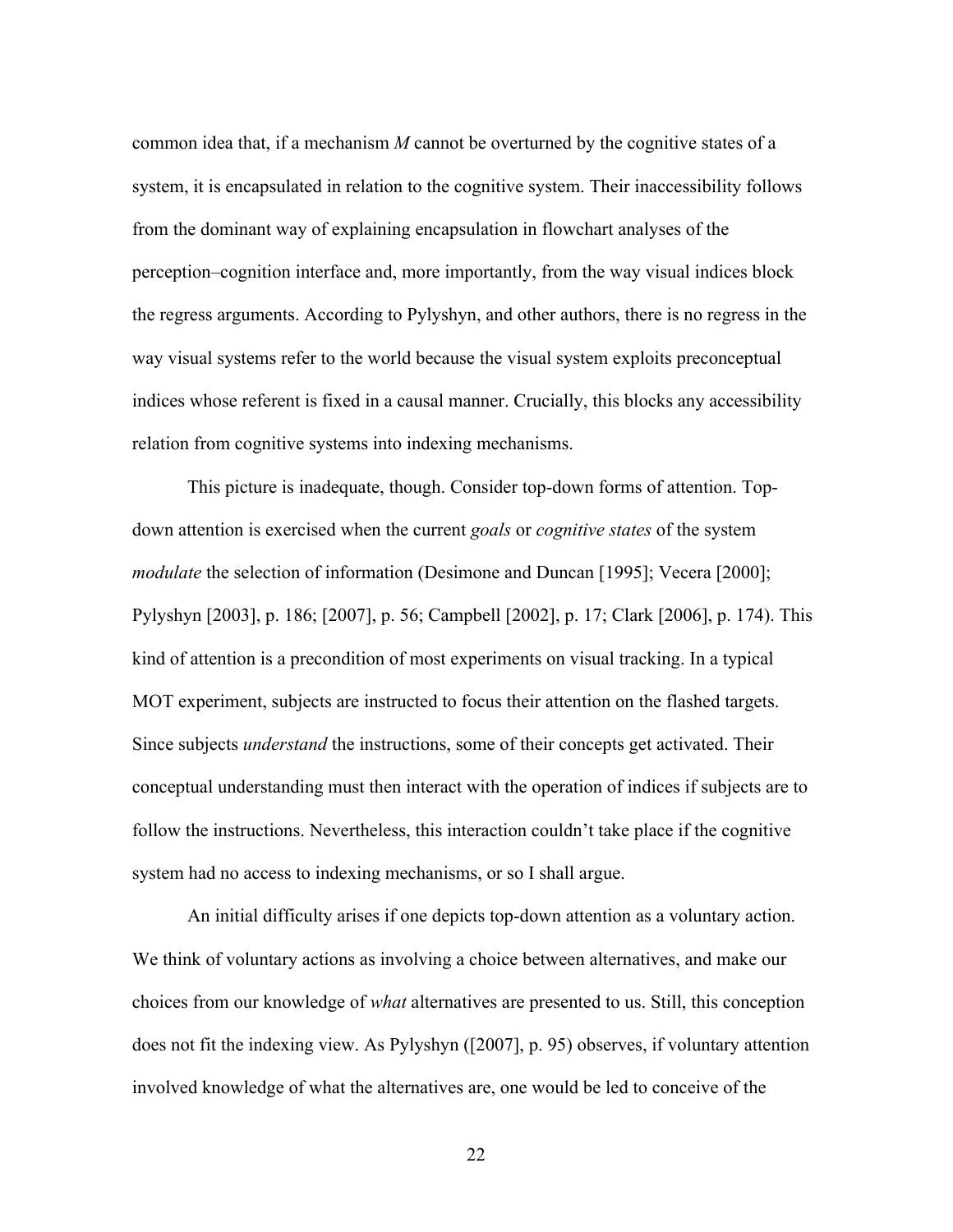options as falling under concepts. This path is not open here, however, for indices operate in a causal, preconceptual manner.

The problems do not stop here, though. The relay race model of encapsulation is incompatible with the kind of top-down attention involved in typical experiments on visual reference. Consider a case in which a subject is asked to locate the two dots within the same closed contour (as in Figure 1, a). Since she understands the verbal instructions, the visual routine is conceptually initiated. This understanding will be causally efficacious only if the conceptual system can bear a top-down informational relation to the mechanisms responsible for scanning and indexing the dots. But, how can this conceptual process guide the searching process, if the conceptual system only has access to the output of indexing modules?

Interestingly, there is empirical evidence for the existence of top-down neural pathways in vision (Felleman and Van Essen [1991]; Desimone and Duncan [1995]; Vecera [2000]; Ruff [2011]). Pylyshyn himself grants that these pathways might be correlated with attention. Nevertheless, given his commitment to the relay race model of modularity, he is led to the implausible conclusion that attention operates *prior* to early vision:

Even if such effects ultimately originate from 'higher' centers, they constitute a form of influence […] prior to the operation of early vision—that is, they constitute an early attentional selection of relevant properties. (Pylyshyn [2003], p. 68; see also: p. 89, [1999], p. 345, p. 358, [2003], p. 160, [2007], p. 44)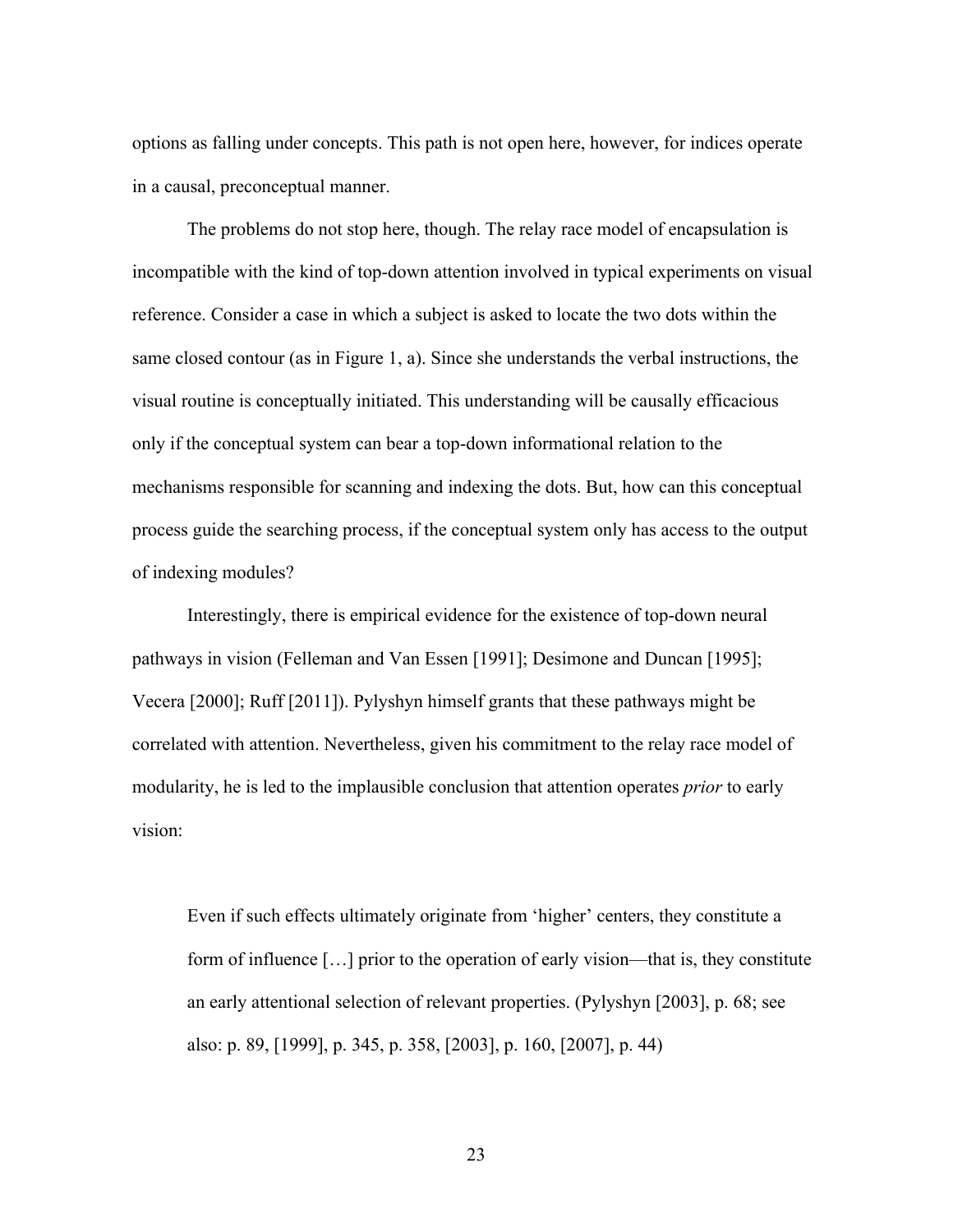It is hard to make sense of this analysis, as the schema depicted in Figure 4 demonstrates. Indices can be characterized as functions that take a signal as input and return an argument as output. If they are like transducers, the signal must be described in a physical vocabulary. If not, their input must be the symbol delivered by transducers.

## [Insert Figure 4]

Consider first the hypothesis that indices are functionally different from transducers. If their mechanism is inaccessible to cognition, there are only three ways of understanding top-down attention. If the conceptual system operates on the output of transducers (a), it can select some items without the intervention of visual indices. In other words, there is a form of visual selection that does not rely on indices, undermining the indexing hypothesis. If it operates on the values of the indexing mechanism (b), it will arrive *too late*. After all, these values are delivered *after* indexing occurred. Another option would be to claim that conceptual systems *already* operate on the worldly objects (c). But this view would be utterly implausible, for it would make no use of visual indices. Moreover, if we assume that the selected input is an object, we are led to a Gibsonian form of direct realism, a picture that allows the system to directly 'pick up' objects with no intervening computational processes. But defenders of Fodorian modularity typically reject this view (Fodor and Pylyshyn [1981]).

The situation would not improve if, *per impossibile*, one identified indices with transducers. If there is a cognitive interaction between symbolic states and physical input, cognition is not confined to the realm of representations. It extends, so to speak, to the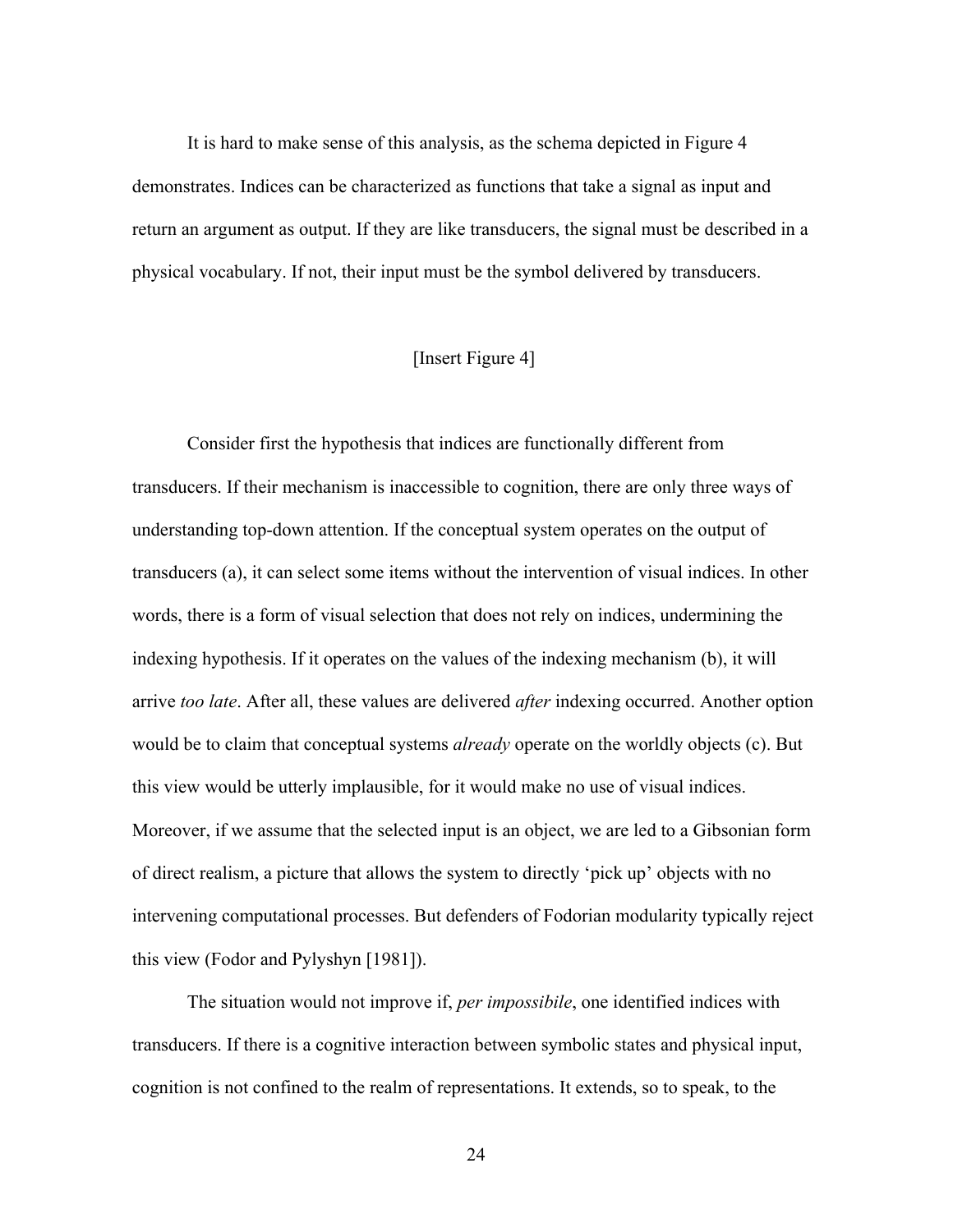world. To be sure, some theorists have advocated similar views (Clark [2008]). Nevertheless, these conceptions have been promoted as an *alternative* to more traditional accounts of cognition.

As a result, the only remaining option is to claim that cognitive states (not necessarily beliefs but goals or preferences) influence an *intermediary mechanism* of indexing. The trouble here is that this move would violate the putative *inaccessibility* of indexing mechanisms to cognition. This conclusion follows from the two available interpretations of this proposal. First, if there is a *direct influence* on the *inter-levels of processing responsible for visual indexing,* inaccessibility is violated. After all, this means that cognitive systems do not only have access to the outputs of indexing but also to the intermediary steps that generate those outputs. Second, suppose that the cognitive system can influence the indexing mechanism indirectly, i.e. by influencing a further mechanism that affects the inter-levels of processing responsible for visual indexing (as suggested by Macpherson [2012] in her treatment of the cognitive penetration of color experience). This indirect mechanism would violate inaccessibility as well. After all, information transmission is transitive: If *A* transmits a piece of information *I* to *B*, and *B* transmits *I* to *C*, *A* transmits *I* to *C*. Consider an analogy. I can invite you to my wedding by telling you that you are invited to my wedding. Alternatively, I can ask Paul to tell you that you are invited to my wedding. Although the latter communication chain is more indirect than the former, there is no informational difference between them. From an information-theoretic point of view, if you go to my wedding, it is because my message reached you, and enabled you to act accordingly. The informational relation between you and me holds independently of whether I used a direct or an indirect channel to transmit it (see Wu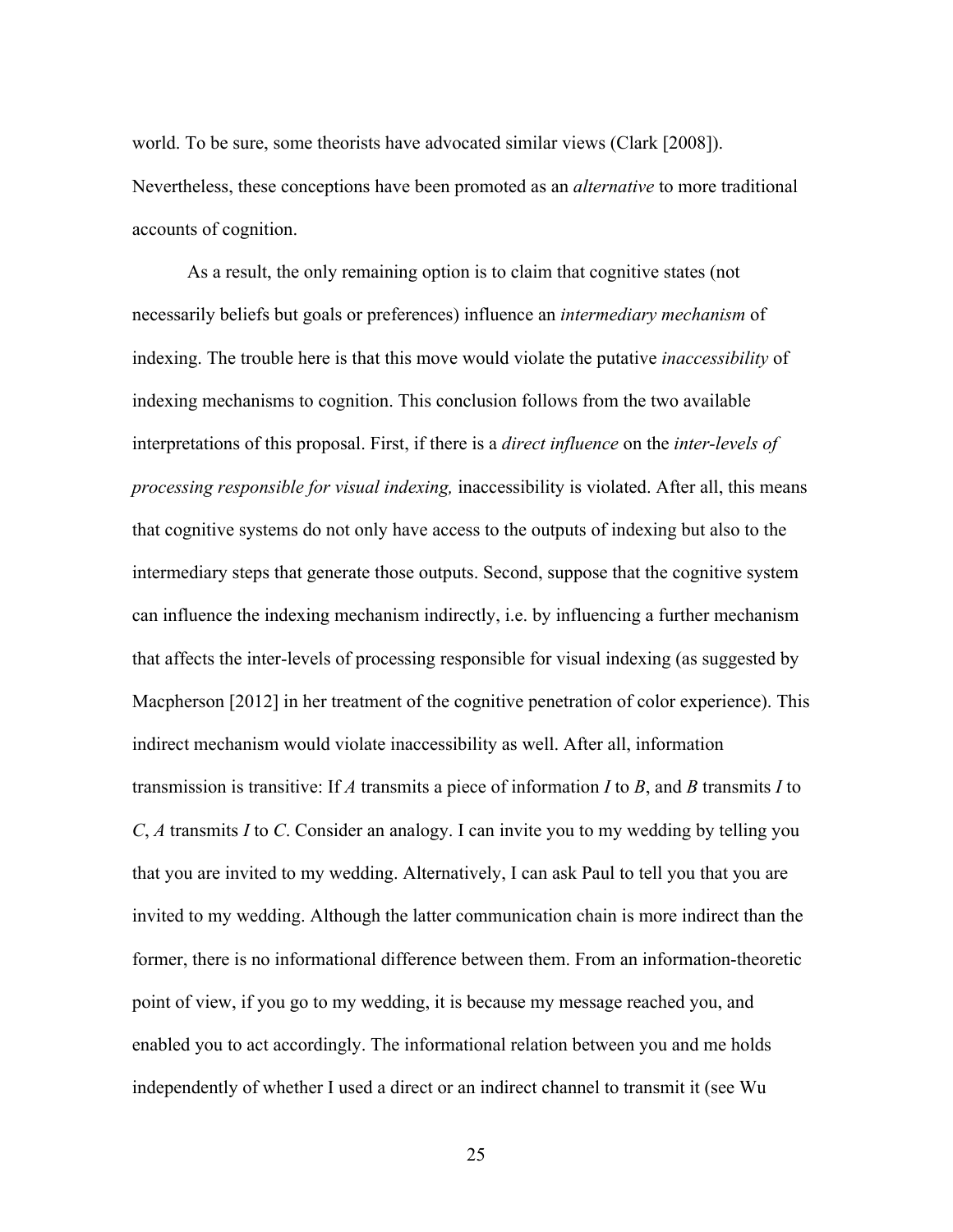$[2013]$ .<sup>12</sup> But, as indicated above, both the relay race model of modularity and the hypothesis of indices prohibit *any* top-down informational relation from the cognitive system into the indexing mechanism.<sup>13</sup>

#### **3.2. Selective Attention and Information**

Another aspect of the interface problem is to explain how perceptually based thoughts about ordinary objects are grounded in primitive relations to visual objects. This section seeks to show that there is no plausible way of solving this problem if one grants the Fodorian interpretation of visual indices. My argumentative strategy is the following: I criticize a family of approaches that have been formulated within the mental-file framework, and then show that the problems of these views generalize to other modularist models of indexing mechanisms.

Dickie ([2010], [2011]) uses findings on visual tracking to explain conceptual reference. Though it is not clear whether she endorses the modularist framework, she accepts the relational model of perception, and takes it as the starting point to build a novel account of acquaintance with ordinary objects. Besides, she proposes to bridge the gap between visual and ordinary objects within a theory of mental files that is very similar to the one presented in section 2. Each object file is governed by object constraints. So my file for the complex demonstrative 'this apple' is governed by some principles that refer to visual objects. Still, a problem arises for this view: How does the cognitive system move from acquaintance with this apple qua visual object to acquaintance with this apple qua apple? More precisely: What conditions must be satisfied for the causal, primitive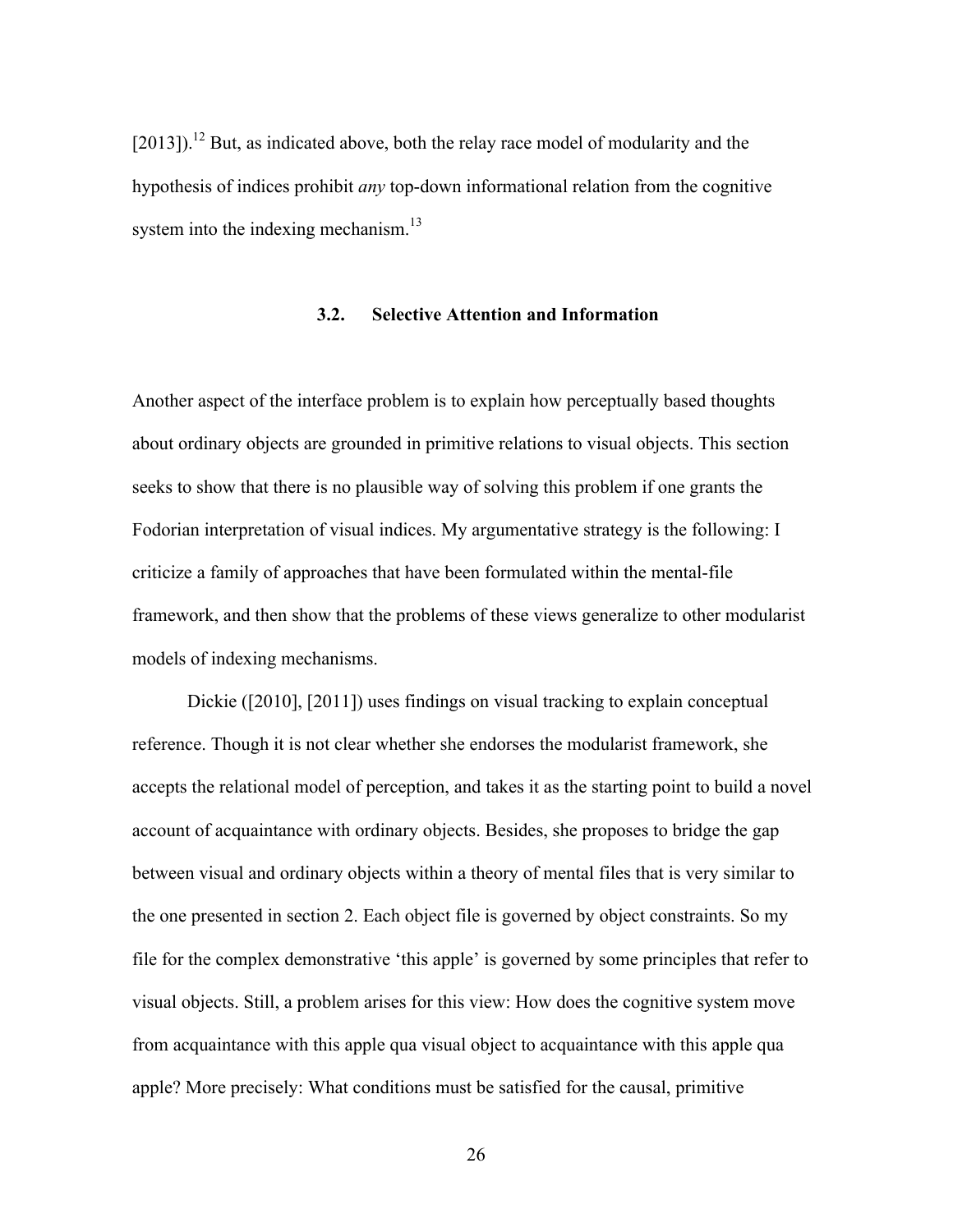individuation of visual objects to ground thoughts about ordinary objects?

A natural option would be to claim that *attention* bridges the gap. Consider Campbell's view. He thinks attention underlies the 'intentional interrogation' of the environment (Campbell [2002], p. 3, p. 27, pp. 33–4, p. 89). On his view, attention is what makes available the 'categorical thing itself.' ([2002], p. 10, pp. 137–45, pp. 250–4) Unfortunately, Campbell gives us no hints on how attention performs this feat.

Consider now Dickie's proposal. She agrees with Campbell that attention may be invoked to bridge the gap between acquaintance with visual objects and thoughts about ordinary objects. On her view, however, one must impose some conditions on the etiology of the information relation that holds between the ordinary object and the cognitive system:

[I]f a file of beliefs I form by taking what is delivered through an attentional channel at face value is about an object at all, it is about the object I am attending to—the object which is the source of the information in the file. […] So attending to a visual object puts you in a position to have acquaintance-based thoughts iff the visual object is an ordinary object. (Dickie [2010], p. 234)

If my perceptual state is *about* a visual object, and it happens to be *caused* by an ordinary object, I am in a position to have thoughts *about* an ordinary object. But how can attention perform this feat? If attention can bridge the gap between visual and ordinary objects, it must be able to select some *high-level properties* or 'pieces of information.' In other words, by directing my attention to the apple in front of me, I should be able to highlight, not only a continuous and persistent body, but also an apple. On Dickie's view,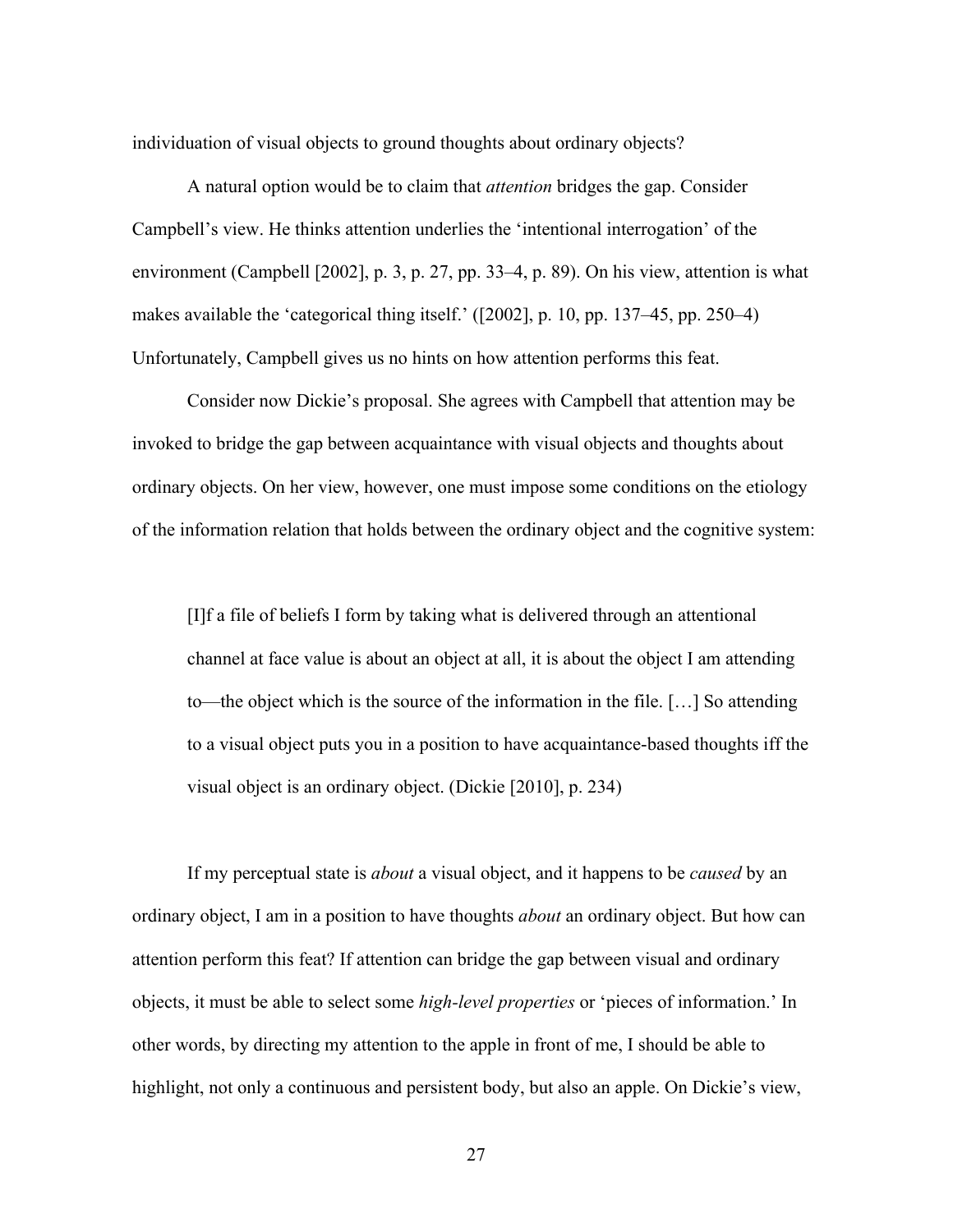this is possible because the apple is the causal source of the visual object I am acquainted with.

In what follows, I argue that any use of attention-cum-information to bridge the gap between visual and ordinary objects betrays a misunderstanding on the semantic notion of information. Given that there is no other way of bridging this gap within the modularist interpretation of visual indices, the argument shows that the latter does not yield an adequate grounding of thoughts about ordinary objects.<sup>14</sup>

The problem here parallels Fodor and Pylyshyn's ([1981], pp. 186–ff.) objections to Gibson's theory of a direct pickup of information. As Fodor and Pylyshyn rightly point out, information is *relational*. A state of affairs  $S_l$  contains information about another state of affairs *S2* provided their properties are non-accidentally correlated. If the tree contains information about its age, the latter must co-vary with another property, such as the number of rings. Similarly, when one says: 'those spots mean measles,' the properties of two events are non-accidentally correlated: the property of HAVING SPOTS and the property of HAVING THE MEASLES. Crucially, a cognitive system can only exploit these pieces information if it has a prior means of referring to the states of affairs or objects that are non-accidentally related. As we shall see, *this prevents the notion of information from bridging the gap between visual and ordinary objects*. Let me elaborate.

On Campbell's view, attention makes the categorical thing itself available. If the relation is conceived in causal terms, however, his liberal view only makes sense if one construes the notion of information as an intrinsic property of the entity one is related to. The information is directly available to the subject because it is 'revealed' through the perceptual contact with the thing.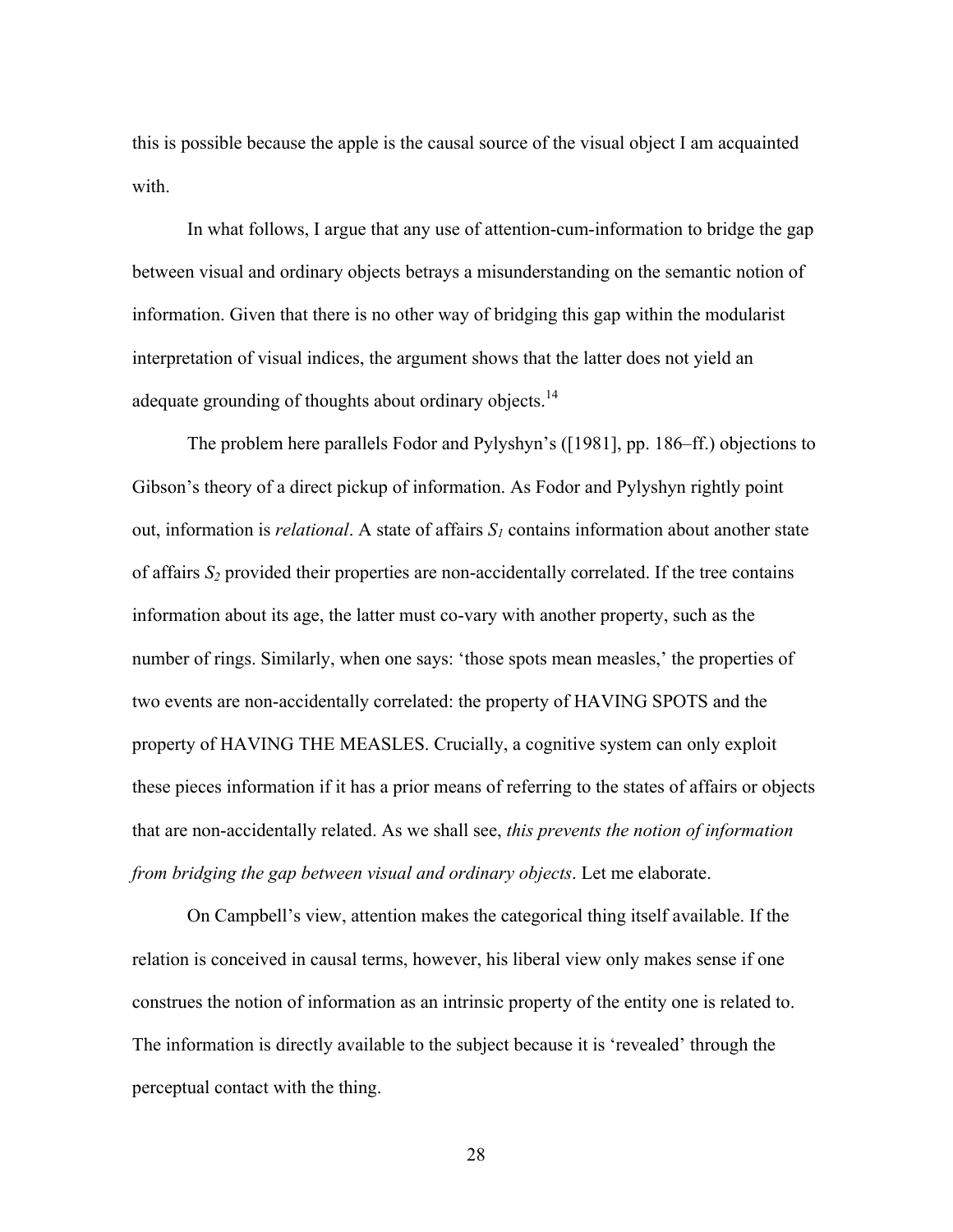Interestingly, the situation does not improve in Dickie's view. Recall that, on her view, in order to have perceptually based thoughts about the apple, it suffices to be perceptually acquainted with a visual object that is caused by an apple. The apparent plausibility of this move seems to originate from the ambiguity of 'about.' When I have experiences about a visual object, and the object happens to be an apple, my experiences are *of* this apple. The 'of' here indicates causal ancestry. But I cannot move from the weak claim that my perception is *of* this apple in the causal sense to the claim that I am in a position to form a belief *about* this apple. This would conflate the 'of' of causality with the 'about' of intentionality.

Consider an analogy. Suppose that Pierre calls you and says: 'Hi, it's me!' In this case, your auditory experience is *of* Pierre in the weak sense that it originates from Pierre. Moreover, your auditory experience *carries* information of Pierre. Still, if you do not recognize Pierre, you cannot form any perceptually based thought *about* Pierre. Being causally related to Pierre is not sufficient for you to be in a position to form a perceptually based thought about Pierre.

It would not do to refine the causal account by adding the further condition that, in order to be in a position to form thoughts about Pierre, one has to possess a concept of Pierre. Think of those cases in which you fail to recognize *familiar* people on the phone. You may try quite hard to focus your attention on the voice and, still, this will not help you know *who* is talking at the far end of the causal chain. Your experience is certainly about an auditory object whose causal source happens to be Pierre. Nevertheless, this is not sufficient for your cognitive system to transform the auditory signal *of* Pierre into a perceptually based thought *about* Pierre.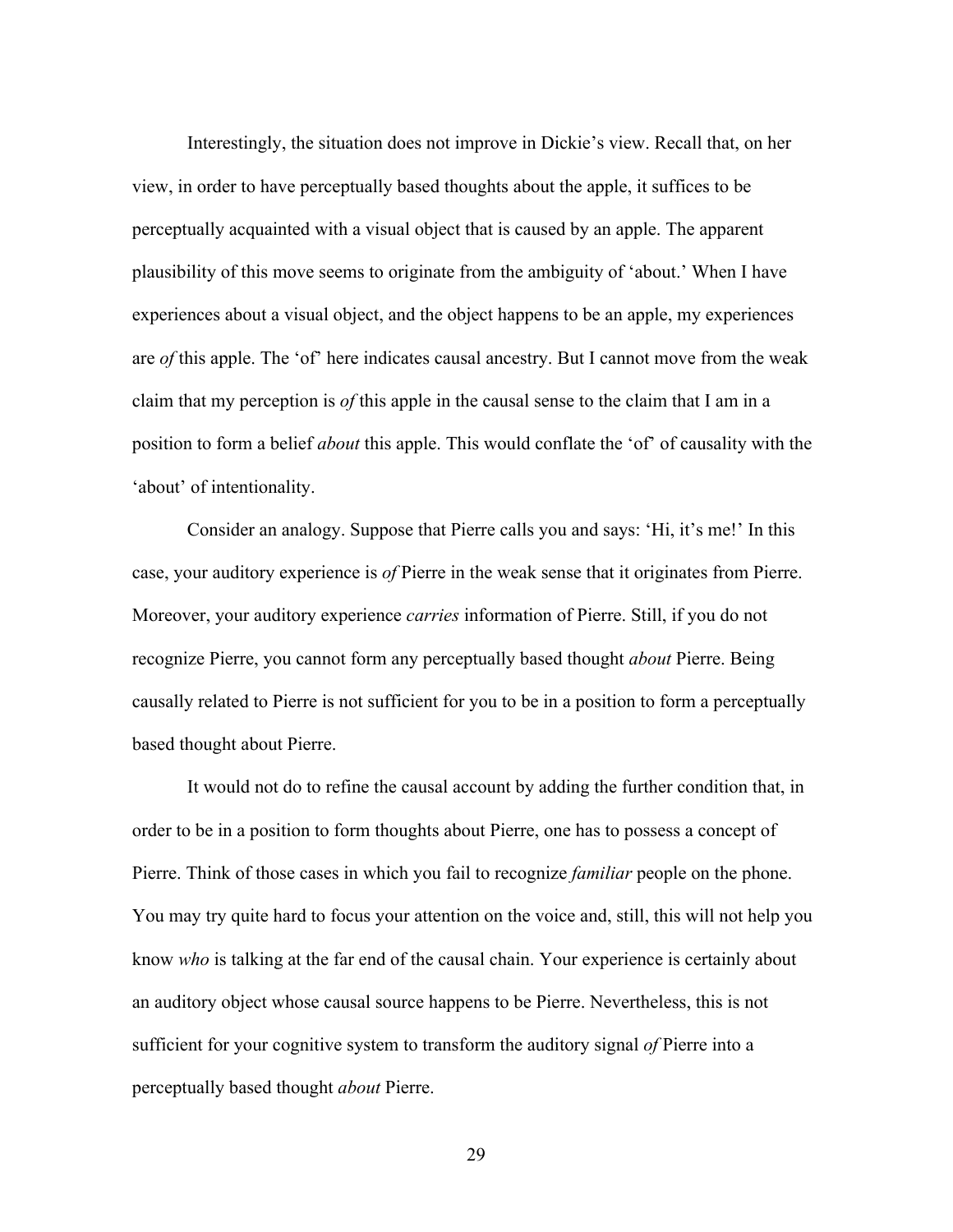The voice in the phone carries information *of* Pierre. Nevertheless, its carrying information *of* Pierre does not 'reveal' that *Pierre* is speaking. On the relational view of information, it is not sufficient that an event (e.g., the voice in the phone) carries information of another event (e.g., Pierre's act of speaking) to reveal the information carried (Pierre's act of speaking). What is missing? First, one needs an independent grasp of the two terms of the information relation. Second, one has to be able to move from the presentation of one term of the relation to the other. Any correct theory of identification should elucidate the ability to make those moves.

It might be asked why these objections are taken to undermine the modularist account of visual indices. After all, I only considered two representative options. The reply is that these views display a *structural problem* in the modularist account of visual indices, so the prior objections generalize. Theorists of visual indices are trying to build a theory of object recognition *on the sole basis* of a primitive, causal relation to visual objects. Since relations to visual objects are the only 'windows' of the system to outer objects, it is a mystery how it can move from visual acquaintance with visual objects to thoughts about ordinary objects.

This argument generalizes to any formulation of visual indices within a view of indexing mechanisms as inaccessible to cognition. On this model, symbols are anchored to the world by means of causal relations to *visual* objects. Visual objects offer too *thin* a basis to ground thoughts about ordinary objects, for ordinary objects stand in a many-toone relation to visual objects. Interestingly, none of the two resources available within modularist accounts of perception allow us to bridge the gap. First, if the processes are *barely causal*, as the transcendental arguments suggest, one has to construe information as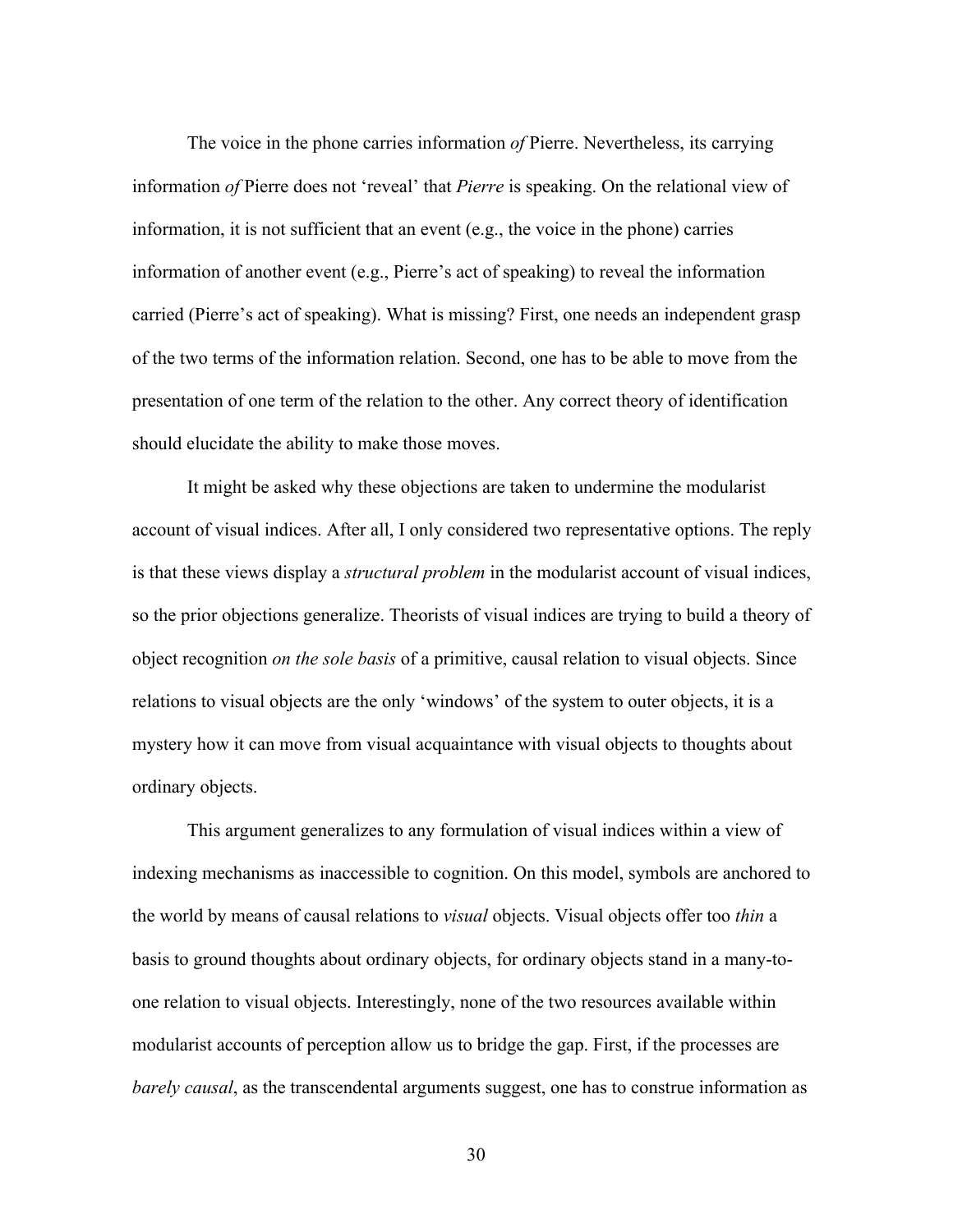an *intrinsic* property of events, i.e. as a property that can be 'read off' from the direct confrontation with one of the two terms of the relation. This mistake is implicit in Gibson's theory of a direct pickup of information, and we find it again in the magic account of attention as an ability to focus on high-level properties or pieces of information. Second, if the process is *inferential*, as Fodor and Pylyshyn ([1981]) contend, it is hard to see how the system can *form* and *verify* its hypotheses on ordinary objects on the sole basis of its acquaintance with visual objects. Suppose we want to explain how it forms the perceptually based thought: THAT IS A MOUNTAIN. In order to avoid trivialization, there must be limits to the properties that can be directly detected by transduction. Thus, the property of being a mountain cannot be directly 'given.' This creates a problem: How does the system verify the hypothesis that *that* is a mountain, if it only has access to lowlevel properties and visual objects? If the transition is inferential, it will lack the means of verifying its high-level hypotheses.<sup>15</sup>

I am not aware of any other solution to the previous objections within the modular account of perceptual systems. If defenders of these views think there is a better alternative, I am all ears.

## **4. Revising the Indexing Hypothesis**

I offered two arguments against the introduction of indices whose referent is fixed in a purely causal way. Since the interface problem has no solution within this framework, we should question the transcendental arguments. Those arguments purport to show that, *if* cognitive processes are transformations of symbols, there must be deictic anchors to the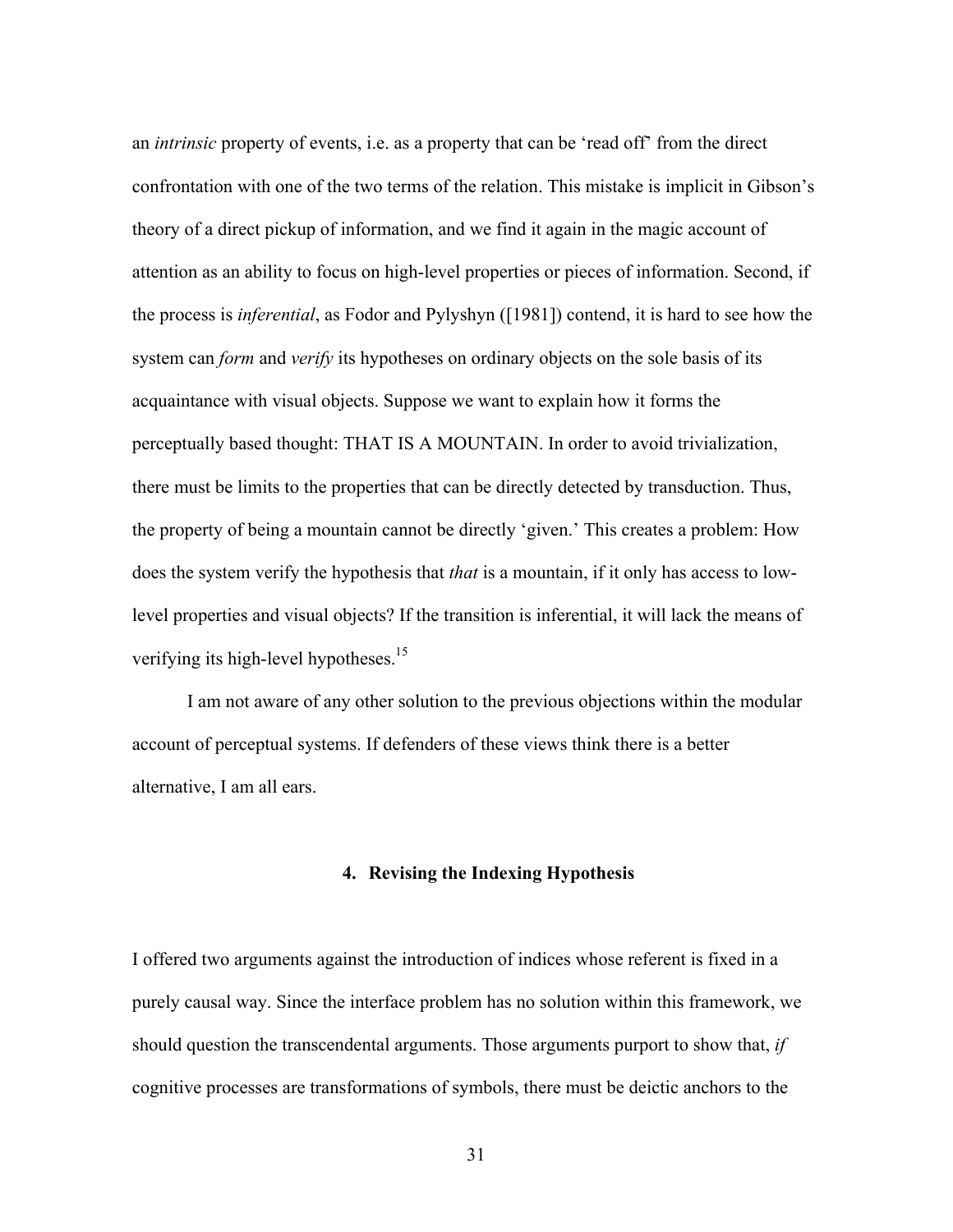world. One can resist the arguments in two ways: by rejecting the premise (i.e., some cognitive processes operate on predicates) or revising the conclusion (i.e., the hypothesis of visual indices). I will pursue the latter strategy.

The transcendental arguments clearly show that not all reference can be fixed by the satisfaction of properties, so some form of singular reference is necessary to relate perception and cognition to the world. Similarly, the empirical findings show that human visual systems have distinctive *tracking* abilities. Yet, these findings do not lend support to Pylyshyn's stronger claim that the reference of indices is fixed in a causal manner, i.e. in a way that lies beyond the purview of a theory of cognition. Pylyshyn ([2001]) is probably right when he writes: 'Sooner or later concepts must be grounded in a primitive causal connection between thoughts and things.' Yet, it is not clear that the mechanisms that select and keep track of objects are *solely* grounded in a causal connection. Although it is a requirement that transducers be *data driven*, as Pylyshyn ([2007], p. 42) stresses, this need not be the case of the early vision system!

If all we need to ground concepts in perception is *some* causal constraints, there is nothing to prevent us from imposing those causal constraints only at the preobjective level of transduction. This would leave room for accessibility relations between cognitive and indexing systems. In what follows, I make some suggestions on how the flowchart analysis of the perception–cognition interface could be modified along these lines.

## **4.1. Revising the Perception–Cognition Interface**

In order to ground conceptual awareness of ordinary objects in perceptual relations to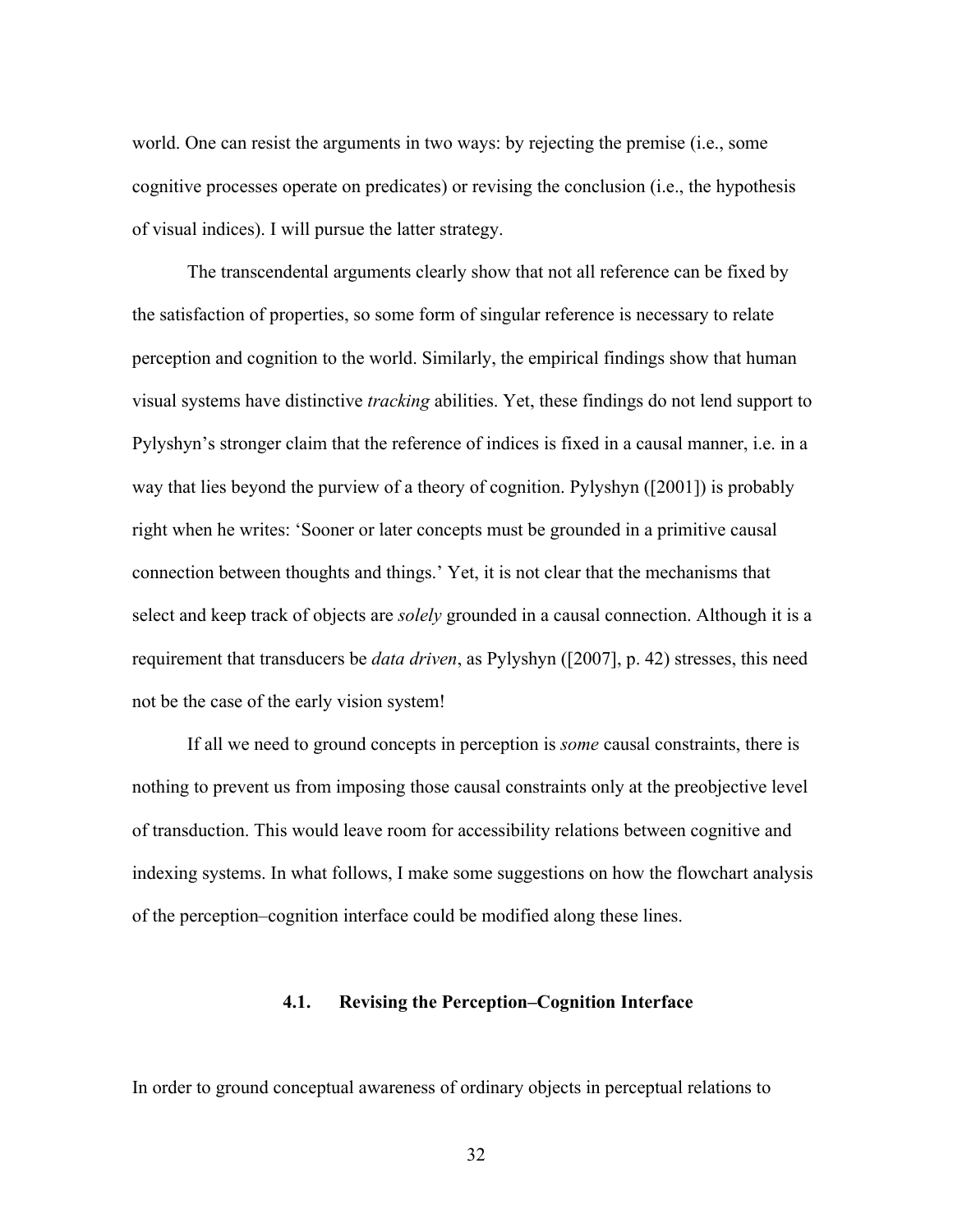visual objects, some defenders of indices liberalize the notion of attention, and construe information as an intrinsic property of objects. Since this picture is to be avoided, we should ask why it seems so attractive to a number of authors. My first hypothesis is that this picture becomes unavoidable when one conceives of cognitive processes as transformations of symbols *independent* from perceptual modules.

Recall the transcendental arguments. They assume that cognitive processes operate on symbols, and proceed to bridge the gap between these symbols and the world. In this case, one has to assume that cognition is independent from perception. This assumption becomes apparent in Pylyshyn's contention that the referent of indices is fixed by primitive causal relations to the world. I think we can make some progress if we redefine the relation of cognition to perception.

Consider an analogy. Some vending machines are designed to detect various coins. Nevertheless, those machines do not perform this feat by detecting high-level properties like BEING A DIME or BEING A QUARTER. Instead, their designers exploit some reliable correlations between these properties and low-level properties that machines do detect, such as shape, size, and width. This explains why one can defraud them by introducing other coins that exemplify the same low-level properties. Thus, these machines detect coins *by detecting* low-level properties. What allows a machine to make the transition from the detection of low-level properties to the detection of high-level properties is its *design*. Vending machines are *designed* to treat things that satisfy a number of low-level properties as exemplifying other high-level properties.

Human perceptual systems bear some similarities to vending machines. Even though they lack a designer, we can pursue the analogy, and treat natural selection and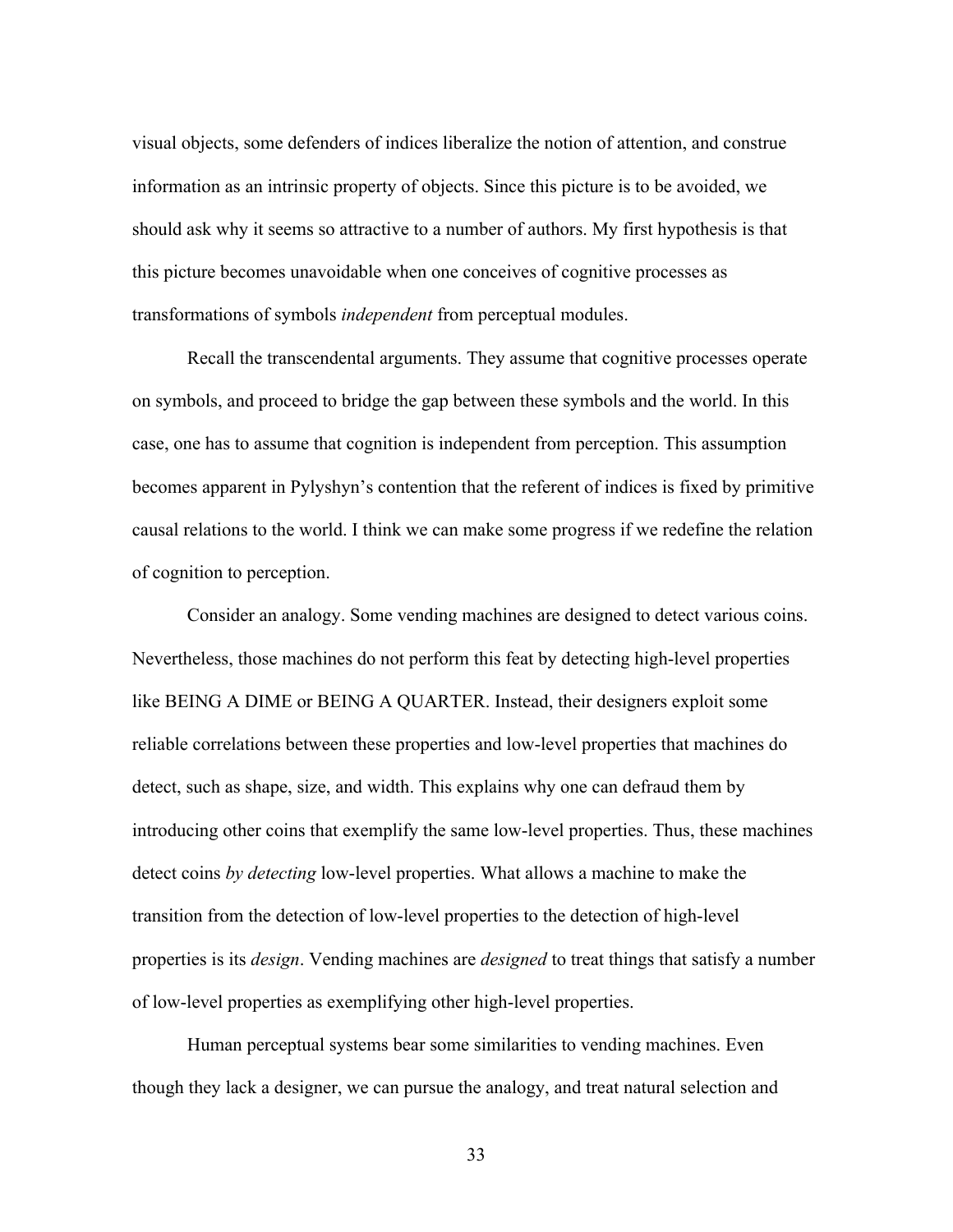experience as producing functional changes. Perceptual systems were wired by natural selection to recognize ordinary objects by detecting visual objects. They can make this transition because they are wired to exploit some reliable correlations of low-level object constraints with high-level properties of ordinary objects. Yet, they differ from vending machines in a crucial respect: they can *broaden* their recognition abilities in the course of experience. What humans have that vending machines lack is plasticity, i.e. the capacity to change their functional organization through experience.

This remark suggests a way out. The hypothesis that cognition needs causal anchors to the world leads us to overlook the role of plasticity. It is as if concepts were already there, 'waiting' to be causally linked to the world. This creates a mystery as to how these concepts can be 'hooked' to ordinary objects. This problem should not arise, however, if we had a picture of experience that reshapes the perception–cognition relation. When the conditions under which the functional modification took place are fulfilled, the transition from relations to visual objects to awareness of ordinary objects should be automatic. When these conditions are not fulfilled, however, the transition should not take place. This would happen if you are used to identifying Pierre by his way of walking and his face, but are presented only with the voice in the phone.<sup>16</sup>

## **4.2. Revising the Modularity of Early Vision**

The second assumption that prevents the modularist view of indexing mechanisms from handling the interface problem is its conception of modular visual systems as inaccessible to cognition. This is clear in the picture of indexing as a purely bottom-up process. This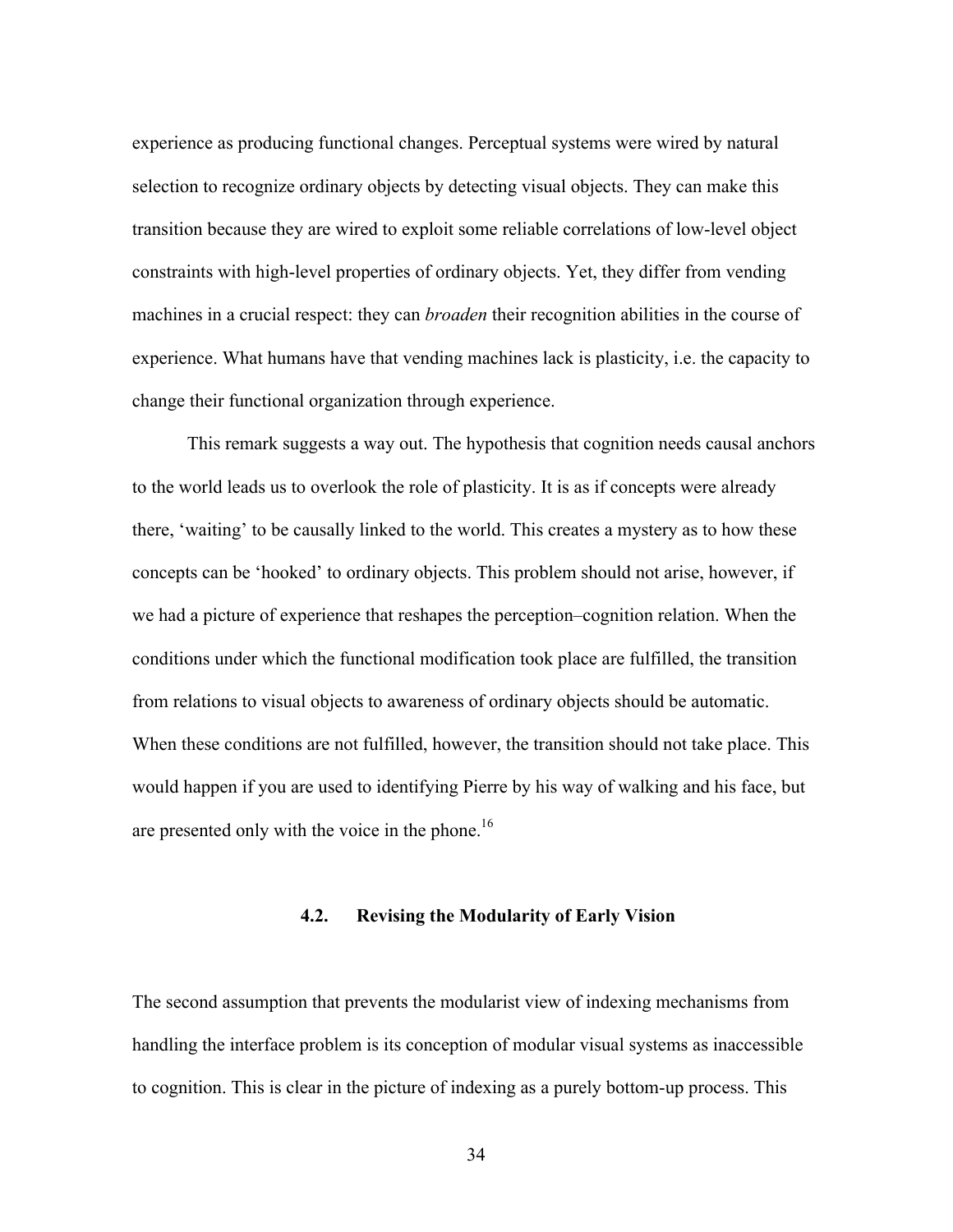model makes it difficult to see how conceptually driven forms of attention are possible. My second suggestion is to explore new accessibility relations between perceptual and cognitive modules that are compatible with facts of cognitive impenetrability.

What the psychophysical tests for cognitive impenetrability show is that some perceptual mechanisms are cognitively rigid, for they cannot be easily modified by background beliefs. Nevertheless, there is no direct path from cognitive inflexibility to the claim that the underlying mechanism is connected with subsequent mechanisms by delivering the arguments of the function they compute. Actually, that conceptually articulated instructions can have an impact on selective attention strongly suggests that there must be *top-down* content-sensitive interactions from beliefs into indexing mechanisms. The mistake is to think that, if a module  $M_1$  has access to another module  $M_2$ , *M1* must be capable of modifying *M2.*

One can illustrate this idea by comparing the cognitive system to an enterprise. The manager could entertain two sorts of relations with the subordinates: each should report to her about the tasks it has done and—on the basis of these reports—the manager could give them new assignments. The manager might be unable to change *what* the subordinates do. She might only know how important their job is for the goals of the company but lack the know-how to change their operations. Nevertheless, her knowledge could be used to guide the employees by imposing deadlines or reorganizing their schedules. In this case, she might modify *some ways* in which the subordinates do their job, even though it could not directly affect *what* they do.

This point is well illustrated by some competitive conceptions of attention. On these accounts, top-down processes can influence the operations of low-level brain regions.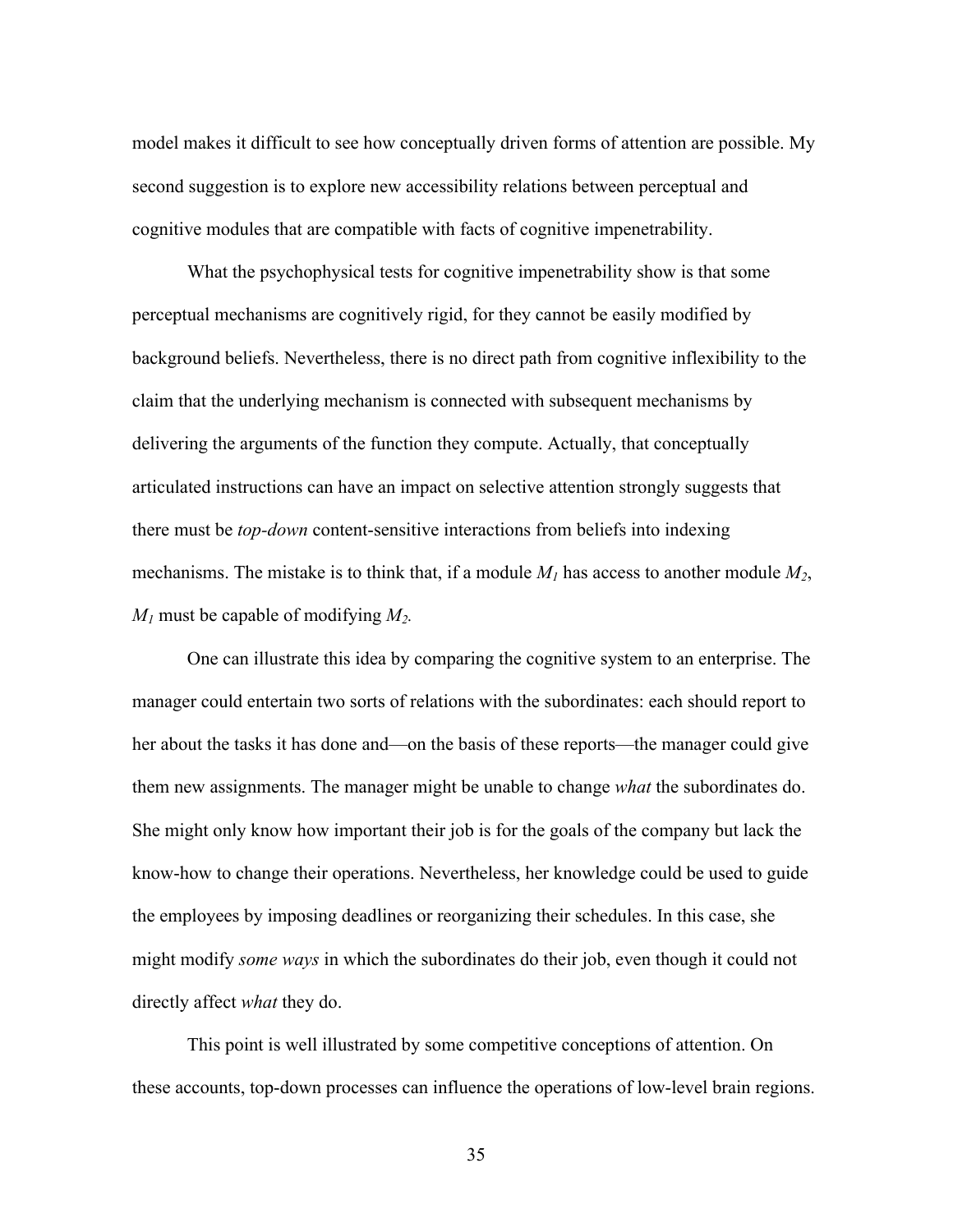A number of theorists have described these forms of attention as producing a 'target template' that *facilitates* or *biases* low-level perceptual processing (Duncan and Humphreys [1989]; Bundesen [1990]; Desimone and Duncan [1995]; Vecera [2000]; Dosher and Lu [2010]; Ruff [2011]). These models typically hypothesize that a cognitive signal is sent to low-level processing areas. This signal might be compared to a description that becomes active in working memory. This description confers an advantage to some targets over the others. The description enables the system to *enhance* or *amplify* the firing rate of some cells and *inhibit* or *attenuate* that of others. As a result, there is a contrast-gain amongst stimuli. If the system is faced with a cluttered scene, some populations of neurons will be disposed to respond to the target items as though the strength of their stimulation had increased, while others will be disposed to display an attenuated response to distractors, as if their stimulation had attenuated.<sup>17</sup>

Let me translate these suggestions into the present model. Suppose a subject is asked to focus on the two apples in a cluttered scene. Her conceptual understanding leads her to form the intention: FOCUS ON THE TWO APPLES. Since the intention is too sophisticated, it cannot directly guide the visual search. After all, object files lack 'understanding' of apples. Nevertheless, the intention might be at the origin of a *partial* communication chain with lower-level mechanisms. This might occur if those systems could decode only part of the message. One option would be that they 'understand' the concept TWO, as when a foreign speaker grasps a single word in a sentence of another language. In this case, the activation of the concept TWO might be sufficient to trigger the activation of two potential object files. Though the original message carries more information than lower systems can 'take,' what those systems can take might be sufficient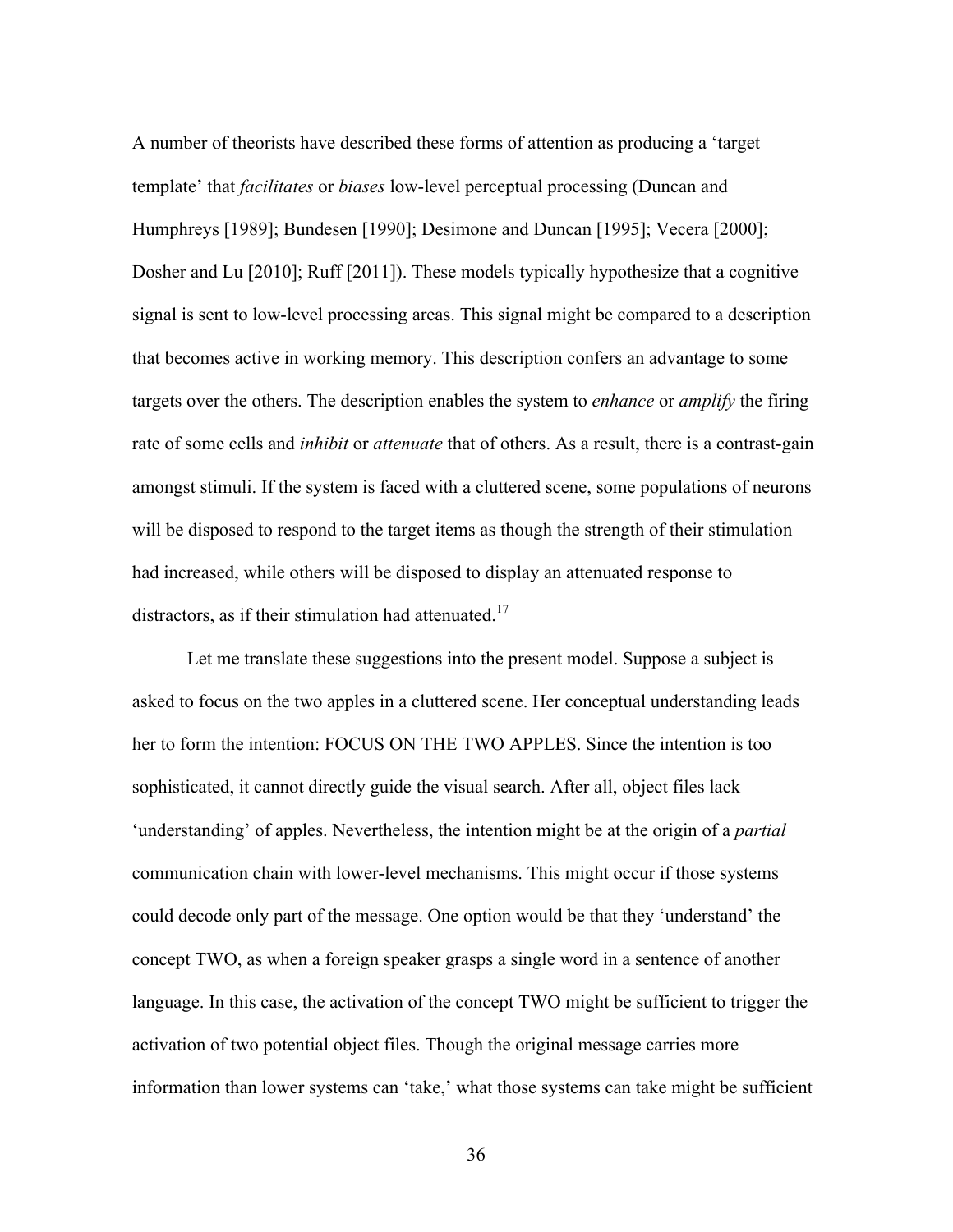for them to become active. Once the two potential object files become active, the system would be led to increase their activity in those areas responsible for detecting continuous and persistent bodies. When the modules that feed object files individuate two continuous and persistent bodies, the activation pattern of object files would change, and send a new signal to the cognitive systems. In some cases, the firing pattern would be similar to those cases where the system formed thoughts about apples. Thus, the concept APPLE would be activated as well. In other cases, however, the firing pattern would differ from that of successful apple recognition, leading the system, either to activate a different concept (e.g., ORANGE in a case of misrecognition), or send a new query to the perceptual modules (e.g., KEEP SEARCHING). $^{18}$ 

I do not claim that this simple system describes the actual working of top-down attention. Nevertheless, it illustrates how the relevant ideas from competition models of attention might be exploited to revise the indexing hypothesis. First, it shows that, in order to make room for top-down forms of attention, one has to give up the crude conceptual– preconceptual and cognitive–causal divides. If cognitive states modulate activity in perceptual systems, there must be accessibility relations between them. Perceptual systems can be guided by conceptual understanding because the latter may produce signals that are sufficient to generate neural activity that matches the cognitive goals of the system. I illustrated this point by describing a communication chain in which low-level systems partially 'understand' high-level signals. This solution is not open to defenders of Fodorian modularity because they think of perceptual systems as inaccessible to cognition. And it is not open to the present version of visual indices because they operate at a preconceptual level. Second, the present proposal shows that concepts are not detached symbols that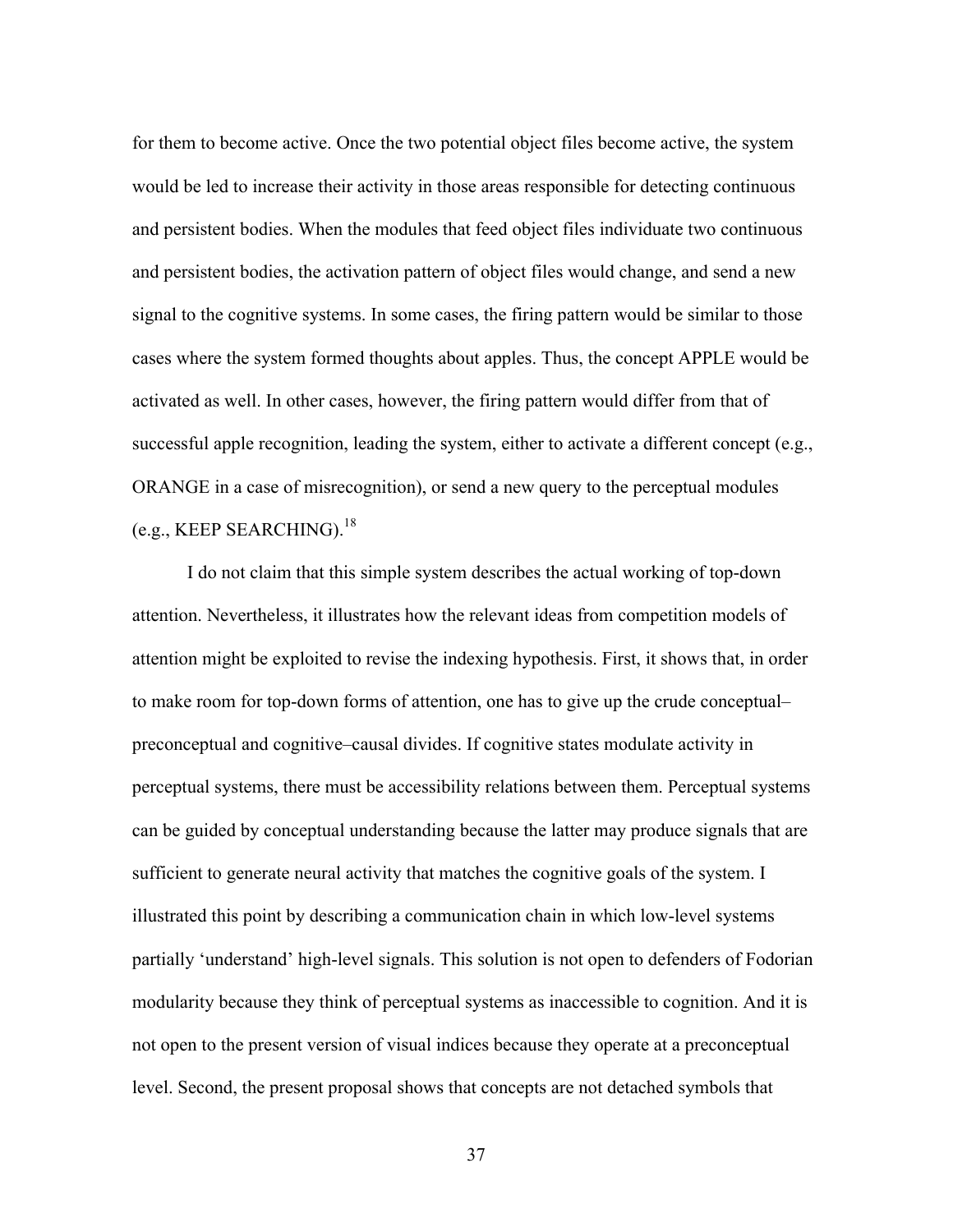receive the arguments delivered by visual indices. Instead, it strongly suggests that conceptual systems lie in a continuum with perceptual systems.

#### **5. Concluding Remarks**

Humans have distinctive mechanisms of visual tracking. What is controversial is the assumption that those mechanisms are similar to indices that refer to objects in a purely causal manner. I showed that this view faces two problems: it cannot explain how conceptually initiated forms of attention can guide visual scanning and its separation of concepts from perception makes it hard to explain how awareness of visual objects works as scaffolding for thoughts about ordinary objects.

I also suggested that we do not need to think of reference to objects as a purely bottom-up process. In section 4.1, I proposed to conceive of experience, not only as a causal input to cognition, but also as modifying the relation of perception to cognition. In section 4.2, I hypothesized that partial communication chains from cognition to perception could make room for instructional effects on selective attention. The two solutions suggest an overall picture of perceptual experience that does not move in a single direction, from the world to cognition, but operates in cycles from perception to cognition, and vice versa. Thus, one can avoid the regress problems, not by positing a causal leap to the world, but a non-vicious circularity that enables cognition to guide perceptual reference and allows experience to create new links between perception and cognition. If this view is on the right track, the distinctions between bottom-up and top-down are not clear-cut; they are a matter of emphasis or perspective.<sup>19</sup>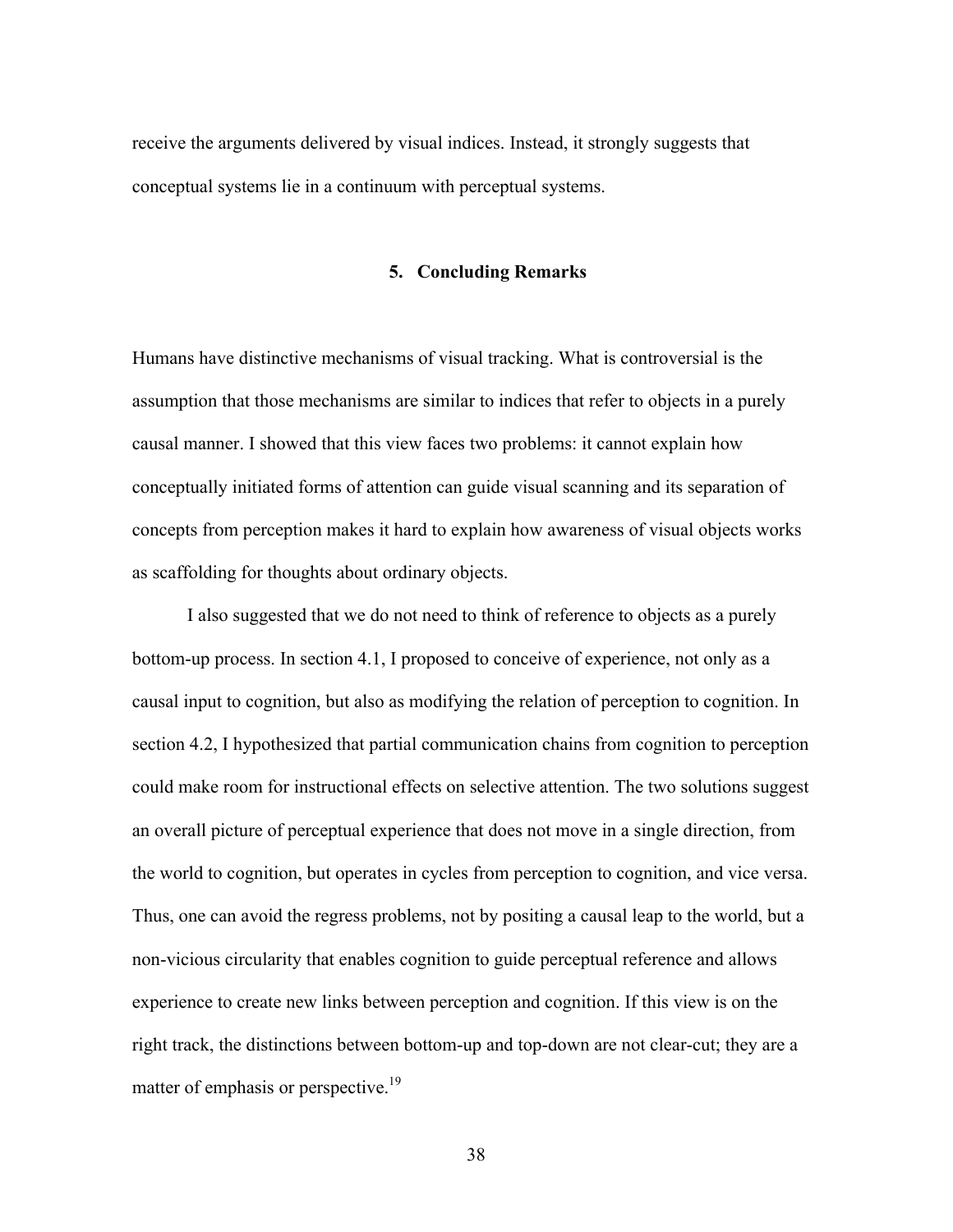This picture casts doubt on the starting point of the transcendental arguments: a conception of cognitive processes as *isolated* from perception and the world. We should rather start our inquiry by considering the mind as *situated* in the world, gaining new concepts through its perceptual interaction with the environment and adapting its relation to the world to its own goals. If we managed to explain the emergence of concepts from this mind–world interaction, the need of connecting them through causal relations should not arise. If our starting point were a situated mind, the urgent task would not be to bridge the gap but to explain how that gap emerges.

#### **Funding**

Swiss National Science Foundation (research grant No. 100015\_131794).

## **Acknowledgments**

Thanks to Jérôme Dokic and Clare Mac Cumhaill, who read previous versions of this material and made some insightful comments, to Ariel Cecchi for conversations on attention and cognitive penetration, and to two anonymous referees for their challenging criticism. Figures 1–3 are reproduced with permission of the publishers.

> *Département de philosophie Université de Genève Santiago.Echeverri@unige.ch*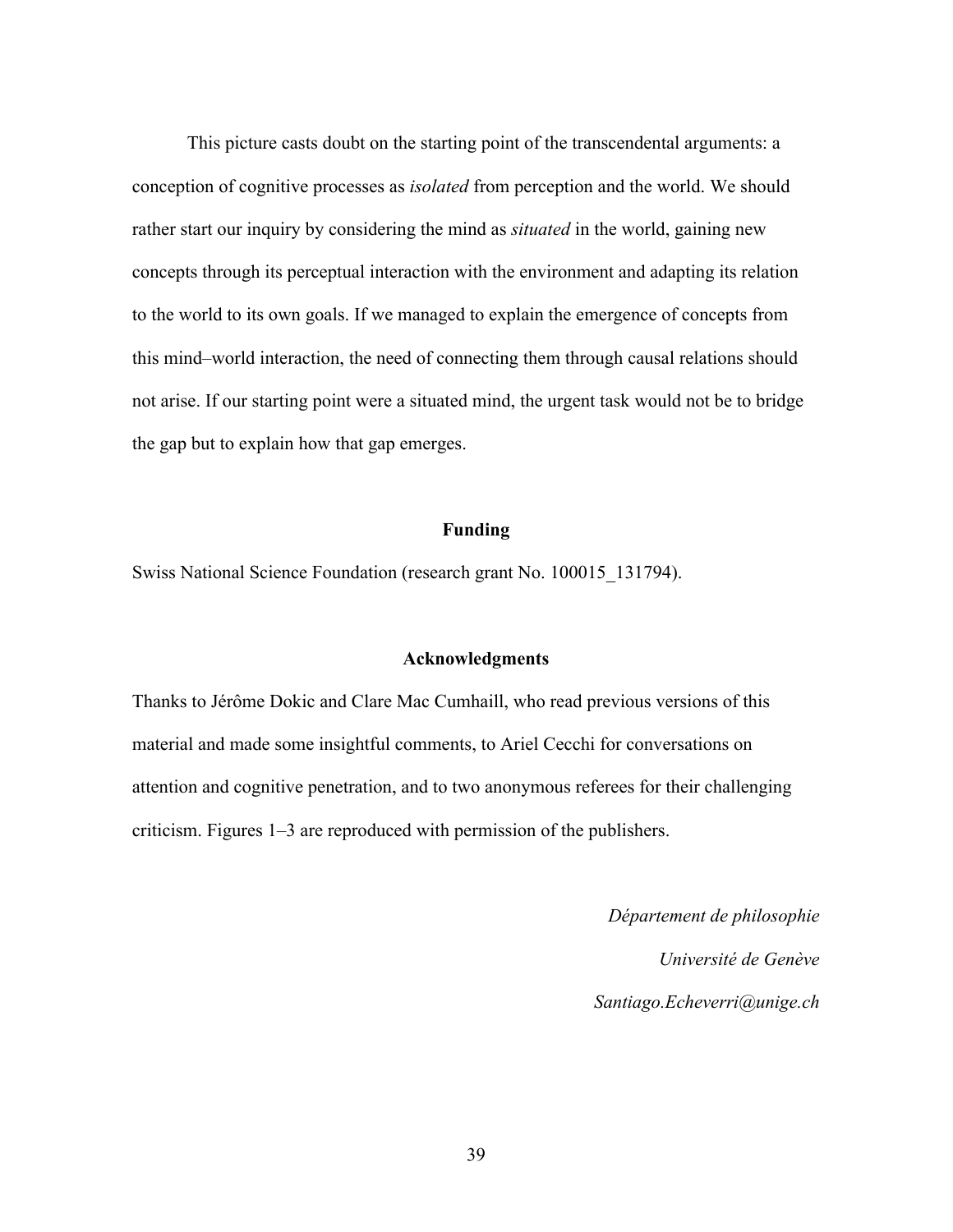#### **References**

- Bach, K. [1987]: *Thought and Reference*, Oxford: Clarendon Press.
- Ballard, D. H., Hayhoe, M. M., Pook, P. K. and Rao, R. P. N. [1997]: 'Deictic Codes for the Embodiment of Cognition', *Behavioral and Brain Sciences*, **20** (4), pp. 723–67.
- Bermúdez, J. L. [2003]: *Thinking Without Words*, New York: Oxford University Press.
- Biederman, I. [1995]: 'Visual Object Recognition', in S. M. Kosslyn and D. N. Osherson (*eds*), *An Invitation to Cognitive Science*, 2nd edition, vol. 2: Visual Cognition, Cambridge, MA: MIT Press, pp. 121–65.
- Borg, E. [2004]: *Minimal Semantics*, Oxford: Clarendon Press.
- Bullot, N. [2009]: 'Toward a Theory of the Empirical Tracking of Individuals: Cognitive Flexibility and the Functions of Attention in Integrated Tracking', *Philosophical Psychology*, **22** (3), pp. 353–87.
- Bundesen, C. [1990]: 'A Theory of Visual Attention', *Psychological Review*, **97**, pp. 523– 47.
- Campbell, J. [2002]: *Reference and Consciousness*, Oxford: Clarendon Press.
- Carey, S. [2009]: *The Origin of Concepts*, New York: Oxford University Press.
- Carruthers, P. [2006]: *The Architecture of the Mind: Massive Modularity and the Flexibility of Thought,* Oxford: Clarendon Press.
- Cecchi, A. [forthcoming]: 'Cognitive Penetration, Perceptual Learning, and Neural Plasticity', *dialectica.*
- Churchland, P. M. [1988]: 'Perceptual Plasticity and Theoretical Neutrality: A Reply to Jerry Fodor', *Philosophy of Science*, **55**, pp. 167–87.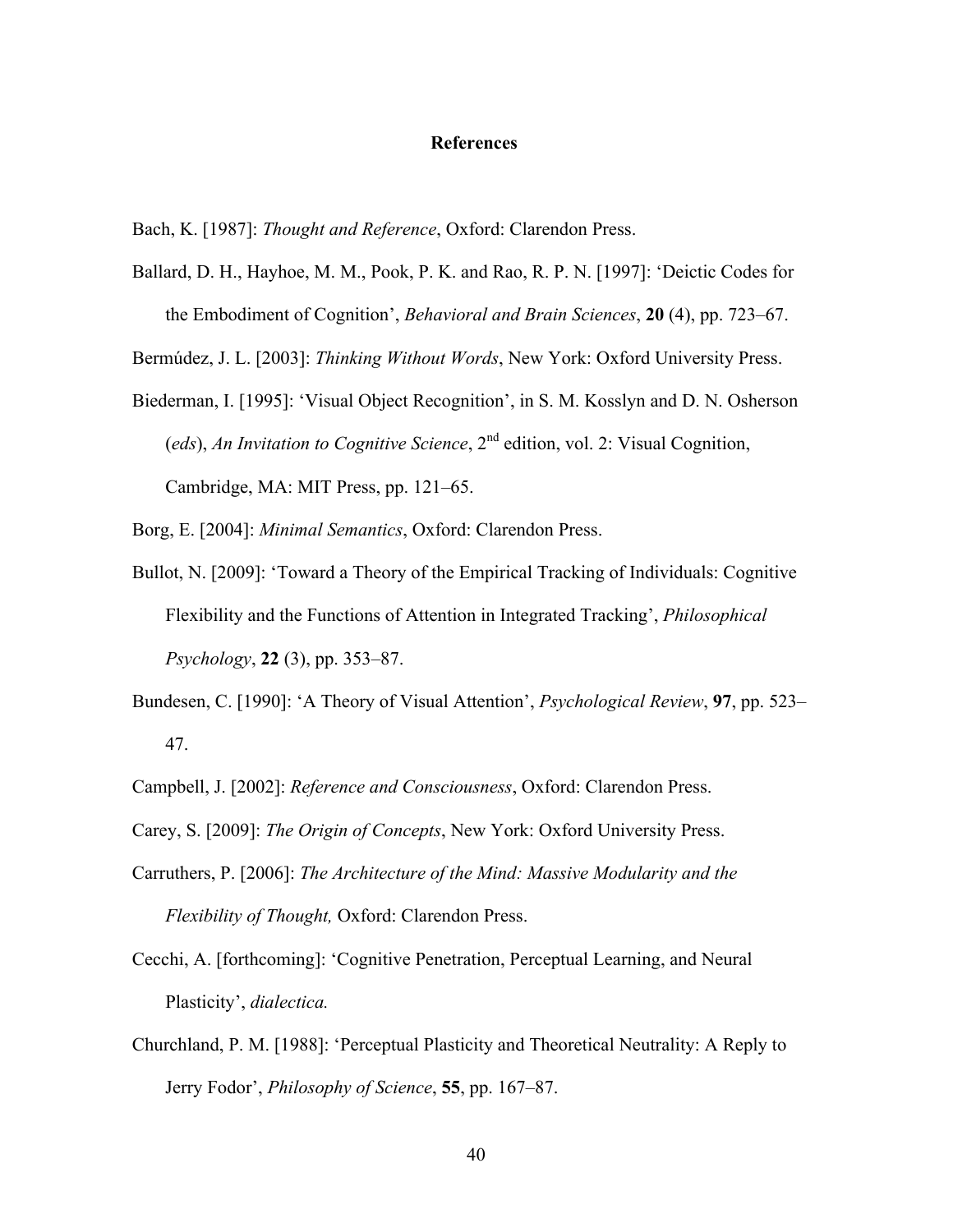- Clark, A. [2008]: *Supersizing the Mind: Embodiment, Action, and Cognitive Extension*, Oxford / New York: Oxford University Press.
- Clark, A. [2000]: *A Theory of Sentience*, New York: Oxford University Press.
- Clark, A. [2006]: 'Attention and Inscrutability: A Commentary on John Campbell, "Reference and Consciousness" for the Pacific APA Meeting', *Philosophical Studies*, **127** (2), pp. 167–93.
- Dennett, D. C. [1991]: *Consciousness Explained*, London: Penguin Books.
- Deroy, O. [forthcoming]: 'Modularity of Perception', in M. Matthen (*ed.*), *The Oxford Handbook of Philosophy of Perception*, New York: Oxford University Press.
- Desimone, R. and Duncan, J. [1995]: 'Neural Mechanisms of Selective Visual Attention', *Neural Review Neuroscience*, **18**: 193–222.
- Dickie, I. [2010]: 'We Are Acquainted with Ordinary Things', in R. Jeshion (*ed.*), *New Essays on Singular Thought*, New York: Oxford University Press, pp. 213–45.
- Dickie, I. [2011]: 'Visual Attention Fixes Demonstrative Reference by Eliminating Referential Luck', in C. Mole, D. Smithies and W. Wu (*eds*), *Attention: Philosophical and Psychological Essays*, New York: Oxford University Press, pp. 292–321.
- Dosher, B. and Lu, Y.-L. [2010]: 'Attention: Theories of', in E. B. Goldstein (*ed.*), *Encyclopedia of Perception*, vols. 1 and 2, Los Angeles, CA: Sage Publications, pp. 107–12.
- Dretske, F. [1981]: *Knowledge and the Flow of Information*, Cambridge, MA: MIT Press.
- Driver, J. and Frith, C. [2000]: 'Shifting Baselines in Attention Research', *Nature Reviews Neuroscience*, **1**: 147–8.

Duncan, J. and Humphreys, G. W. [1989]: 'Visual Search and Stimulus Similarity',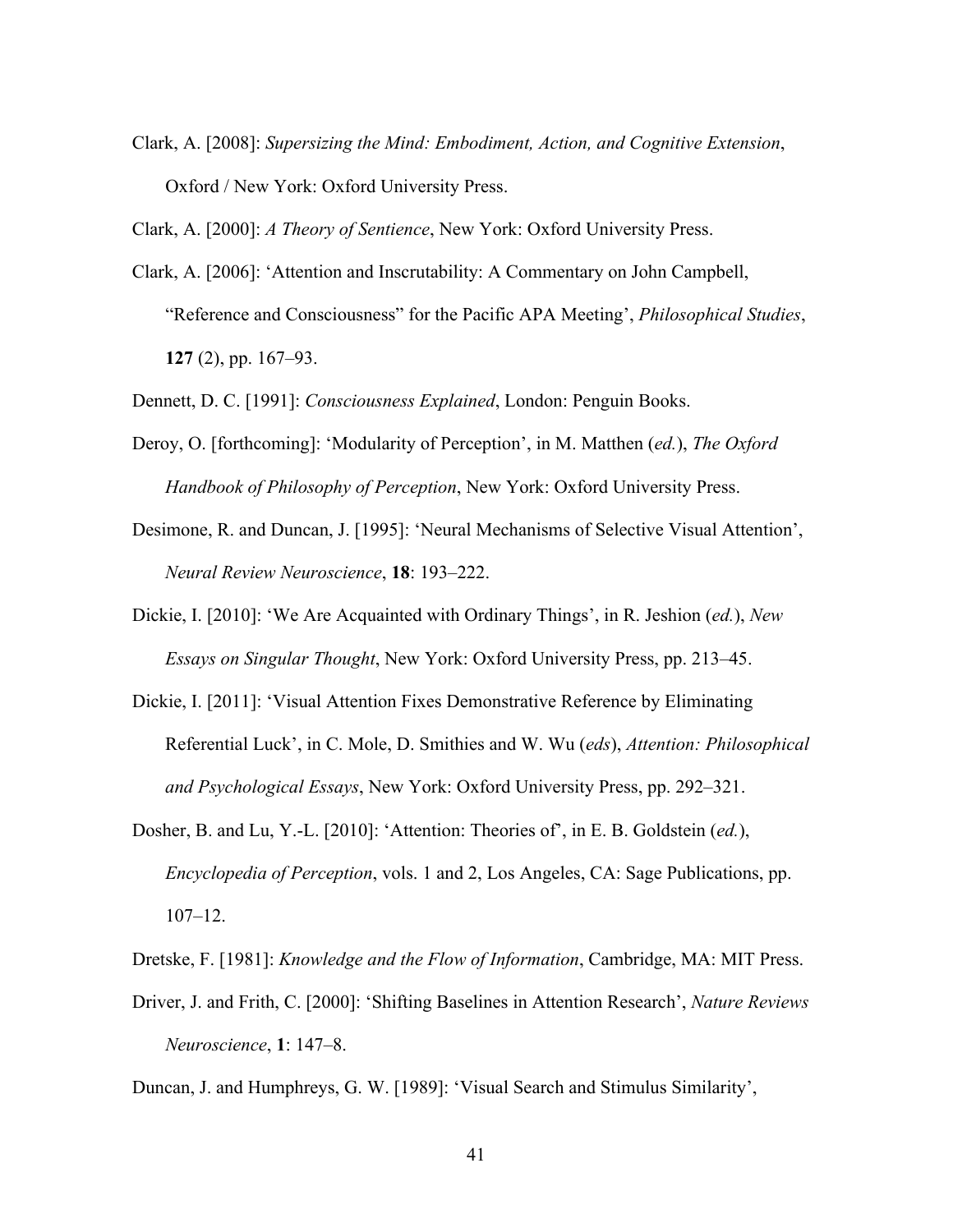*Psychological Review*, **96**: 433–58.

Felleman, D. J. and Van Essen, D. C. [1991]: 'Distributed Hierarchical Processing in the Primate Cerebral Cortex', *Cerebral Cortex*, **1** (1): 1–47.

Fodor, J. A. [1983]: *The Modularity of Mind*, Cambridge, MA: MIT Press.

- Fodor, J. A. [1984]: 'Observation Reconsidered', in his *A Theory of Content and Other Essays*, Cambridge, MA: MIT Press, pp. 231–51.
- Fodor, J. A. [2000]: *The Mind Doesn't Work that Way*, Cambridge, MA: MIT Press.
- Fodor, J. A. [2008]: *LOT 2: The Language of Thought Revisited*, New York: Oxford University Press.
- Fodor, J. and Pylyshyn, Z. [1981]: 'How Direct Is Visual Perception? Some Reflections on Gibson's "Ecological Approach"', *Cognition,* **9**, pp. 139–96.
- Intriligator, J. and Cavanagh, P. [2001]: 'The Spatial Resolution of Attention', *Cognitive Psychology*, **4** (3), pp. 171–216.
- Jackson, F. [1977]: *Perception*, Cambridge: Cambridge University Press.
- Kahneman, D., Treisman, A. and Gibbs, B. [1992]: 'The Reviewing of Object Files: Object-Specific Integration of Information', *Cognitive Psychology*, **24**, pp. 175–219.
- Lyons, J. [2001]: 'Carving the Mind at its (Not Necessarily Modular) Joints', *The British Journal for the Philosophy of Science*, **52**, pp. 277–302.
- Lyons, J. [2011]: 'Circularity, Reliability, and the Cognitive Penetrability of Perception', *Philosophical Issues*, **21**, pp. 289–311.
- Macpherson, F. [2012]: 'Cognitive Penetration of Color Experience: Rethinking the Issue in Light of an Indirect Mechanism', *Philosophy and Phenomenological Research,* **84** (1), pp. 24–62.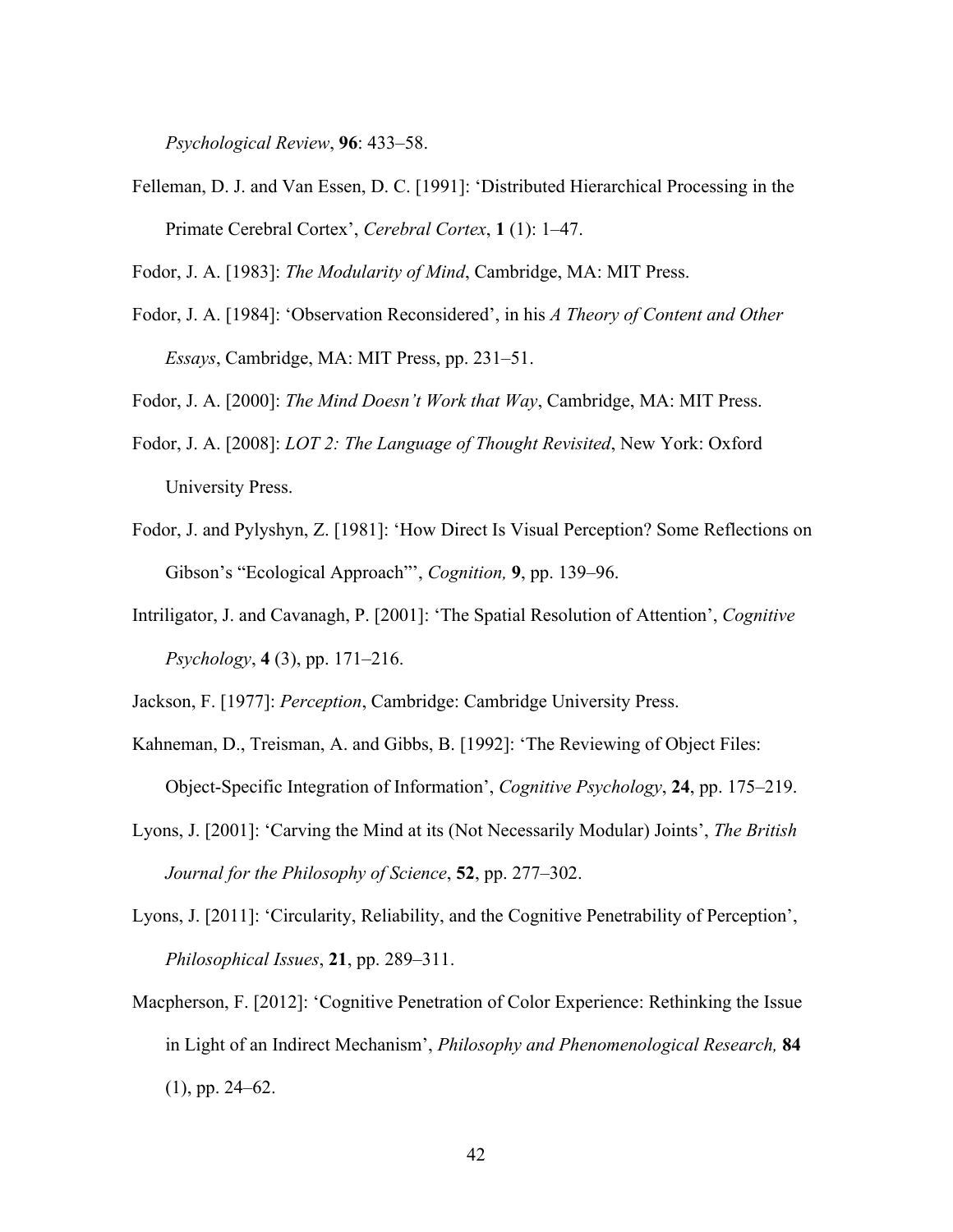- Mole, C. [2009]: 'Attention', in E. N. Zalta (*ed.*), *Stanford Encyclopedia of Philosophy (Fall 2009 Edition)*, <http://plato.stanford.edu/archives/fall2009/entries/attention/>
- Olivers, C. N. J., Watson, D. G. and Humphreys, G. W. [1999]: 'Visual Marking of Locations and Feature Maps: Evidence from Within-Dimension Defined Conjunctions', *Quarterly Journal of Experimental Psychology A,* **52A** (3), pp. 679– 715.
- Peterson, M. A. [1994]: 'Object Recognition Processes Can and Do Operate Before Figure-Ground Organization', *Current Directions in Psychological Science*, **3**, pp. 105–11.
- Prinz, J. [2006]: 'Is the Mind Really Modular?', in R. Stainton (*ed.*), *Contemporary Debates in Cognitive Science*, London: Wiley-Blackwell, pp. 22–36.
- Pylyshyn, Z. W. [1984]: *Computation and Cognition: Toward a Foundation of Cognitive Science*, Cambridge, MA: MIT Press.
- Pylyshyn, Z. W. [1999]: 'Is Vision Continuous with Cognition? The Case for Cognitive Impenetrability of Visual Perception', *Behavioral and Brain Sciences*, **22** (3), pp. 341– 423.
- Pylyshyn, Z. W. [2000]: 'Situating Perception in the Visual World', *Trends in Cognitive Sciences*, **4** (5), pp. 197–207.
- Pylyshyn, Z. W. [2001]: 'Visual Indexes, Preconceptual Objects, and Situated Vision', *Cognition*, **80** (1/2), pp. 127–58.
- Pylyshyn, Z. W. [2003]: *Seeing and Visualizing: It's Not What You Think*, Cambridge, MA: MIT Press.
- Pylyshyn, Z. W. [2007]: *Things and Places: How the Mind Connects with the World*, Cambridge, MA: MIT Press.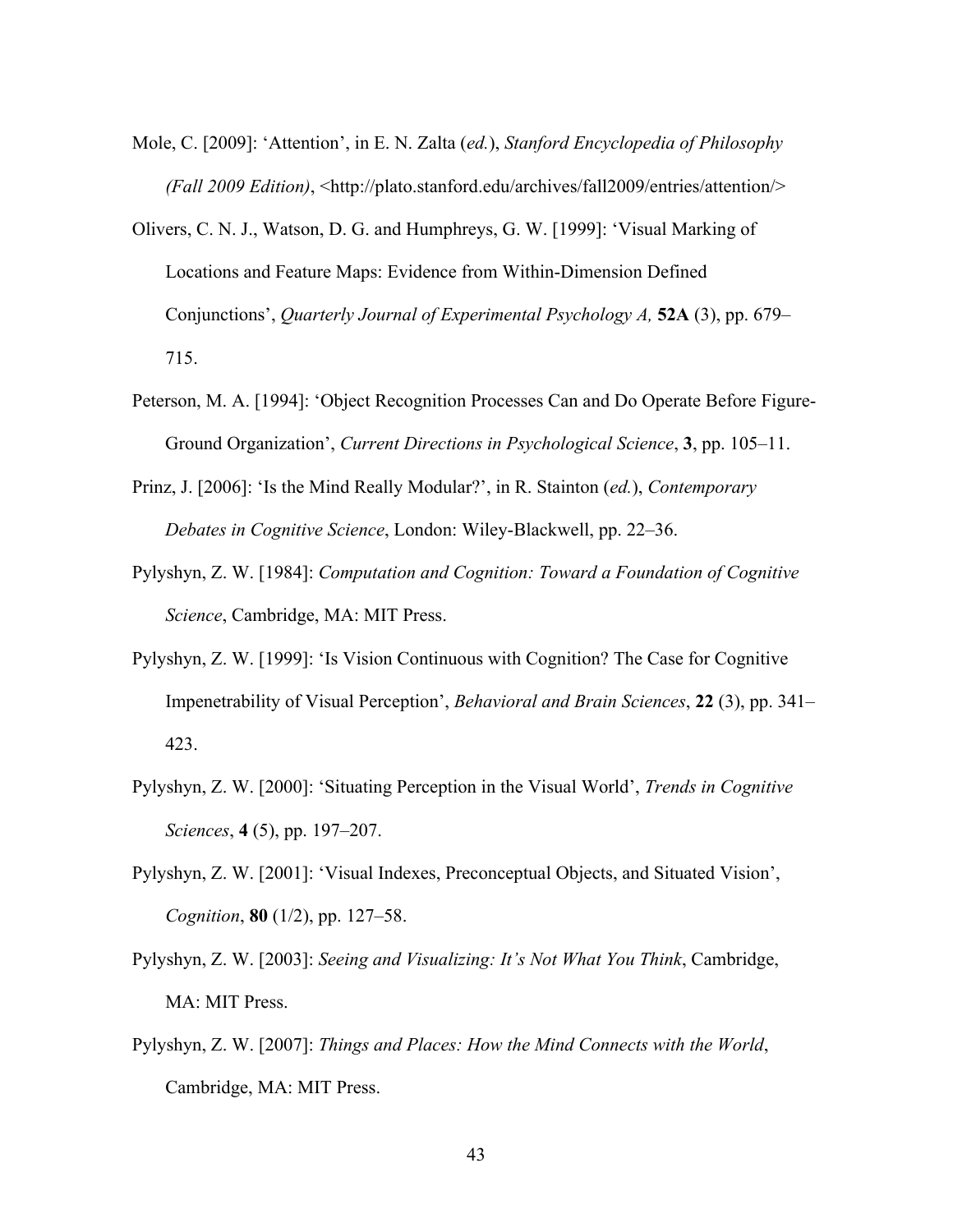- Raftopoulos, A. [2001]: 'Is Perception Informationally Encapsulated? The Issue of the Theory-Ladenness of Perception', *Cognitive Science*, **25**, pp. 423–51.
- Raftopoulos, A. [2009]: *Cognition and Perception: How Do Psychology and Neural Science Inform Philosophy?*, Cambridge, MA: MIT Press.

Recanati, F. [2012]: *Mental Files*, New York: Oxford University Press.

Robbins, P. [2010]: 'Modularity of Mind', in E. N. Zalta (*ed.*), *The Stanford Encyclopedia of Philosophy (Summer 2010 Edition),*

<http://plato.stanford.edu/archives/sum2010/entries/ modularity-mind/>

- Ruff, C. C. [2011]: 'A Systems-Neuroscience View of Attention', in C. Mole, D. Smithies and W. Wu (*eds*), *Attention: Philosophical and Psychological Essays*, New York: Oxford University Press, pp. 1–23.
- Samuels, R. [2006]: 'Is the Human Mind Massively Modular?', in R. Stainton (*ed.*), *Contemporary Debates in Cognitive Science*, London: Wiley-Blackwell, pp. 37–56.
- Scholl, B. [2007]: 'Object Persistence in Philosophy and Psychology', *Mind and Language*, **22** (5), pp. 563–91.
- Scholl, B. [2009]: 'What Have We Learned about Attention from Multiple-Object Tracking (and Vice Versa)?', in D. Dedrick and L. Trick (*eds*), *Computation, Cognition, and Pylyshyn*, Cambridge, MA: MIT Press, pp. 49–77.
- Scholl, B. and Pylyshyn, Z. W. [1999]: 'Tracking Multiple Items through Occlusion: Clues to Visual Objecthood', *Cognitive Psychology*, **38**, pp. 259–90.
- Scholl, B., Pylyshyn, Z. W. and Feldman, J. [2001]: 'What is a Visual Object: Evidence from Target-Merging in Multiple-Object Tracking', *Cognition*, **80**, pp. 159–77.
- Shea, N. [forthcoming]: 'Distinguishing Top-Down from Bottom-Up Effects', in S. Biggs,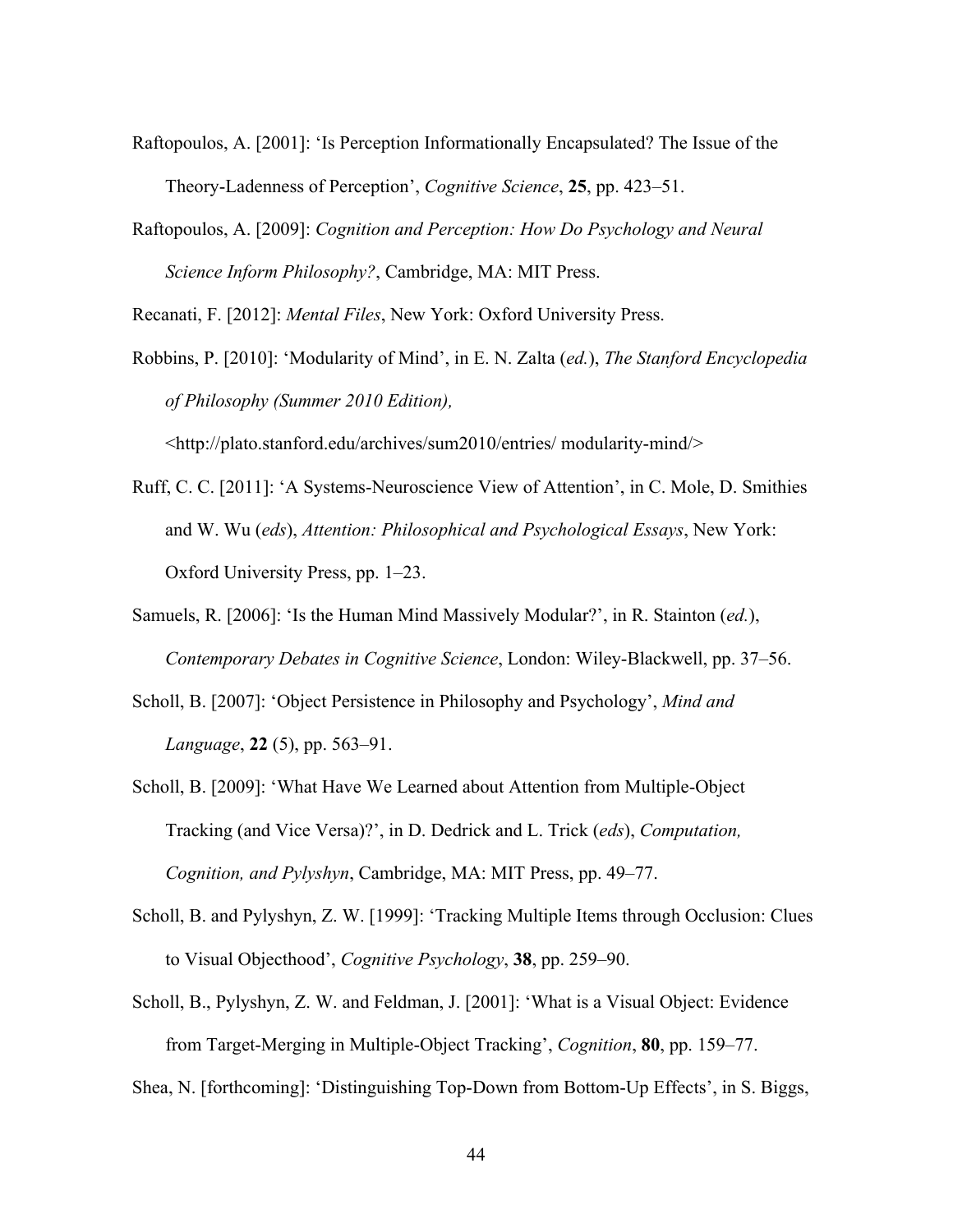M. Matthen and D. Stokes (*eds*) *Perception and Its Modalities*, Oxford: Oxford University Press.

Spelke, E. S. [1990]: 'Principles of Object Perception', *Cognitive Science*, **14**, pp. 29–56.

Stern, R. [2011]: 'Transcendental Arguments', in E. N. Zalta (*ed.*), *The Stanford Encyclopedia of Philosophy (Fall 2012 Edition)*,

<http://plato.stanford.edu/archives/fall2012/entries/transcendental-arguments/>

- Stokes, D. [2013]: 'Cognitive Penetrability of Perception', *Philosophy Compass*, **8/7**, pp. 646–63
- Treisman, A. [1998]: 'Feature Binding, Attention and Object Perception', *Philosophical Transactions of the Royal Society of London, Series B: Biological Sciences*, **353** (1373), pp. 1295–306.
- Treisman, A. and Gelade, G. [1980]: 'A Feature Integration Theory of Attention', *Cognitive Psychology*, **14**, pp. 107–41.

Ullman, S. [1984]: 'Visual Routines', *Cognition*, **18**, pp. 97–159.

- Vecera, S. P. [2000]: 'Toward a Biased Competition Account of Object-Based Segregation and Attention', *Brain and Mind*, **1**, pp. 353–84.
- Xu, F. [2003]: 'The Development of Object Individuation in Infancy', in H. Hayne and J. Fagen (*eds*), *Progress in Infancy Research*, vol. 3, Mahwah, NJ: Erlbaum, pp. 159–92.
- Wu, W. [2013]: 'Visual Spatial Constancy and Modularity: Does Intention Penetrate Vision?', *Philosophical Studies*, **165**: 647–69.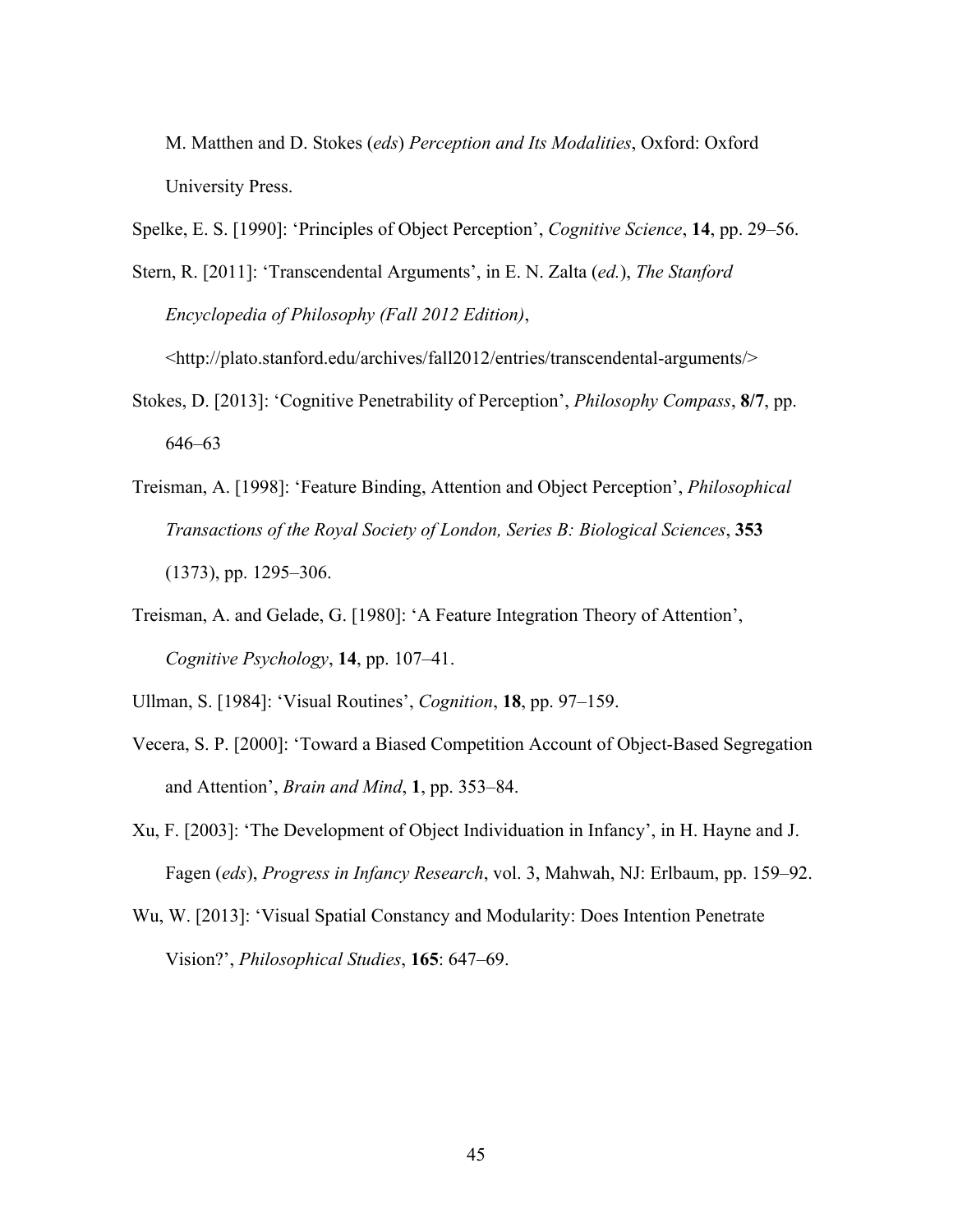#### **APPENDIX**



**Figure 1** Examples of tasks requiring visual routines: (a) What points are inside a closed contour? (b) What points are in the same curved line? (c) Which objects are collinear? (d) How many squares are there in each group? Figure borrowed from Pylyshyn (2000).



**Figure 2** Schematic representation of a typical MOT experiment: (a) eight circles appear on the screen and four of them are flashed to indicate their status as targets; (b) next, circles move randomly for 10 seconds; (c) at the end, subjects are asked to select the four targets with the mouse. Figure borrowed from Pylyshyn (2000).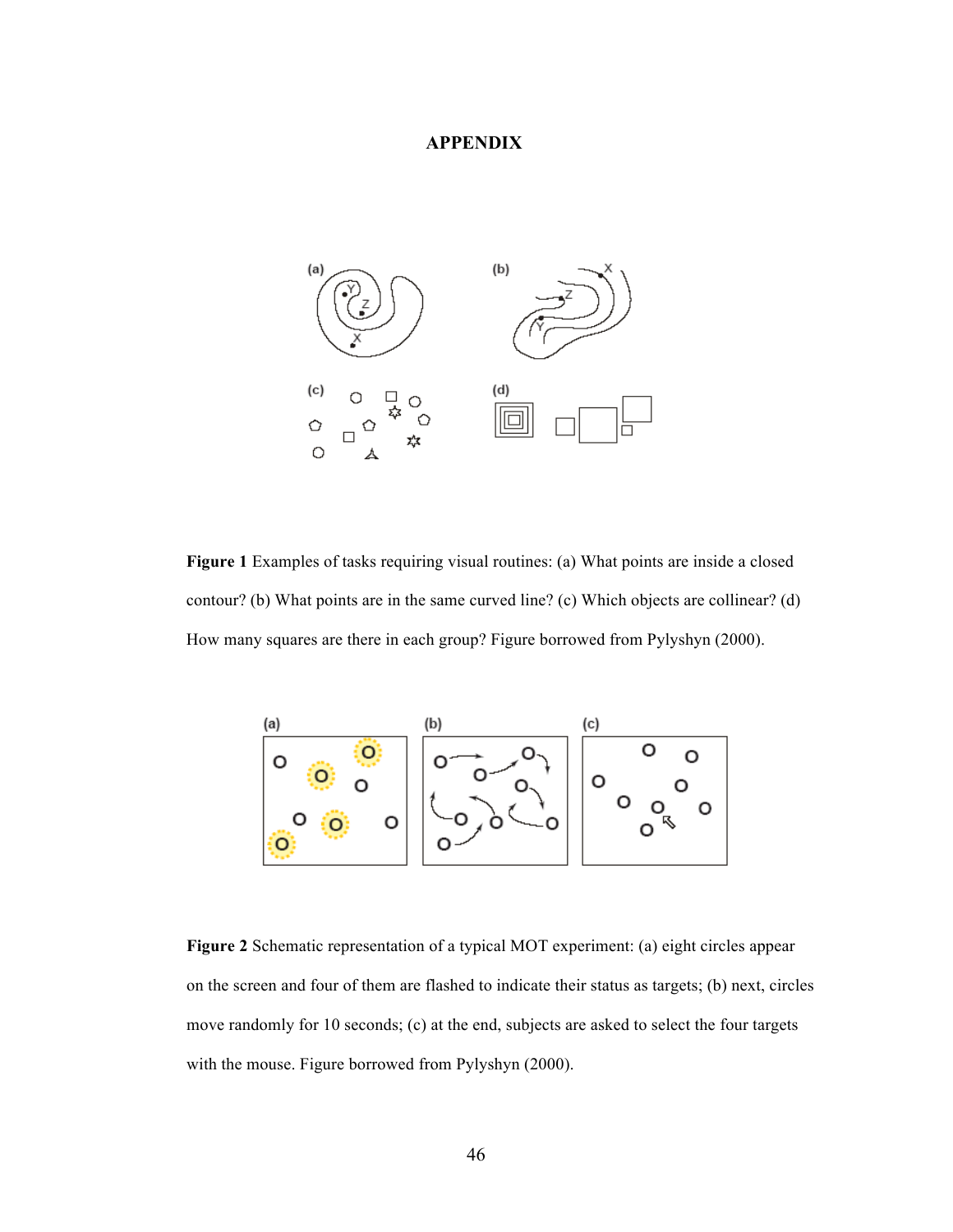

Figure 3 Representation of the ways objects might interact with an occluder (Scholl & Pylyshyn 1999). (a) The object does not disappear but moves atop the other contours. (b) The object is momentarily occluded, deleting from its trailing edge as it appears and then accreting from its leading edge upon its reappearance. Tracking in this condition is robust. (c) The object moves exactly as in (b), but it gradually 'implodes' to a point, and then 'explodes' from a point. Tracking is greatly impaired due to spatiotemporal discontinuity. Figure borrowed from Scholl (2007: 568).



**Figure 4** Making sense of the conceptual guidance of indices: (a) the conceptual system intervenes on the output of transducers, (b) on the output of the indexing mechanism, (c) on the world.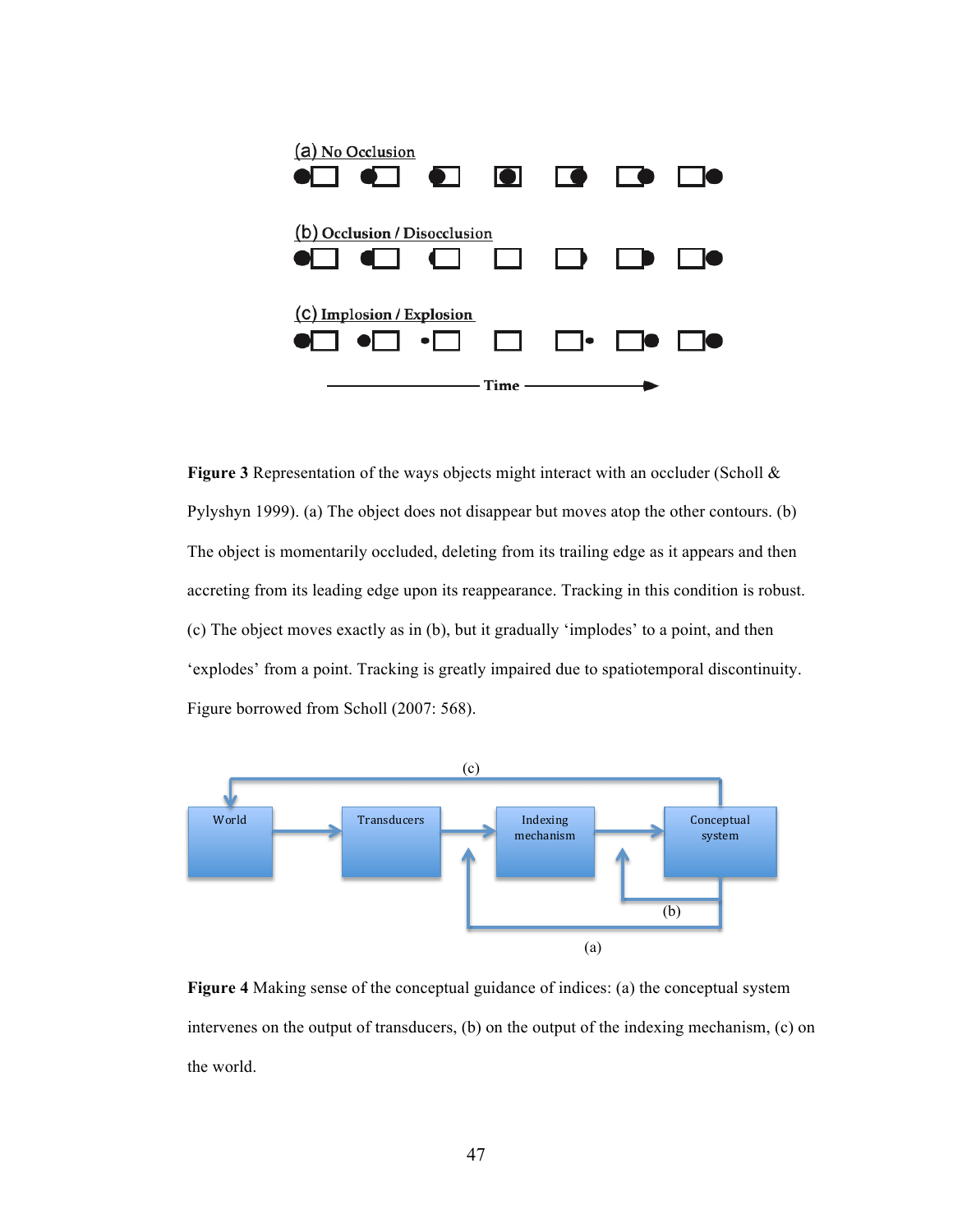#### **ENDOTES**

 $2$  Pylyshyn ([2003], [2007]) does not consider the possibility that non-satisfactional reference might be realized in complex demonstratives, such as 'That colored object.' This nicety does not matter for our present purposes, provided we grant that an indexical element is needed to block the regress. He also furnishes some processing arguments to show that visual reference cannot be secured by description but I do not have the space here to examine them.

 $3$  This assumption might be questioned, though. Some theorists think that a feature can be encoded and still be inaccessible to conscious report. Such views are based on the assumption that the brain may represent properties 'in multiple, parallel and overlapping systems, only some of which put the subject in a position to think about the properties they represent.' (Mole [2009], § 2.3) A generalization of this idea is Dennett's ([1991]) Multiple Draft Model of Consciousness.

<sup>4</sup> Studies on prelinguistic infants and non-human animals confirm these findings (Spelke) [1990]; Carey [2009]). The emerging consensus is that vision scientists and developmental psychologists have been studying the same *psychological kind*. Nevertheless, whereas developmental psychologists describe the underlying mechanisms as part of a conceptual system, Pylyshyn describes them as part of early vision. Although it is not clear how to characterize the output of the early vision system, Pylyshyn ([1999], p. 361) relies on the widespread idea that it includes a representation of visible surfaces similar to Marr's 2½ D

 $<sup>1</sup>$  The qualification is meant to exclude obvious counterexamples, as when one says</sup> (pointing to a map): 'This is my hometown.'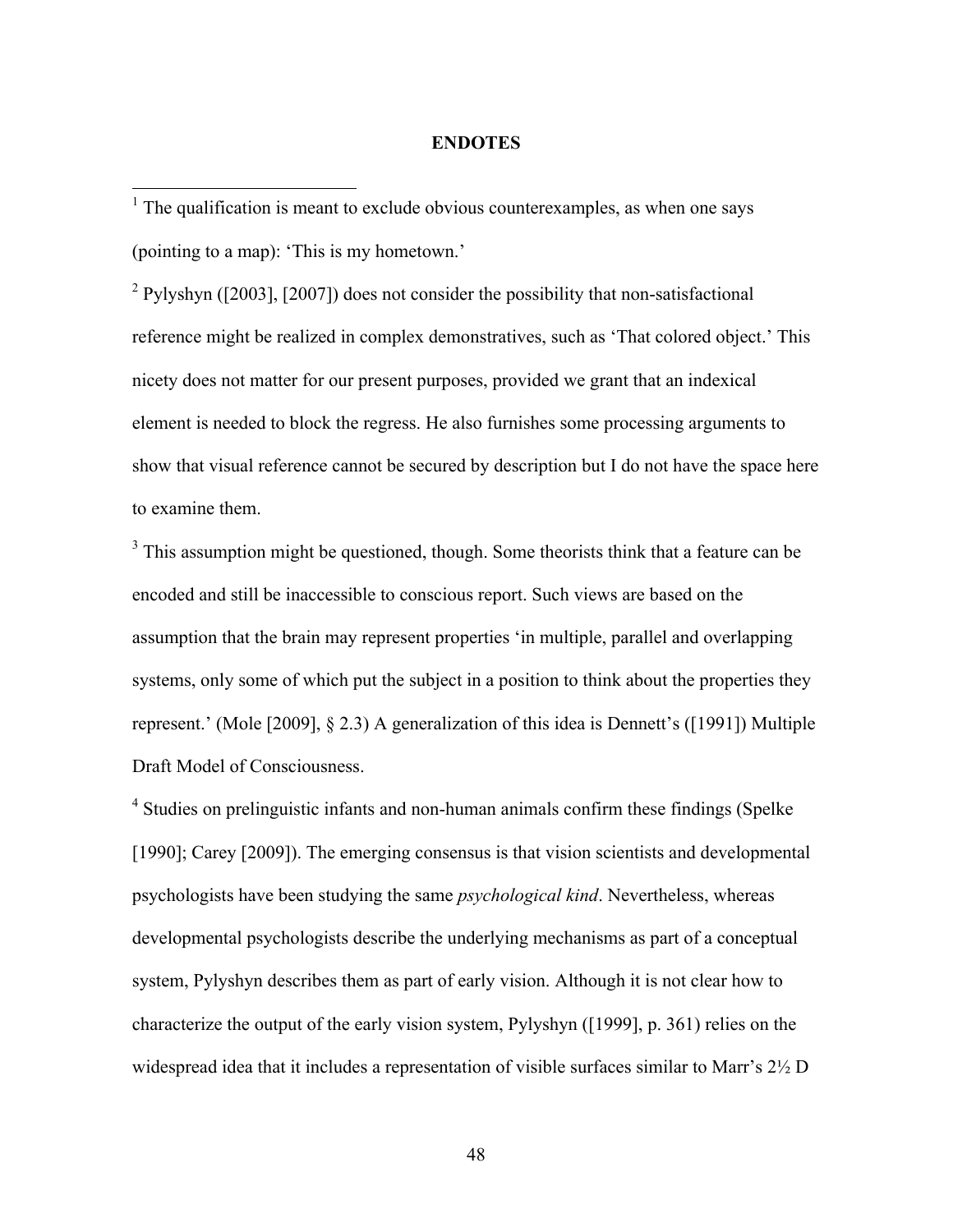sketch. See also Raftopoulos ([2009], p. 51) and Cecchi ([forthcoming]). This interpretation seems to be confirmed by the experience of occlusion in tracking experiments. This is all I need for my present purposes.

 $<sup>5</sup>$  This includes modularists who hold that not all modules are Fodorian but still think that</sup> some of them are encapsulated and/or inaccessible (Carruthers [2006]; Deroy [forthcoming]).

<u> 1989 - Andrea Santa Andrea Andrea Andrea Andrea Andrea Andrea Andrea Andrea Andrea Andrea Andrea Andrea Andr</u>

<sup>6</sup> I will not consider other features of Fodorian modules.

 $<sup>7</sup>$  On the distinction between individuation and identification, see Biederman ([1995]),</sup> Kahneman *et al.* ([1992]), and Xu ([2003]). Although most theorists assume that individuation is a precondition of identification, this view is not universally accepted. An example of dissent is Peterson ([1994]), who thinks that familiarity effects on figure– ground segregation suggest that object recognition may be prior to object individuation. <sup>8</sup> A number of theorists use the adjectives 'cognitively impenetrable' and 'encapsulated' as synonyms (see Lyons [2011]). This use is incorrect, however, for a perceptual system can be *cognitively* impenetrable but penetrable to other *perceptual* systems. Besides, we need to distinguish the phenomenon from its explanation. I am using 'cognitively impenetrable' to describe the fact that the operation of some principles cannot be (easily) overturned by *cognitive* states. The adjective 'encapsulated' explains this fact by imposing some restrictions on the information relations that obtain between impenetrable and cognitive systems. This need not be the only possible explanation, though. If one rejects the notion of a module—as Prinz ([2006]) and Samuels ([2006]) do—one must explain cognitive impenetrability in a different way.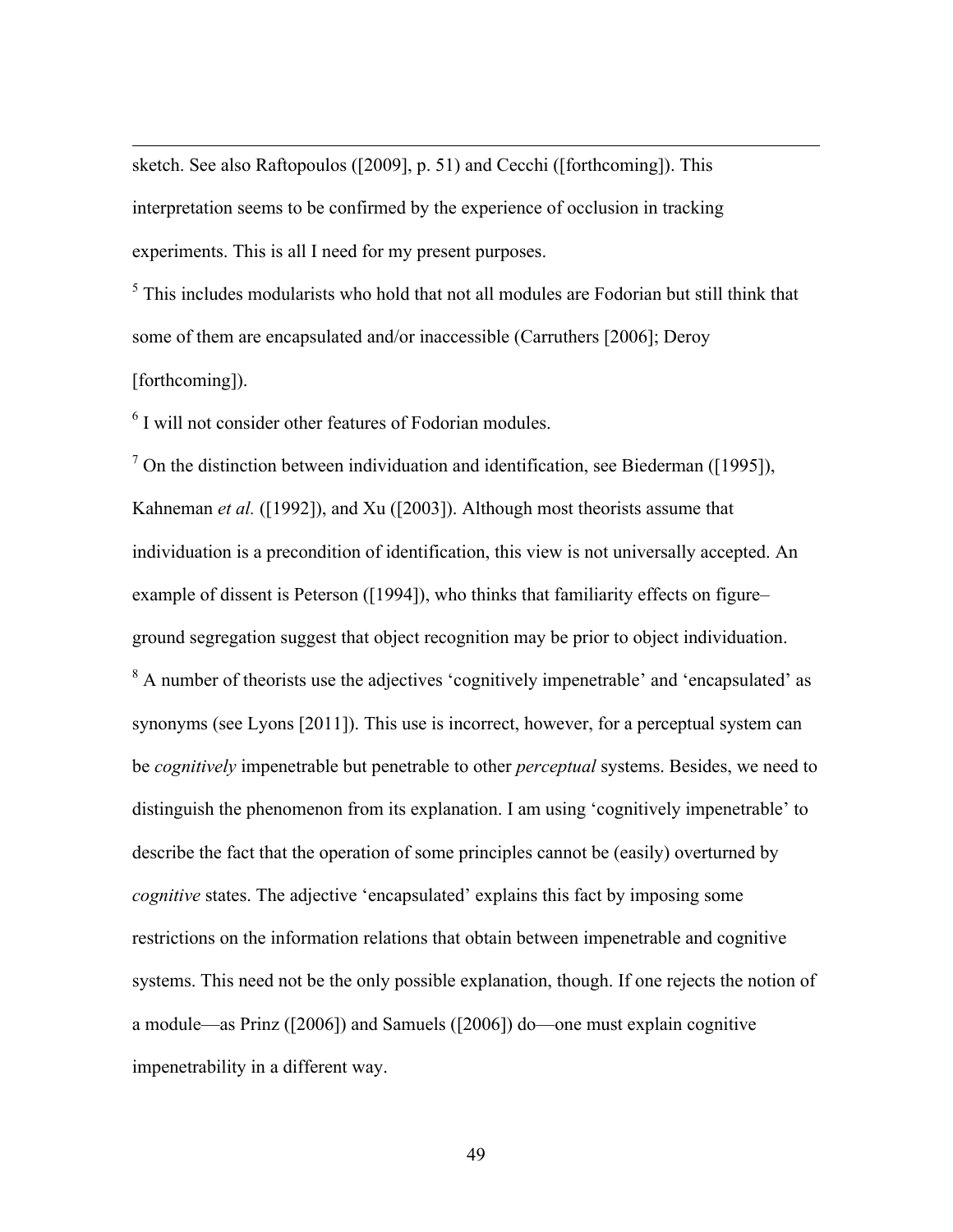<sup>9</sup> As far as I know, the relay race metaphor has not been used in the literature to describe this type of flowchart analysis of the perception–cognition interface. Still, there is strong evidence that this model is pervasive. Deroy ([forthcoming], § 3a) uses a structurally similar analogy to describe the encapsulation of early vision. On her view, if a module *M1* is encapsulated in relation to another module  $M_2$ ,  $M_1$  is like a 'two-way hermetic tube': 'Nothing escapes before the output, and nothing gets in except at the level of inputs.' Clearly, this model predicts that, if  $M_1$  is encapsulated in relation to another module  $M_2, M_2$ cannot have access to  $M_l$ . Deroy's analogy gets support from the way Fodor ([1983], pp. 41–2, p. 56, p. 60, p. 69) himself presents encapsulation. And, although Fodor ([2000], pp. 113–4) acknowledges that there are different ways of implementing encapsulation, he thinks of them as notational variants, sticking to a definition of encapsulation that takes the relay race model for granted ([2000], p. 63). Similarly, in his discussion of Fodor's notion of encapsulation, Lyons [(2001, p. 296] writes that '*s* is informationally encapsulated *from r* iff any communication between *s* and *r* is strictly unidirectional. […] This notion of informational encapsulation forbids any top-down information exchange.' The same relay race model shapes Borg's ([2004], p. 133, pp. 142–ff.) modular account of semantic understanding. See also Raftopoulos ([2001]).

Pylyshyn ([2007], p. 56) compares the operation of indexing mechanisms to 'the way you might pick out a fish by placing a baited hoot in the water—it happens primarily at the initiative of objects; we say it is data driven.' As will become clear later, this analogy is equivalent to a relay race model of indexing mechanisms. Carruthers ([2006], pp. 219–20)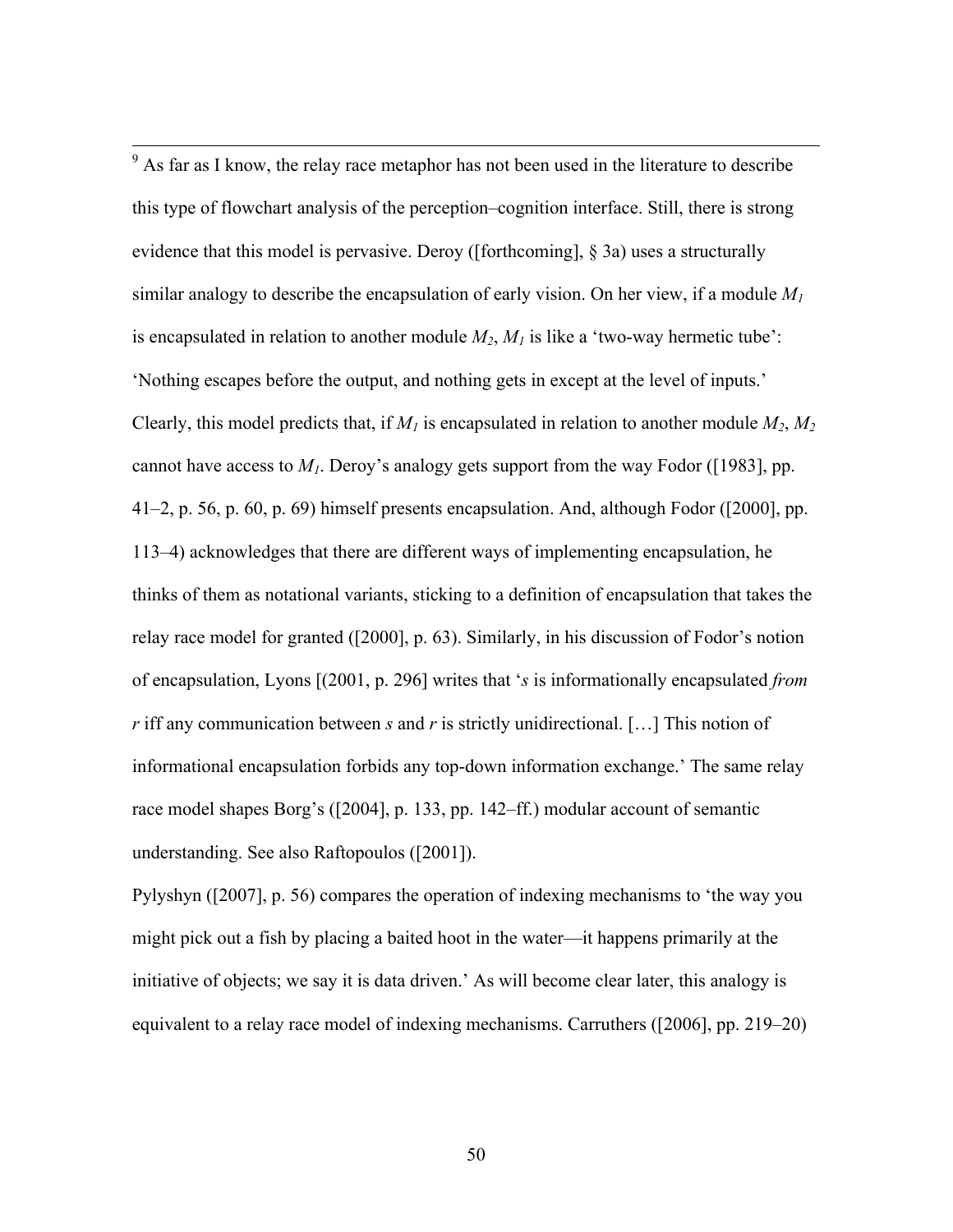approvingly presents an 'enzymatic model' of the perception–cognition interface that, if taken literally, is structurally similar to the relay race model as well.

<u> 1989 - Andrea Santa Andrea Andrea Andrea Andrea Andrea Andrea Andrea Andrea Andrea Andrea Andrea Andrea Andr</u>

<sup>10</sup> See Fodor ([1983]), Churchland ([1988]), Pylyshyn ([1999], [2003]) and various references therein, Raftopoulos ([2001], [2009]), Stokes ([2013], pp. 654–ff.), and Deroy ([forthcoming]). Lyons ([2011], pp. 303–ff.) distinguishes five foci of possible influence of cognition on vision. Yet, none of these options offers a different alternative from the ones considered here. His option A corresponds to my option 1, his option B describes cases of genuine penetration, and his options C, D, and E are variants of my option 2.

 $11$  Why is the relay race model so pervasive in analyses of informational encapsulation? It is probably because it is the simplest way of explaining the encapsulation of a system in relation to another system. If you want to explain why a system cannot rely on information held outside of it to produce its output, depict it as informationally independent or isolated from other systems. Another reason is that many people seem to think that unavailability to verbal report is a reliable indicator of inaccessibility to cognition. To my knowledge, this assumption has not been adequately defended.

 $12$  Philosophers working on cognitive penetration often point out that cognitive influences on perception must be direct in order to be non-trivial. This requirement is meant to exclude cases in which a cognitive state causes a set of actions that then cause an experience, as when one's desire to watch the tennis game motivates one to turn on the TV, thereby occasioning a visual experience (see Stokes [2013], p. 647). The sort of indirect mechanism examined here is not trivial in this sense. Although it is not an example of informational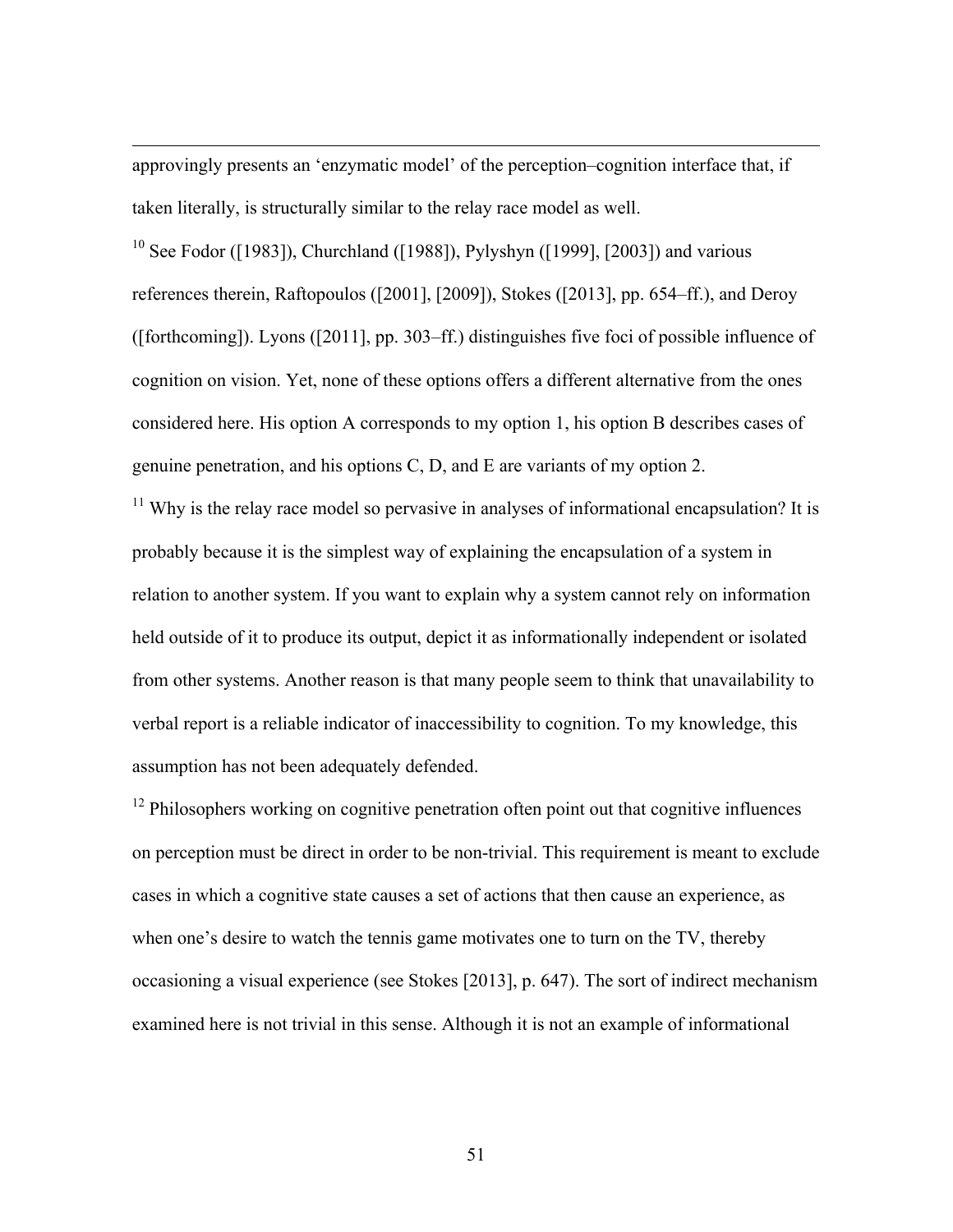unencapsulation, it satisfies the usual requirement that cognitive states bear a semantic relation to visual states (Pylyshyn [1999], p. 343; Macpherson [2012], p. 26). <sup>13</sup> One might wonder why the defender of the modularist interpretation could not *just* say that top-down effects of attention on perceptual processes are compatible with the encapsulation of early vision. My reply is that the devil is in the details. Sure, some defenders of Fodorian modularity have recognized that top-down effects of attention are compatible with impenetrability (Pylyshyn [1999]; Raftopoulos [2009], pp. 303–4). In order to block the present objection, however, one needs to provide an alternative flowchart analysis of encapsulation that makes room for the relevant top-down influences and keeps inaccessibility. Unfortunately, this model is not available either to those who think of encapsulation within a relay race model, or to those who block the regress of transcendental arguments by conceiving of reference fixation as a bottom-up causal matter. That is why they insist that top-down effects either (1) influence the input to early vision, (2) or the output of early vision, (3) or are internal to the early vision system. For discussion, see Fodor ([1983]), Pylyshyn ([1999]), Raftopoulos ([2001], [2009]), and Deroy ([forthcoming]). If my arguments are correct, instructional effects on selective attention require accessibility relations of cognition into indexing systems.

<u> 1989 - Andrea Santa Andrea Andrea Andrea Andrea Andrea Andrea Andrea Andrea Andrea Andrea Andrea Andrea Andr</u>

 $14$  The phrase 'semantic notion of information' is used to denote the family of analyses of information that originate from Dretske's *Knowledge and the Flow of Information.*  Although inspired by Shannon's mathematical theory, these approaches differ from Shannon's because they offer an account of *what* information is transmitted. Besides, these notions are taken to be semantic because the sentences used to describe the information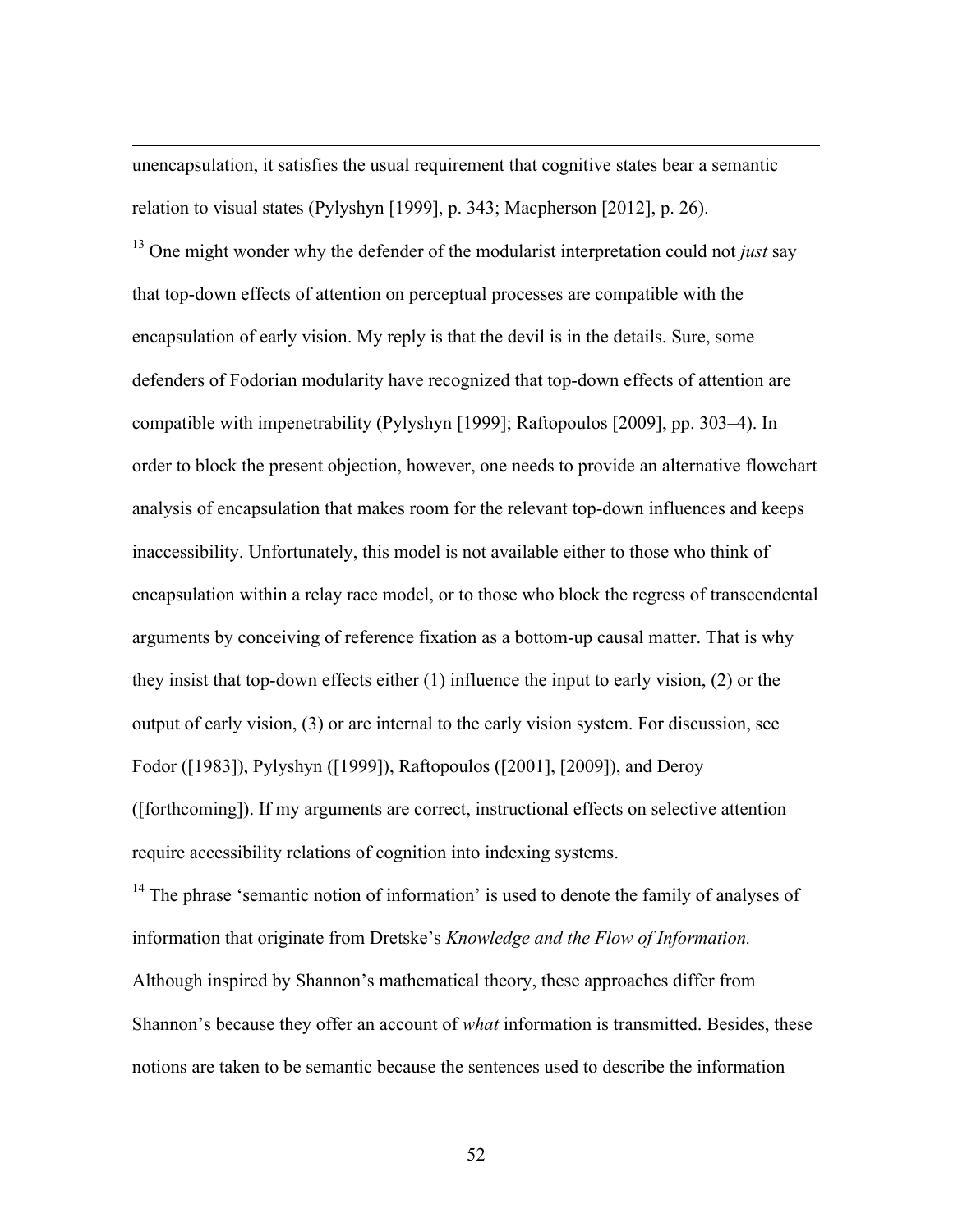carried by a signal are inten*s*ional (with an 's'). For a recent use of this semantic notion of information in the literature on cognitive penetration, see Wu ([2013], p. 649, p. 656, p. 662).

<u> 1989 - Andrea Santa Andrea Andrea Andrea Andrea Andrea Andrea Andrea Andrea Andrea Andrea Andrea Andrea Andr</u>

<sup>15</sup> Fodor and Pylyshyn ([1981]) purported to show, *contra* Gibson, that because there is no direct pickup of information, perception is inferential. The present considerations suggest that this conclusion is not warranted.

 $16$  Churchland ([1988]) also emphasizes the role of plasticity, and complains that defenders of encapsulation tend to take the mental architecture as fixed. This charge clearly applies to Pylyshyn. Yet, my suggestion is only to introduce plasticity to explain how perceptual awareness of visual objects can ground conceptual awareness of ordinary objects. The suggestion is to conceive of experience, not only as a causal 'leap' to visual objects, but also as a source of functional changes in the perception–cognition interface.

 $17$  These authors report modulation of firing rates at early stages of visual processing within the primary visual cortex (V1). The areas associated with top-down control of attention seem to be located in the amygdala and the posterior parietal and frontal cortices.

<sup>18</sup> My picture of accessibility as *partial communication* is consistent with Raftopoulos' ([2001], [2009]) notion of semi-encapsulation, which he uses to denote off-line top-down influences of cognition on perception. My view differs from his in a crucial respect, though: it is based on a flowchart analysis of the notions of encapsulation and inaccessibility, so it treats them as independent properties. In my view, it is somewhat misleading to treat off-line accessibility as an attenuated form of encapsulation.